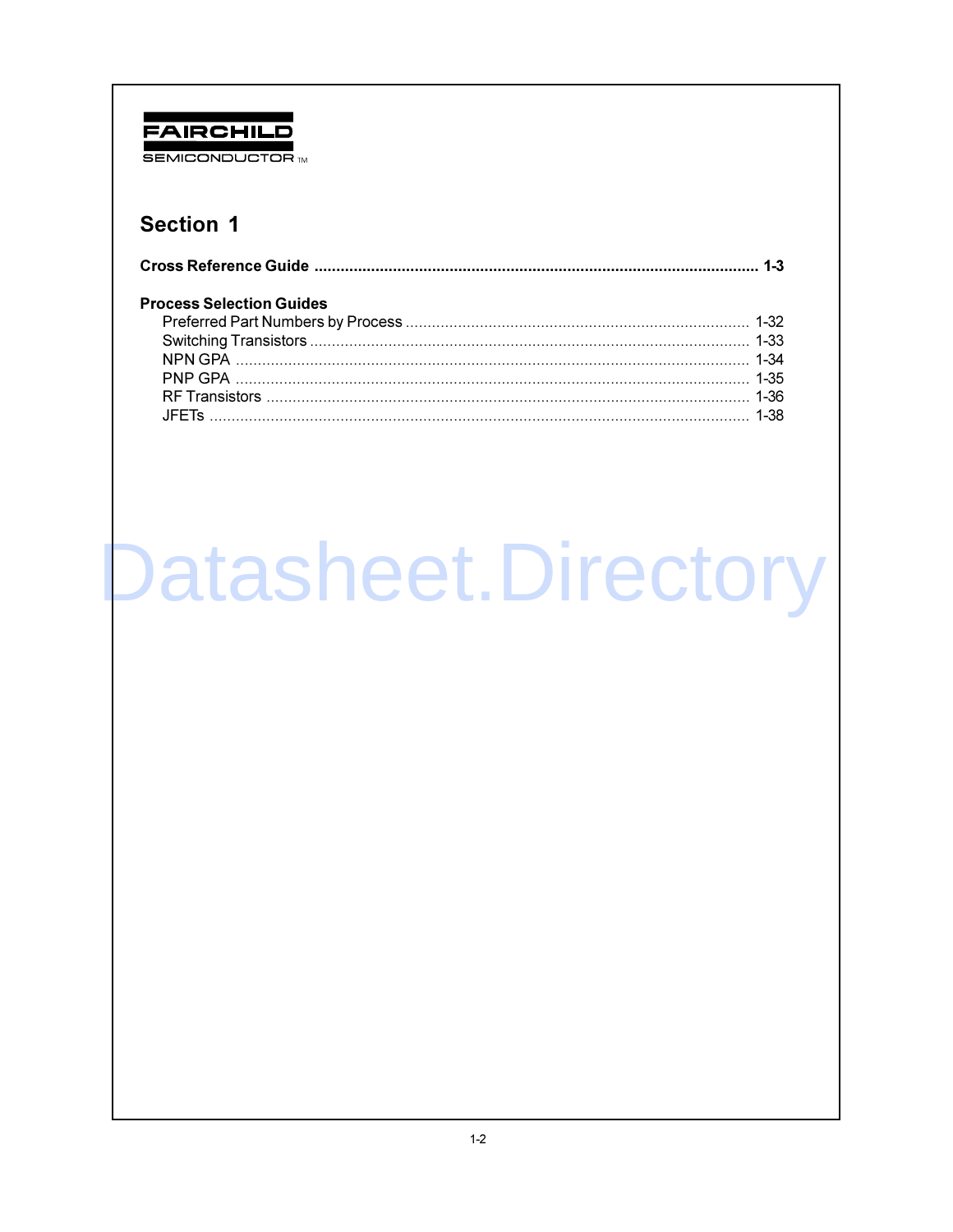

<span id="page-1-0"></span>

| Industry<br>Part Number | Recommended<br><b>Fairchild Device</b> | Industry<br><b>Part Number</b> | Recommended<br><b>Fairchild Device</b> | Industry<br><b>Part Number</b> | Recommended<br><b>Fairchild Device</b> |
|-------------------------|----------------------------------------|--------------------------------|----------------------------------------|--------------------------------|----------------------------------------|
| 2N669B                  | TN3019A                                | 2N863                          | PN2907                                 | 2N959                          | <b>PN2369A</b>                         |
| 2N696                   | <b>TN2219A</b>                         | 2N864                          | <b>PN2369A</b>                         | 2N1051                         | <b>TN2219A</b>                         |
| 2N697                   | <b>TN2219A</b>                         | 2N864A                         | <b>PN2369A</b>                         | 2N1074                         | <b>TN2219A</b>                         |
| 2N699                   | <b>TN3019A</b>                         | 2N865                          | PN2907                                 | 2N1075                         | <b>TN2219A</b>                         |
| 2N699A                  | TN3019A                                | 2N865A                         | PN2907                                 | 2N1076                         | <b>TN2219A</b>                         |
| 2N706                   | <b>PN2369A</b>                         | 2N867                          | PN2907                                 | 2N1077                         | <b>TN2219A</b>                         |
| 2N706C                  | <b>PN2369A</b>                         | 2N869                          | 2N5771                                 | 2N1105                         | <b>TN3019A</b>                         |
| 2N708                   | <b>PN2369A</b>                         | 2N869A                         | 2N5771                                 | 2N1117                         | <b>TN3019A</b>                         |
| 2N721A                  | PN2907                                 | 2N914                          | <b>PN2369A</b>                         | 2N1206                         | <b>TN3019A</b>                         |
| 2N722A                  | PN2907                                 | 2N914A                         | <b>PN2369A</b>                         | 2N1267                         | <b>PN2369A</b>                         |
| 2N730                   | <b>PN2222A</b>                         | 2N918                          | <b>PN918</b>                           | 2N1268                         | <b>PN2369A</b>                         |
| 2N734                   | PN2484                                 | 2N923                          | PN2907                                 | 2N1269                         | <b>PN2369A</b>                         |
| 2N734A                  | PN2484                                 | 2N924                          | <b>PN2907</b>                          | 2N1270                         | <b>PN2369A</b>                         |
| 2N735                   | PN2484                                 | 2N925                          | PN2907                                 | 2N1271                         | <b>PN2369A</b>                         |
| 2N735A                  | PN2484                                 | 2N926                          | PN2907                                 | 2N1272                         | <b>PN2369A</b>                         |
| 2N736                   | PN2484                                 | 2N927                          | PN2907                                 | 2N1335                         | <b>TN2219A</b>                         |
| 2N736A                  | PN2484                                 | 2N928                          | PN2907                                 | 2N1336                         | <b>TN2219A</b>                         |
| 2N736B                  | PN2484                                 | 2N929                          | PN2484                                 | 2N1337                         | <b>TN2219A</b>                         |
| 2N742                   | PN2484                                 | 2N929A                         | PN2484                                 | 2N1338                         | <b>TN2219A</b>                         |
| 2N742A                  | PN2484                                 | 2N930                          | PN2484                                 | 2N1339                         | TN3019A                                |
| 2N744                   | <b>PN2369A</b>                         | 2N930A                         | PN2484                                 | 2N1340                         | TN3019A                                |
| 2N744A                  | <b>PN2369A</b>                         | 2N930B                         | PN2484                                 | 2N1341                         | TN3019A                                |
| 2N756A                  | PN2484                                 | 2N935                          | PN2907                                 | 2N1342                         | TN3019A                                |
| 2N757A                  | PN2484                                 | 2N936                          | PN2907                                 | 2N1369                         | <b>TN2907A</b>                         |
| 2N758A                  | PN2484                                 | 2N937                          | PN2907                                 | 2N1386                         | <b>PN2222</b>                          |
| 2N758B                  | PN2484                                 | 2N938                          | PN2907                                 | 2N1387                         | <b>PN2222</b>                          |
| 2N759A                  | PN2484                                 | 2N939                          | PN2907                                 | 2N1388                         | <b>PN2222</b>                          |
| 2N759B                  | PN2484                                 | 2N940                          | PN2907                                 | 2N1389                         | <b>PN2222</b>                          |
| 2N834A                  | <b>PN2369A</b>                         | 2N941                          | PN2907                                 | 2N1390                         | <b>PN2222</b>                          |
| 2N847                   | <b>PN2369A</b>                         | 2N942                          | PN2907                                 | 2N1439                         | <b>TN2907A</b>                         |
| 2N858                   | PN2907                                 | 2N943                          | PN2907                                 | 2N1440                         | <b>TN2907A</b>                         |
| 2N859                   | PN2907                                 | 2N944                          | PN2907                                 | 2N1441                         | <b>TN2907A</b>                         |
| 2N860                   | PN2907                                 | 2N945                          | PN2907                                 | 2N1442                         | <b>TN2907A</b>                         |
| 2N861                   | PN2907                                 | 2N946                          | PN2907                                 | 2N1443                         | <b>TN2907A</b>                         |
| 2N862                   | PN2907                                 | 2N958                          | <b>PN2369A</b>                         | 2N1474                         | <b>TN2907A</b>                         |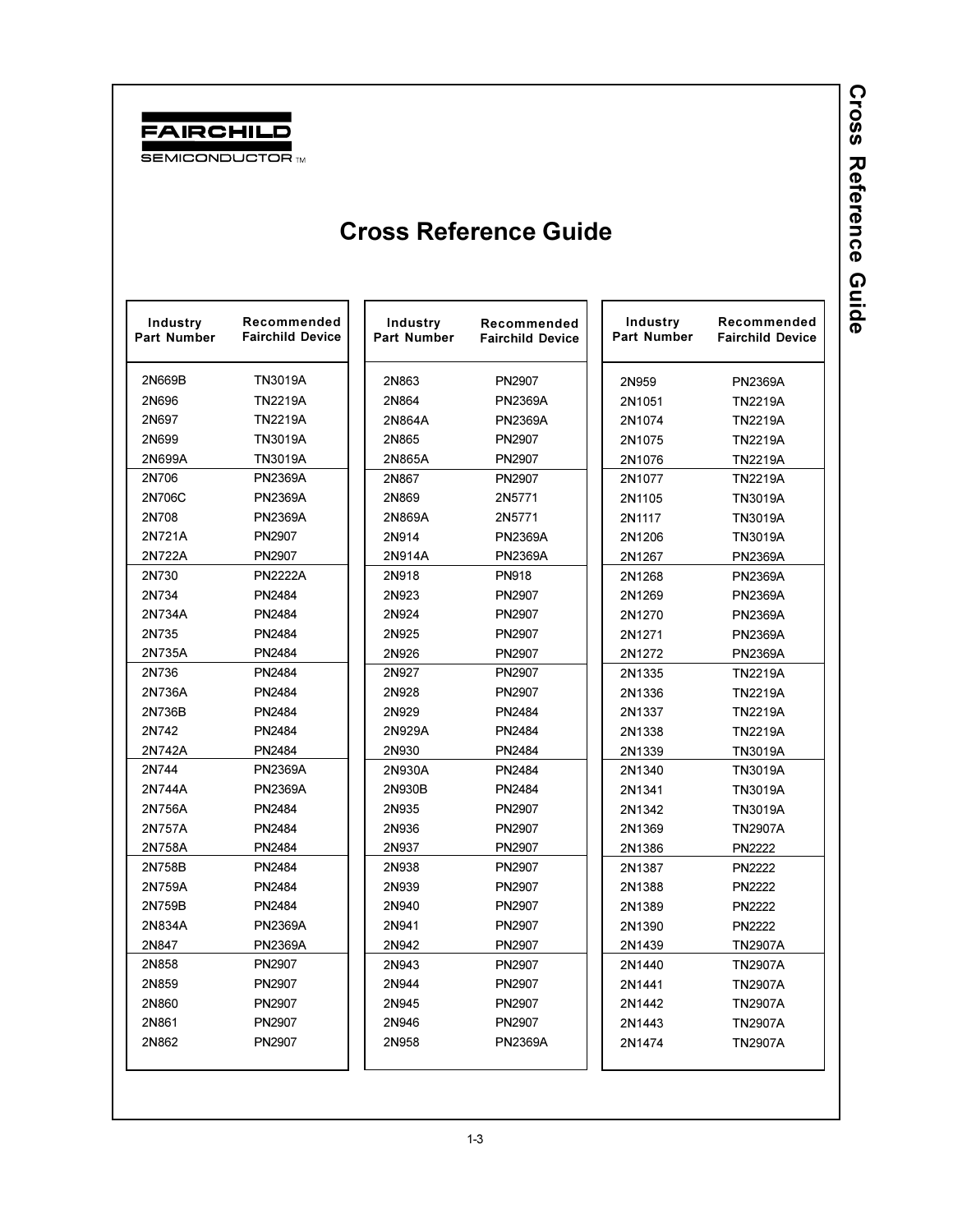| Industry<br><b>Part Number</b> | Recommended<br><b>Fairchild Device</b> | Industry<br><b>Part Number</b> | Recommended<br><b>Fairchild Device</b> | Industry<br><b>Part Number</b> | Recommended<br><b>Fairchild Device</b> |
|--------------------------------|----------------------------------------|--------------------------------|----------------------------------------|--------------------------------|----------------------------------------|
| 2N1474A                        | <b>TN2907A</b>                         | 2N2041                         | TN3019A                                | 2N2364                         | <b>TN3019A</b>                         |
| 2N1475                         | <b>TN2907A</b>                         | 2N2049                         | <b>TN2219A</b>                         | 2N2364A                        | <b>TN3019A</b>                         |
| 2N1491                         | <b>TN2219A</b>                         | 2N2086                         | TN3019A                                | 2N2369                         | PN2369                                 |
| 2N1492                         | <b>TN2219A</b>                         | 2N2087                         | TN3019A                                | 2N2369A                        | <b>PN2369A</b>                         |
| 2N1505                         | <b>TN2219A</b>                         | 2N2102                         | TN3019A                                | 2N2380                         | <b>TN2219A</b>                         |
| 2N1506                         | <b>TN2219A</b>                         | 2N2106                         | TN3019A                                | 2N2380A                        | <b>TN2219A</b>                         |
| 2N1506A                        | <b>TN2219A</b>                         | 2N2107                         | TN3019A                                | 2N2389                         | <b>TN2219A</b>                         |
| 2N1507                         | <b>TN2219A</b>                         | 2N2108                         | TN3019A                                | 2N2395                         | <b>TN2219A</b>                         |
| 2N1508                         | TN3019A                                | 2N2193                         | TN3019A                                | 2N2396                         | <b>TN2219A</b>                         |
| 2N1509                         | <b>TN3019A</b>                         | 2N2193A                        | TN3019A                                | 2N2397                         | TN2219A                                |
| 2N1528                         | <b>TN2219A</b>                         | 2N2194                         | <b>TN2219A</b>                         | 2N2405                         | <b>TN5320A</b>                         |
| 2N1564                         | TN3019A                                | 2N2194A                        | TN2219A                                | 2N2433                         | <b>TN2219A</b>                         |
| 2N1565                         | TN3019A                                | 2N2194B                        | <b>TN2219A</b>                         | 2N2435                         | TN3019A                                |
| 2N1566                         | TN3019A                                | 2N2195                         | <b>TN2219A</b>                         | 2N2436                         | TN3019A                                |
| 2N1566A                        | TN3019A                                | 2N2195B                        | <b>TN2219A</b>                         | 2N2437                         | <b>TN3019A</b>                         |
| 2N1572                         | <b>TN3019A</b>                         | 2N2198                         | <b>TN3019A</b>                         | 2N2438                         | <b>TN3019A</b>                         |
| 2N1573                         | TN3019A                                | 2N2206                         | <b>PN2369A</b>                         | 2N2439                         | <b>TN3019A</b>                         |
| 2N1574                         | TN3019A                                | 2N2217                         | <b>TN2219A</b>                         | 2N2440                         | <b>TN3019A</b>                         |
| 2N1613                         | <b>TN2219A</b>                         | 2N2218                         | <b>TN2219A</b>                         | 2N2475                         | <b>PN2369A</b>                         |
| 2N1613B                        | TN3019A                                | 2N2218A                        | TN2219A                                | 2N2478                         | TN2219A                                |
| 2N1623                         | <b>TN2907A</b>                         | 2N2219                         | <b>TN2219A</b>                         | 2N2479                         | <b>TN2219A</b>                         |
| 2N1704                         | <b>TN2219A</b>                         | 2N2219A                        | TN2219A                                | 2N2484                         | PN2484                                 |
| 2N1711                         | <b>TN2219A</b>                         | 2N2220                         | <b>PN2222</b>                          | 2N2486                         | PN2484                                 |
| 2N1711A                        | <b>TN2219A</b>                         | 2N2221                         | <b>PN2222</b>                          | 2N2601                         | <b>TN2907A</b>                         |
| 2N1711B                        | <b>TN2219A</b>                         | 2N2221A                        | <b>PN2222A</b>                         | 2N2602                         | <b>TN2907A</b>                         |
| 2N1764                         | <b>PN2369A</b>                         | 2N2222                         | PN2222                                 | 2N2603                         | <b>TN2907A</b>                         |
| 2N1837                         | <b>TN2219A</b>                         | 2N2222A                        | <b>PN2222A</b>                         | 2N2608                         | 2N5460                                 |
| 2N1837A                        | <b>TN2219A</b>                         | 2N2222B                        | <b>PN2222A</b>                         | 2N2609                         | 2N5460                                 |
| 2N1837B                        | <b>TN2219A</b>                         | 2N2236                         | <b>TN2219A</b>                         | 2N2695                         | <b>TN2907A</b>                         |
| 2N1838                         | <b>TN2219A</b>                         | 2N2237                         | <b>TN2219A</b>                         | 2N2709                         | <b>TN2907A</b>                         |
| 2N1840                         | <b>TN2219A</b>                         | 2N2240                         | <b>TN2219A</b>                         | 2N2711                         | TN3019A                                |
| 2N1890                         | TN3019A                                | 2N2241                         | <b>TN2219A</b>                         | 2N2712                         | TN3019A                                |
| 2N1893                         | TN3019A                                | 2N2243                         | TN3019A                                | 2N2713                         | TN3019A                                |
| 2N1923                         | TN3019A                                | 2N2243A                        | TN3019A                                | 2N2714                         | <b>TN3019A</b>                         |
| 2N1941                         | <b>TN2219A</b>                         | 2N2270                         | <b>TN2219A</b>                         | 2N2787                         | TN2219A                                |
| 2N1943                         | <b>TN2219A</b>                         | 2N2272                         | PN2222                                 | 2N2788                         | TN2219A                                |
| 2N1944                         | TN2219A                                | 2N2297                         | TN2219A                                | 2N2789                         | TN2219A                                |
| 2N1945                         | <b>TN2219A</b>                         | 2N2309                         | TN2219A                                | 2N2792                         | <b>PN2222A</b>                         |
| 2N1946                         | <b>TN2219A</b>                         | 2N2310                         | TN3019A                                | 2N2837                         | <b>TN2907A</b>                         |
| 2N1953                         | <b>TN2219A</b>                         | 2N2312                         | <b>TN3019A</b>                         | 2N2863                         | TN2219A                                |
| 2N1990                         | TN3019A                                | 2N2316                         | <b>TN3019A</b>                         | 2N2864                         | TN2219A                                |
| 2N2017                         | <b>TN3019A</b>                         | 2N2317                         | TN2219A                                | 2N2886                         | <b>TN2219A</b>                         |
| 2N2033                         | TN3019A                                | 2N2350                         | <b>PN2222A</b>                         | 2N2904                         | <b>TN2907A</b>                         |
| 2N2039                         | TN3019A                                | 2N2350A                        | <b>PN2222A</b>                         | 2N2904A                        | TN2907A                                |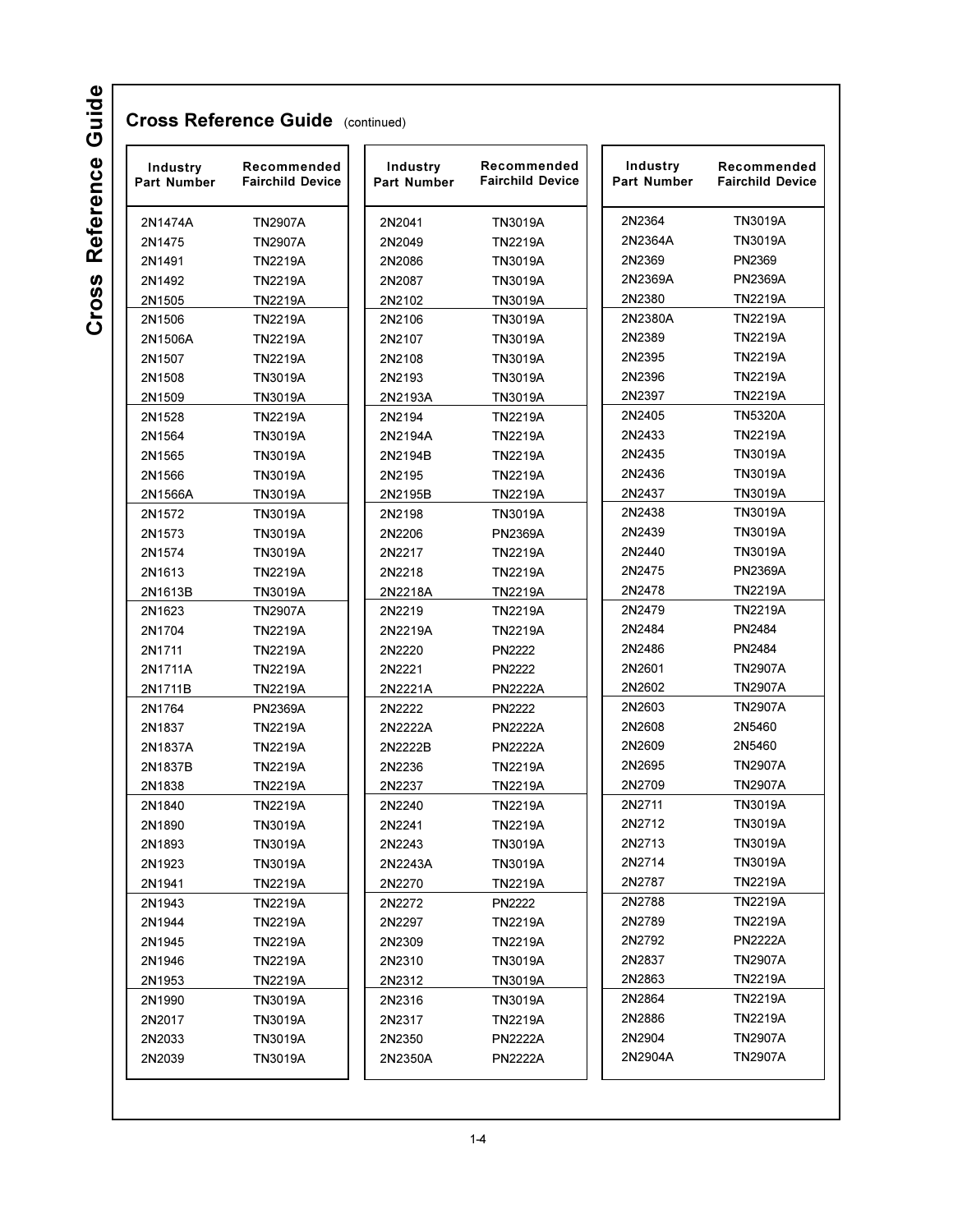| Industry<br>Part Number | Recommended<br><b>Fairchild Device</b> | Industry<br>Part Number | Recommended<br><b>Fairchild Device</b> |        | Industry<br><b>Part Number</b> | Recommended<br><b>Fairchild Device</b> |
|-------------------------|----------------------------------------|-------------------------|----------------------------------------|--------|--------------------------------|----------------------------------------|
| 2N2905                  | <b>TN2907A</b>                         | 2N3227                  | PN2369                                 | 2N3454 |                                | PN4117                                 |
| 2N2905A                 | <b>TN2907A</b>                         | 2N3241                  | <b>PN2222</b>                          | 2N3457 |                                | PN4117                                 |
| 2N2906                  | <b>TN2907A</b>                         | 2N3242                  | <b>PN2222</b>                          | 2N3458 |                                | PN4303                                 |
| 2N2906A                 | <b>TN2907A</b>                         | 2N3246                  | PN2484                                 | 2N3459 |                                | J202                                   |
| 2N2907                  | <b>TN2907A</b>                         | 2N3247                  | PN2484                                 | 2N3464 |                                | <b>TN2219A</b>                         |
| 2N2907A                 | <b>TN2907A</b>                         | 2N3248                  | PN3640                                 | 2N3478 |                                | PN5179                                 |
| 2N2923                  | <b>BC184L</b>                          | 2N3249                  | PN3640                                 | 2N3485 |                                | PN2907                                 |
| 2N2925                  | <b>BC184L</b>                          | 2N3250                  | <b>PN2907A</b>                         |        | 2N3485A                        | <b>PN2907A</b>                         |
| 2N2926                  | <b>BC184L</b>                          | 2N3250A                 | <b>PN2907A</b>                         | 2N3486 |                                | <b>PN2907A</b>                         |
| 2N2938                  | <b>PN2369A</b>                         | 2N3299                  | <b>TN2219A</b>                         |        | 2N3486A                        | PN2907                                 |
| 2N2939                  | <b>TN3019A</b>                         | 2N3300                  | <b>TN2219A</b>                         | 2N3503 |                                | <b>TN2907A</b>                         |
| 2N2940                  | TN3019A                                | 2N3301                  | <b>PN2222A</b>                         | 2N3505 |                                | <b>TN2907A</b>                         |
| 2N2945                  | TN4033A                                | 2N3302                  | <b>PN2222A</b>                         | 2N3508 |                                | <b>PN2369A</b>                         |
| 2N2946                  | TN4033A                                | 2N3330                  | 2N5460                                 | 2N3509 |                                | <b>PN2369A</b>                         |
| 2N2951                  | <b>TN2219A</b>                         | 2N3331                  | 2N5461                                 | 2N3545 |                                | <b>PN2907A</b>                         |
| 2N2959                  | <b>TN2219A</b>                         | 2N3332                  | 2N5460                                 | 2N3546 |                                | 2N5771                                 |
| 2N2960                  | <b>TN2219A</b>                         | 2N3341                  | <b>TN2907A</b>                         | 2N3548 |                                | PN4249                                 |
| 2N2961                  | <b>TN2219A</b>                         | 2N3350                  | <b>TN2907A</b>                         | 2N3549 |                                | PN4249                                 |
| 2N3011                  | PN2369                                 | 2N3351                  | <b>TN2907A</b>                         | 2N3563 |                                | PN3563                                 |
| 2N3012                  | PN2369                                 | 2N3352                  | <b>TN2907A</b>                         | 2N3566 |                                | PN3566                                 |
| 2N3014                  | PN2369                                 | 2N3369                  | J202                                   | 2N3567 |                                | PN3567                                 |
| 2N3019                  | TN3019A                                | 2N3374                  | <b>TN3019A</b>                         | 2N3569 |                                | PN3569                                 |
| 2N3020                  | <b>TN3019A</b>                         | 2N3382                  | J177                                   | 2N3576 |                                | 2N5771                                 |
| 2N3053                  | TN3019A                                | 2N3384                  | J176                                   | 2N3605 |                                | PN2369                                 |
| 2N3053A                 | TN3019A                                | 2N3386                  | J175                                   |        | 2N3605A                        | PN2369                                 |
| 2N3056                  | <b>TN3019A</b>                         | 2N3390                  | 2N3390                                 | 2N3606 |                                | PN2369                                 |
| 2N3057                  | <b>TN3019A</b>                         | 2N3391A                 | 2N3391A                                |        | 2N3606A                        | <b>PN2369A</b>                         |
| 2N3057A                 | TN3019A                                | 2N3392                  | 2N3392                                 | 2N3607 |                                | <b>PN2369A</b>                         |
| 2N3073                  | <b>TN2907A</b>                         | 2N3393                  | 2N3393                                 | 2N3638 |                                | PN3638                                 |
| 2N3077                  | PN2484                                 | 2N3394                  | 2N3393                                 |        | 2N3638A                        | <b>PN3638A</b>                         |
| 2N3081                  | <b>TN3019A</b>                         | 2N3395                  | 2N3392                                 | 2N3639 |                                | PN3640                                 |
| 2N3095                  | <b>TN2907A</b>                         | 2N3396                  | 2N3392                                 | 2N3640 |                                | PN3640                                 |
| 2N3107                  | TN3019A                                | 2N3397                  | 2N3393                                 | 2N3641 |                                | PN3642                                 |
| 2N3108                  | TN3019A                                | 2N3398                  | 2N3393                                 | 2N3642 |                                | PN3642                                 |
| 2N3109                  | <b>TN3019A</b>                         | 2N3402                  | 2N3393                                 | 2N3643 |                                | 2N4401                                 |
| 2N3115                  | <b>PN2222A</b>                         | 2N3414                  | 2N3415                                 | 2N3644 |                                | PN3644                                 |
| 2N3116                  | <b>PN2222A</b>                         | 2N3415                  | 2N3415                                 | 2N3645 |                                | PN3645                                 |
| 2N3119                  | TN3019A                                | 2N3416                  | 2N3416                                 | 2N3647 |                                | PN2369                                 |
| 2N3122                  | <b>TN2219A</b>                         | 2N3417                  | 2N3417                                 | 2N3663 |                                | 2N3663                                 |
| 2N3123                  | <b>TN2219A</b>                         | 2N3436                  | 2N5459                                 | 2N3671 |                                | <b>TN2907A</b>                         |
| 2N3133                  | <b>TN2907A</b>                         | 2N3437                  | 2N5457                                 | 2N3672 |                                | <b>PN2907A</b>                         |
| 2N3134                  | <b>TN2907A</b>                         | 2N3439                  | J202                                   | 2N3673 |                                | <b>PN2907A</b>                         |
| 2N3135                  | <b>TN2907A</b>                         | 2N3440                  | TN3440A                                | 2N3678 |                                | <b>TN2219A</b>                         |
| 2N3136                  | <b>TN2907A</b>                         | 2N3451                  | 2N5771                                 | 2N3684 |                                | PN4303                                 |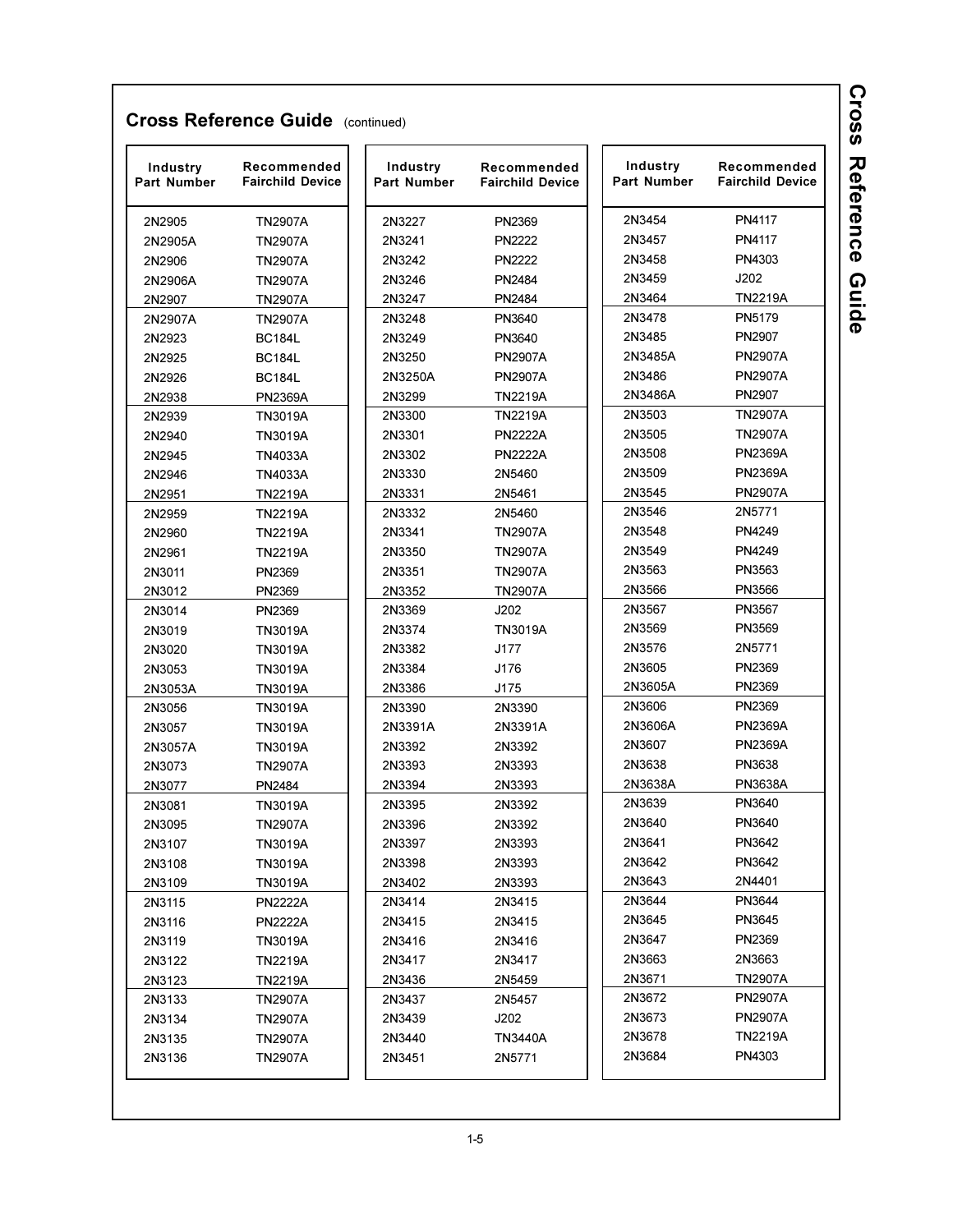| Industry<br><b>Part Number</b> | Recommended<br><b>Fairchild Device</b> | Industry<br><b>Part Number</b> | Recommended<br><b>Fairchild Device</b> | Industry<br><b>Part Number</b> | Recommended<br><b>Fairchild Device</b> |
|--------------------------------|----------------------------------------|--------------------------------|----------------------------------------|--------------------------------|----------------------------------------|
| 2N3685                         | J202                                   | 2N3972                         | PN4091                                 | 2N4224                         | 2N5485                                 |
| 2N3700                         | <b>TN3019A</b>                         | 2N3973                         | 2N4400                                 | 2N4227                         | 2N4400                                 |
| 2N3702                         | 2N3702                                 | 2N3974                         | 2N4400                                 | 2N4228                         | 2N4402                                 |
| 2N3703                         | 2N3703                                 | 2N3975                         | 2N4401                                 | 2N4238                         | TN3019A                                |
| 2N3704                         | 2N3704                                 | 2N3976                         | 2N4401                                 | 2N4256                         | 2N3904                                 |
| 2N3711                         | 2N3704                                 | 2N3981                         | <b>TN2219A</b>                         | 2N4274                         | PN4275                                 |
| 2N3742                         | TN6719A                                | 2N3982                         | <b>TN2219A</b>                         | 2N4275                         | PN4275                                 |
| 2N3819                         | 2N3819                                 | 2N3993                         | <b>BF240</b>                           | 2N4284                         | 2N5087                                 |
| 2N3820                         | 2N3820                                 | 2N4008                         | <b>TN4033A</b>                         | 2N4285                         | 2N5087                                 |
| 2N3822                         | 2N5458                                 | 2N4030                         | <b>TN4033A</b>                         | 2N4286                         | <b>MPS6515</b>                         |
| 2N3823                         | 2N5486                                 | 2N4031                         | <b>TN4033A</b>                         | 2N4287                         | 2N3859A                                |
| 2N3825                         | 2N4400                                 | 2N4032                         | <b>TN4033A</b>                         | 2N4288                         | <b>MPS6518</b>                         |
| 2N3830                         | TN2219A                                | 2N4033                         | <b>TN4033A</b>                         | 2N4294                         | <b>PN2369A</b>                         |
| 2N3831                         | TN2219A                                | 2N4036                         | <b>TN4033A</b>                         | 2N4295                         | PN2369                                 |
| 2N3843                         | 2N3903                                 | 2N4037                         | <b>TN4033A</b>                         | 2N4302                         | J202                                   |
| 2N3843A                        | 2N3903                                 | 2N4062                         | <b>MPS6518</b>                         | 2N4303                         | PN4303                                 |
| 2N3844                         | 2N3903                                 | 2N4086                         | <b>MPS6514</b>                         | 2N4304                         | PN4303                                 |
| 2N3844A                        | 2N3903                                 | 2N4087                         | <b>MPS6514</b>                         | 2N4338                         | 2N3859A                                |
| 2N3845                         | 2N3903                                 | 2N4087A                        | <b>MPS6515</b>                         | 2N4340                         | J202                                   |
| 2N3845A                        | 2N3903                                 | 2N4091                         | PN4091                                 | 2N4341                         | PN4303                                 |
| 2N3854                         | 2N3903                                 | 2N4092                         | PN4092                                 | 2N4342                         | 2N5461                                 |
| 2N3854A                        | 2N3903                                 | 2N4093                         | PN4093                                 | 2N4354                         | PN4356                                 |
| 2N3855                         | 2N3903                                 | 2N4117                         | <b>PN4117A</b>                         | 2N4355                         | PN4355                                 |
| 2N3855A                        | 2N3903                                 | 2N4117A                        | <b>PN4117A</b>                         | 2N4356                         | PN4355                                 |
| 2N3856                         | 2N3904                                 | 2N4118                         | PN4118                                 | 2N4360                         | 2N5461                                 |
| 2N3858A                        | 2N5550                                 | 2N4118A                        | PN4118                                 | 2N4381                         | 2N5461                                 |
| 2N3859A                        | 2N3859A                                | 2N4121                         | PN4121                                 | 2N4382                         | 2N5460                                 |
| 2N3877                         | 2N5550                                 | 2N4122                         | PN4122                                 | 2N4391                         | PN4391                                 |
| 2N3901                         | 2N5088                                 | 2N4123                         | 2N4123                                 | 2N4392                         | PN4392                                 |
| 2N3903                         | 2N3903                                 | 2N4124                         | 2N4124                                 | 2N4393                         | PN4393                                 |
| 2N3904                         | 2N3904                                 | 2N4125                         | 2N4125                                 | 2N4400                         | 2N4400                                 |
| 2N3905                         | 2N3905                                 | 2N4126                         | 2N4126                                 | 2N4401                         | 2N4401                                 |
| 2N3906                         | 2N3906                                 | 2N4140                         | 2N4400                                 | 2N4402                         | 2N4402                                 |
| 2N3962                         | PN4249                                 | 2N4141                         | PN4141                                 | 2N4403                         | 2N4403                                 |
| 2N3964                         | 2N5086                                 | 2N4142                         | 2N4402                                 | 2N4404                         | TN4033A                                |
| 2N3966                         | 2N5486                                 | 2N4143                         | PN4143                                 | 2N4405                         | TN4033A                                |
| 2N3967                         | 2N5457                                 | 2N4207                         | 2N5771                                 | 2N4406                         | TN4033A                                |
| 2N3967A                        | 2N5457                                 | 2N4208                         | 2N5771                                 | 2N4407                         | TN4033A                                |
| 2N3968                         | 2N5457                                 | 2N4209                         | 2N5771                                 | 2N4410                         | 2N4410                                 |
| 2N3968A                        | 2N5457                                 | 2N4220                         | 2N5457                                 | 2N4416                         | PN4416                                 |
| 2N3969                         | 2N5457                                 | 2N4220                         | 2N5459                                 | 2N4416                         | PN4416                                 |
| 2N3969A                        | 2N5457                                 | 2N4221                         | 2N5457                                 | 2N4418                         | <b>PN2369A</b>                         |
| 2N3970                         | PN4391                                 | 2N4222                         | 2N5457                                 | 2N4419                         | <b>PN2369A</b>                         |
| 2N3971                         | PN4091                                 | 2N4223                         | 2N5485                                 | 2N4420                         | <b>PN2369A</b>                         |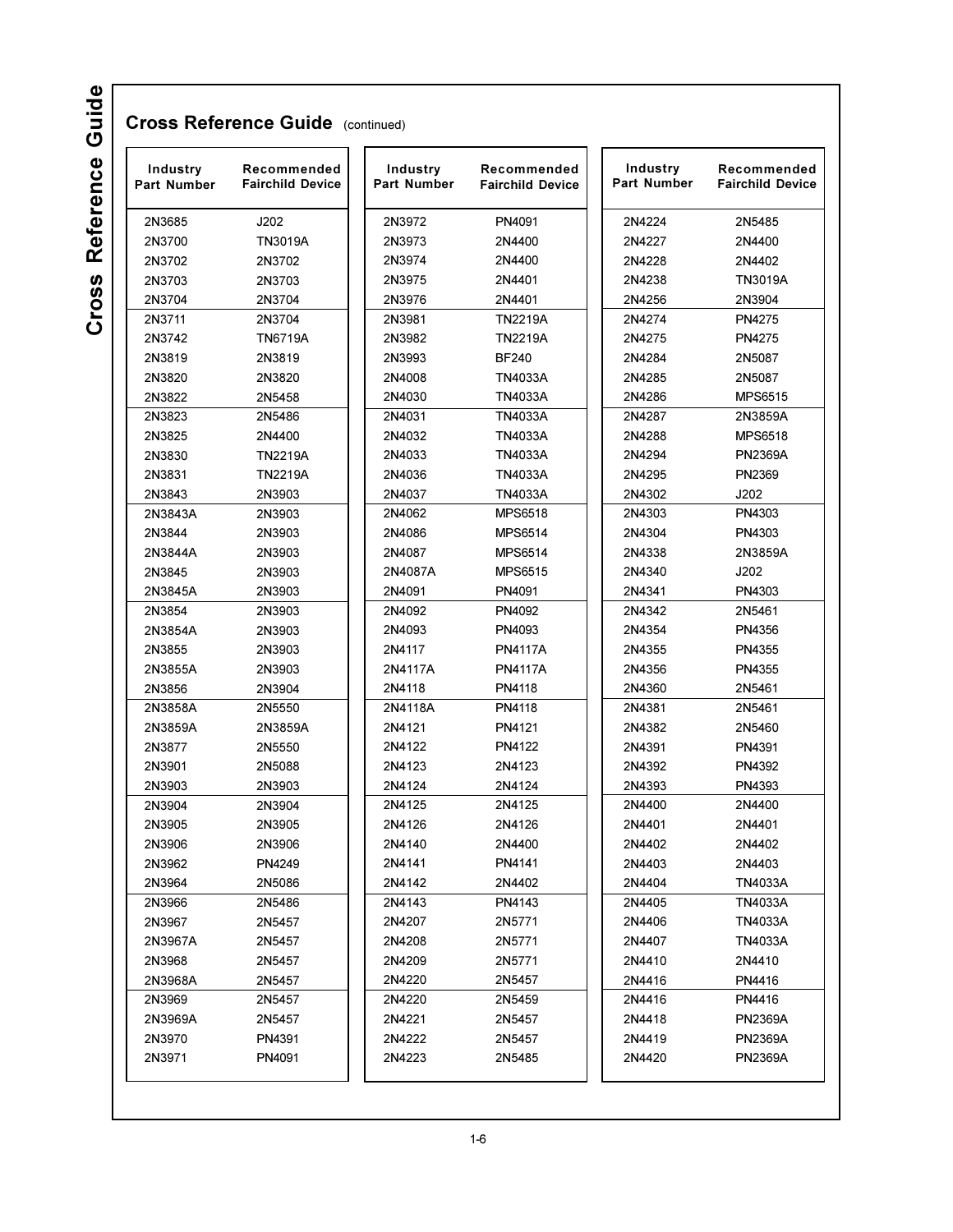| Industry<br><b>Part Number</b> | Recommended<br><b>Fairchild Device</b> | Industry<br><b>Part Number</b> | Recommended<br><b>Fairchild Device</b> | Industry<br>Part Number | Recommended<br><b>Fairchild Device</b> |
|--------------------------------|----------------------------------------|--------------------------------|----------------------------------------|-------------------------|----------------------------------------|
| 2N4421                         | <b>PN2369A</b>                         | 2N5018                         | J174                                   | 2N5227                  | PN4249                                 |
| 2N4422                         | <b>PN2369A</b>                         | 2N5019                         | J175                                   | 2N5228                  | PN3640                                 |
| 2N4423                         | PN2369                                 | 2N5026A                        | MPSA <sub>14</sub>                     | 2N5232                  | PN <sub>100</sub>                      |
| 2N4424                         | <b>BC184L</b>                          | 2N5030                         | <b>PN2369A</b>                         | 2N5245                  | 2N5245                                 |
| 2N4445                         | PN5432                                 | 2N5055                         | PN4258                                 | 2N5246                  | 2N5246                                 |
| 2N4446                         | J108                                   | 2N5056                         | 2N5771                                 | 2N5247                  | J211                                   |
| 2N4447                         | J108                                   | 2N5057                         | 2N5771                                 | 2N5248                  | 2N3819                                 |
| 2N4448                         | J108                                   | 2N5086                         | 2N5086                                 | 2N5305                  | 2N5306                                 |
| 2N4449                         | <b>PN2369A</b>                         | 2N5087                         | 2N5087                                 | 2N5306                  | 2N5306                                 |
| 2N4450                         | <b>PN2222</b>                          | 2N5088                         | 2N5088                                 | 2N5307                  | 2N5307                                 |
| 2N4452                         | <b>PN2907A</b>                         | 2N5089                         | 2N5089                                 | 2N5308                  | 2N5308                                 |
| 2N4856                         | PN4391                                 | 2N5103                         | 2N5484                                 | 2N5308A                 | MPSA <sub>14</sub>                     |
| 2N4856A                        | PN4391                                 | 2N5104                         | 2N5484                                 | 2N5309                  | 2N5210                                 |
| 2N4857                         | PN4392                                 | 2N5105                         | 2N5485                                 | 2N5310                  | 2N5210                                 |
| 2N4857A                        | PN4392                                 | 2N5106                         | <b>TN2219A</b>                         | 2N5311                  | 2N5210                                 |
| 2N4858                         | PN4858                                 | 2N5107                         | <b>PN2222</b>                          | 2N5320                  | <b>TN5320A</b>                         |
| 2N4858A                        | PN4858                                 | 2N5114                         | J174                                   | 2N5322                  | <b>TN5415A</b>                         |
| 2N4859                         | PN4391                                 | 2N5115                         | J174                                   | 2N5323                  | <b>TN5415A</b>                         |
| 2N4859A                        | PN4391                                 | 2N5116                         | J177                                   | 2N5354                  | 2N5366                                 |
| 2N4860                         | PN4392                                 | 2N5134                         | PN5134                                 | 2N5355                  | 2N5366                                 |
| 2N4860A                        | PN4392                                 | 2N5135                         | <b>PN2222</b>                          | 2N5358                  | PN3685                                 |
| 2N4861                         | PN4861                                 | 2N5136                         | <b>PN2222</b>                          | 2N5359                  | PN3685                                 |
| 2N4861A                        | PN4861                                 | 2N5137                         | <b>PN2222</b>                          | 2N5360                  | PN3685                                 |
| 2N4867                         | PN4302                                 | 2N5138                         | PN5138                                 | 2N5361                  | 2N5457                                 |
| 2N4872                         | 2N5771                                 | 2N5139                         | PN4917                                 | 2N5362                  | 2N5458                                 |
| 2N4873                         | <b>PN2369A</b>                         | 2N5140                         | PN3640                                 | 2N5363                  | 2N5459                                 |
| 2N4888                         | 2N5401                                 | 2N5141                         | PN3640                                 | 2N5364                  | 2N5459                                 |
| 2N4916                         | PN4917                                 | 2N5142                         | PN2907                                 | 2N5365                  | 2N5366                                 |
| 2N4917                         | PN4917                                 | 2N5143                         | PN2907                                 | 2N5366                  | 2N5366                                 |
| 2N4943                         | TN3019A                                | 2N5158                         | PN5432                                 | 2N5368                  | 2N4400                                 |
| 2N4944                         | PN3567                                 | 2N5163                         | 2N5486                                 | 2N5369                  | 2N4401                                 |
| 2N4945                         | PN3568                                 | 2N5172                         | 2N5172                                 | 2N5371                  | 2N4400                                 |
| 2N4951                         | 2N3704                                 | 2N5175                         | 2N5550                                 | 2N5372                  | 2N4402                                 |
| 2N4952                         | 2N3704                                 | 2N5179                         | PN5179                                 | 2N5373                  | 2N4403                                 |
| 2N4953                         | 2N4953                                 | 2N5186                         | PN2369                                 | 2N5375                  | 2N4402                                 |
| 2N4954                         | 2N3704                                 | 2N5209                         | 2N5210                                 | 2N5380                  | 2N3903                                 |
| 2N4964                         | 2N5087                                 | 2N5210                         | 2N5210                                 | 2N5381                  | 2N3904                                 |
| 2N4966                         | PN2484                                 | 2N5219                         | 2N3904                                 | 2N5382                  | 2N3905                                 |
| 2N4967                         | PN2484                                 | 2N5220                         | MPS6531                                | 2N5383                  | 2N3906                                 |
| 2N4968                         | PN3565                                 | 2N5221                         | <b>MPS3702</b>                         | 2N5397                  | J300                                   |
| 2N4969                         | 2N4400                                 | 2N5223                         | PN100                                  | 2N5400                  | 2N5400                                 |
| 2N4970                         | 2N4401                                 | 2N5224                         | PN2369                                 | 2N5401                  | 2N5401                                 |
| 2N4971                         | 2N4402                                 | 2N5225                         | 2N4401                                 | 2N5415                  | TN5415A                                |
| 2N4972                         | 2N4403                                 | 2N5226                         | 2N4402                                 | 2N5418                  | 2N4400                                 |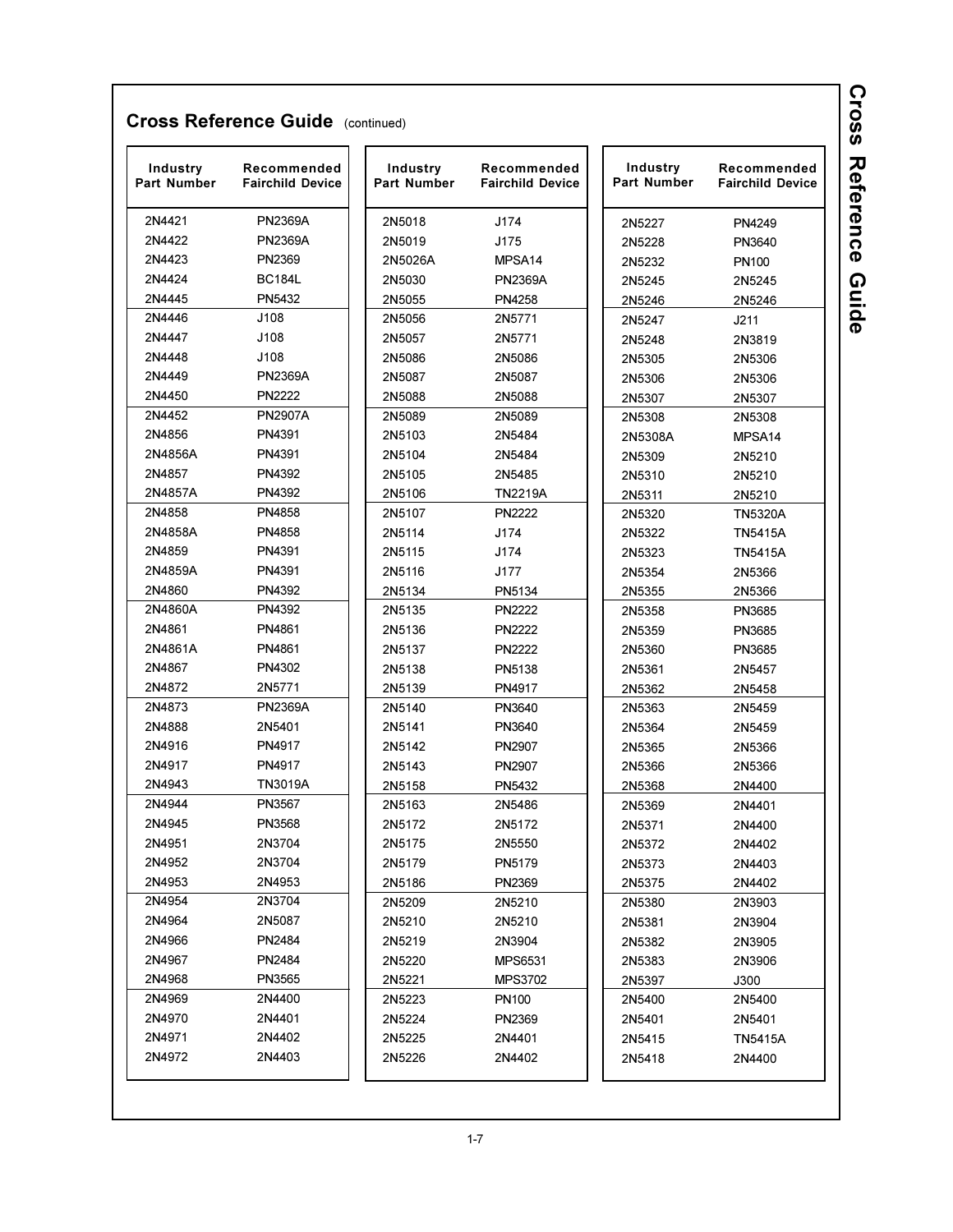| Industry<br><b>Part Number</b> | Recommended<br><b>Fairchild Device</b> | Industry<br><b>Part Number</b> | Recommended<br><b>Fairchild Device</b> | Industry<br><b>Part Number</b> | Recommended<br><b>Fairchild Device</b> |
|--------------------------------|----------------------------------------|--------------------------------|----------------------------------------|--------------------------------|----------------------------------------|
| 2N5419                         | 2N4401                                 | 2N5822                         | PN100                                  | 2N6724                         | <b>TN6725A</b>                         |
| 2N5420                         | PN3566                                 | 2N5826                         | <b>MPS6514</b>                         | 2N6725                         | <b>TN6725A</b>                         |
| 2N5432                         | PN5432                                 | 2N5827                         | <b>MPS6515</b>                         | 2N6726                         | <b>TN6726A</b>                         |
| 2N5433                         | J108                                   | 2N5830                         | 2N5830                                 | 2N6727                         | <b>TN6727A</b>                         |
| 2N5434                         | PN5434                                 | 2N5831                         | 2N5551                                 | 2N6728                         | <b>TN6728A</b>                         |
| 2N5447                         | <b>MPS3702</b>                         | 2N5855                         | MPSA <sub>55</sub>                     | 2N6729                         | <b>TN6729A</b>                         |
| 2N5448                         | <b>MPS3703</b>                         | 2N5857                         | MPSA <sub>56</sub>                     | 2N7051                         | 2N7051                                 |
| 2N5449                         | 2N4401                                 | 2N5861                         | TN3019A                                | 2N7053                         | 2N7053                                 |
| 2N5450                         | 2N4401                                 | 2N5864                         | TN4033A                                | 2SA480                         | KSA733                                 |
| 2N5457                         | 2N5457                                 | 2N5865                         | TN4033A                                | 2SA494                         | <b>KSA733</b>                          |
| 2N5458                         | 2N5458                                 | 2N5949                         | 2N5950                                 | 2SA495                         | <b>KSA733</b>                          |
| 2N5459                         | 2N5459                                 | 2N5950                         | 2N5950                                 | 2SA509                         | KSA643                                 |
| 2N5460                         | 2N5460                                 | 2N5951                         | 2N5951                                 | 2SA539                         | KSA733                                 |
| 2N5461                         | 2N5461                                 | 2N5952                         | 2N5952                                 | 2SA542                         | <b>KSA733</b>                          |
| 2N5462                         | 2N5462                                 | 2N5953                         | 2N5953                                 | 2SA543                         | <b>KSA733</b>                          |
| 2N5484                         | 2N5484                                 | 2N5961                         | 2N5961                                 | 2SA550A                        | <b>KSA733</b>                          |
| 2N5485                         | 2N5485                                 | 2N5962                         | 2N5962                                 | 2SA555                         | KSA733                                 |
| 2N5486                         | 2N5486                                 | 2N5999                         | 2N5087                                 | 2SA556                         | <b>KSA733</b>                          |
| 2N5525                         | MPSA <sub>13</sub>                     | 2N6000                         | 2N4401                                 | 2SA557                         | <b>KSA733</b>                          |
| 2N5550                         | 2N5550                                 | 2N6001                         | 2N4402                                 | 2SA561                         | <b>KSA733</b>                          |
| 2N5551                         | 2N5551                                 | 2N6004                         | 2N4402                                 | 2SA562                         | <b>KSA539</b>                          |
| 2N5555                         | 2N5555                                 | 2N6009                         | 2N5087                                 | 2SA564                         | <b>KSA733</b>                          |
| 2N5556                         | 2N5484                                 | 2N6010                         | 2N4401                                 | 2SA564A                        | <b>KSA733</b>                          |
| 2N5557                         | 2N5484                                 | 2N6011                         | 2N4402                                 | 2SA567                         | KSA733                                 |
| 2N5558                         | 2N5485                                 | 2N6034                         | <b>TN6725A</b>                         | 2SA568                         | <b>KSA539</b>                          |
| 2N5592                         | <b>BF245B</b>                          | 2N6076                         | 2N6076                                 | 2SA569                         | <b>KSA733</b>                          |
| 2N5593                         | <b>BF245B</b>                          | 2N6426                         | 2N6426                                 | 2SA570                         | KSA733                                 |
| 2N5594                         | <b>BF245B</b>                          | 2N6427                         | 2N6427                                 | 2SA608                         | <b>KSA733</b>                          |
| 2N5638                         | 2N5638                                 | 2N6428                         | 2N6428                                 | 2SA609                         | KSA733                                 |
| 2N5639                         | 2N5639                                 | 2N6428A                        | 2N6428A                                | 2SA628                         | KSA733                                 |
| 2N5640                         | PN4393                                 | 2N6515                         | 2N6515                                 | 2SA628A                        | <b>KSA733</b>                          |
| 2N5653                         | 2N5638                                 | 2N6516                         | 2N6516                                 | 2SA642                         | KSA539                                 |
| 2N5654                         | PN4392                                 | 2N6517                         | 2N6517                                 | 2SA643                         | KSA643                                 |
| 2N5763                         | TN2907A                                | 2N6518                         | 2N6518                                 | 2SA661                         | <b>KSA954</b>                          |
| 2N5769                         | 2N5769                                 | 2N6519                         | 2N6519                                 | 2SA666                         | <b>KSA733</b>                          |
| 2N5770                         | 2N5770                                 | 2N6520                         | 2N6520                                 | 2SA672                         | KSA733                                 |
| 2N5771                         | 2N5771                                 | 2N6705                         | <b>TN6705A</b>                         | 2SA673                         | <b>KSA643</b>                          |
| 2N5772                         | 2N5772                                 | 2N6707                         | <b>TN6707A</b>                         | 2SA683                         | <b>KSA643</b>                          |
| 2N5814                         | 2N3903                                 | 2N6714                         | <b>TN6714A</b>                         | 2SA695                         | <b>KSA643</b>                          |
| 2N5815                         | 2N3904                                 |                                |                                        |                                | <b>KSA733</b>                          |
| 2N5816                         | 2N3904                                 | 2N6715                         | <b>TN6715A</b>                         | 2SA701                         |                                        |
| 2N5817                         | 2N3905                                 | 2N6716                         | <b>TN6716A</b>                         | 2SA702                         | KSA733                                 |
|                                |                                        | 2N6717                         | <b>TN6717A</b>                         | 2SA707                         | <b>KSA643</b>                          |
| 2N5818<br>2N5819               | 2N3906<br>2N3906                       | 2N6718<br>2N6719               | <b>TN6718A</b><br><b>TN6719A</b>       | 2SA711<br>2SA718               | <b>KSA733</b><br><b>KSA733</b>         |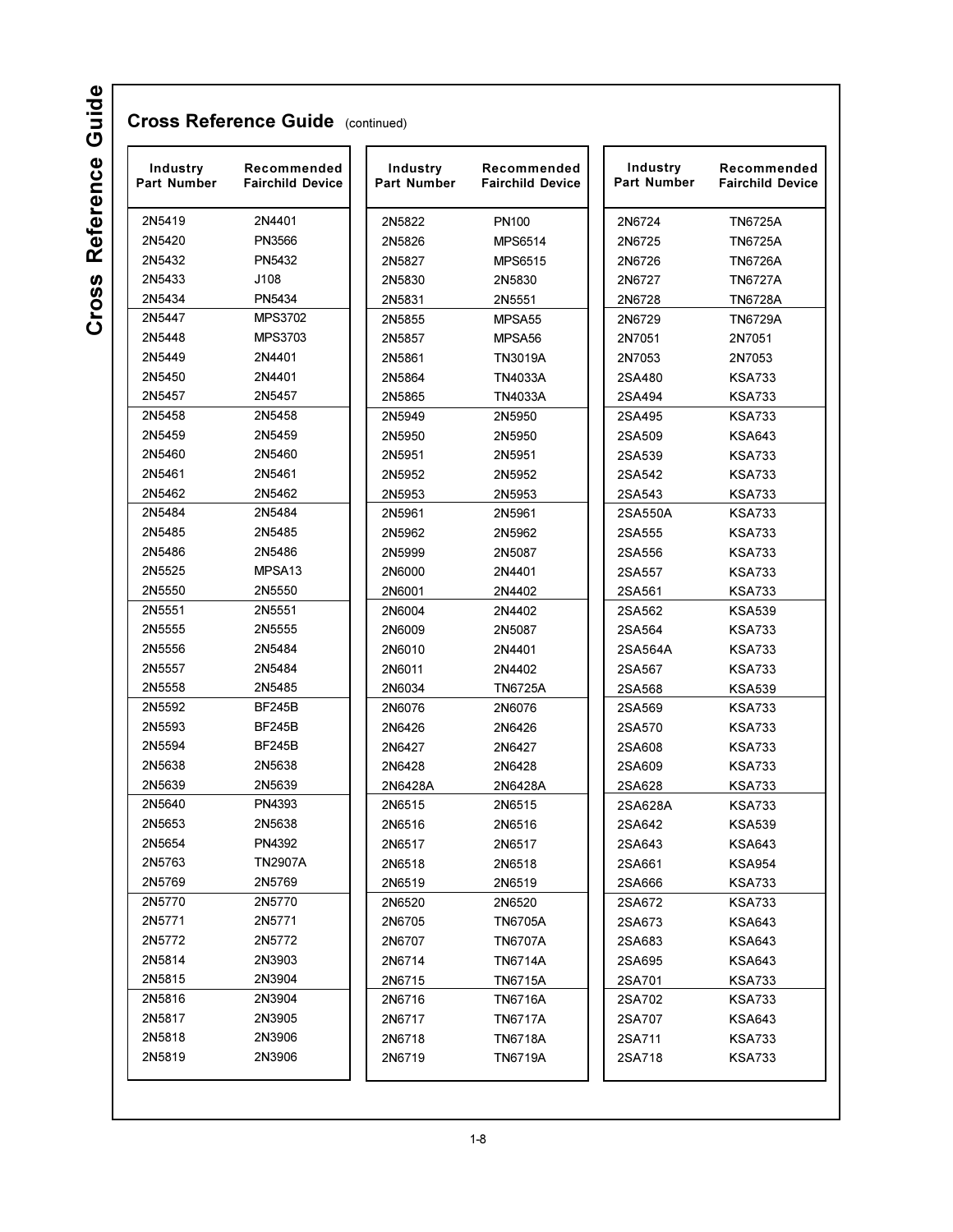| 2SA917<br><b>KSA643</b><br>2SA719<br><b>KSA643</b><br>2SA1121<br><b>KSA1182</b><br>2SA923<br><b>KSA643</b><br>2SA723<br><b>KSA539</b><br>2SA1136<br><b>KSA992</b><br>2SA924<br><b>KSA733</b><br>2SA725<br><b>KSA733</b><br>2SA1137<br><b>KSA992</b><br>2SA933<br><b>KSA733</b><br>2SA726<br><b>KSA733</b><br>2SA1150<br><b>KSA1150</b><br>2SA937<br><b>KSA733</b><br>2SA728<br><b>KSA1175</b><br>2SA1151<br><b>KSA733</b><br>2SA941<br><b>KSA992</b><br>2SA732<br><b>KSA643</b><br>2SA1158<br><b>KSA954</b><br>2SA733<br><b>KSA733</b><br>2SA942<br><b>KSA992</b><br>2SA1162<br><b>KSA812</b><br>2SA950<br><b>KSA643</b><br>2SA733P<br>2SA733P<br>2SA1174<br><b>KSA1174</b><br>2SA952<br><b>KSA643</b><br>2SA744A<br><b>KSA733</b><br>2SA1175<br><b>KSA1175</b><br>2SA954<br><b>KSA954</b><br>2SA760<br><b>KSA733</b><br>2SA1179<br><b>KSA812</b><br>2SA965<br><b>KSA965</b><br>2SA767<br><b>KSA733</b><br>2SA1182<br><b>KSA1182</b><br>2SA970<br><b>KSA992</b><br>2SA774<br><b>KSA733</b><br>2SA1191<br><b>KSA992</b><br>2SA776<br>2SA972<br><b>KSA733</b><br><b>KSA733</b><br>2SA1198<br><b>KSA954</b><br>2SA973<br><b>KSA733</b><br>2SA778<br><b>KSA910</b><br>2SA1199<br><b>KSA954</b><br>2SA979<br><b>KSA992</b><br>2SA781<br><b>KSA733</b><br>2SA1201<br><b>KSA1201</b><br>2SA984<br><b>KSA708</b><br>2SA782<br><b>KSA733</b><br>2SA1202<br><b>KSA1202</b><br>2SA989<br><b>KSA733</b><br>2SA783<br><b>KSA733</b><br>2SA1203<br>KSA1203<br>2SA990<br><b>KSA733</b><br>2SA784<br><b>KSA733</b><br>2SA1214<br><b>KSA1013</b><br>2SA785<br><b>KSA733</b><br>2SA992<br><b>KSA992</b><br>2SA1222<br><b>KSA1013</b><br>2SA994<br><b>KSA733</b><br>2SA786<br><b>KSA733</b><br>2SA1235<br><b>KSA812</b><br>2SA999<br><b>KSA733</b><br>2SA789<br><b>KSA733</b><br>2SA1252<br><b>KSA812</b><br>2SA1004<br><b>KSA733</b><br>2SA803<br><b>KSA910</b><br>2SA1298<br><b>KSA1298</b><br>2SA1013<br><b>KSA1013</b><br>2SA811<br><b>KSA811</b><br>2SA1299<br><b>KSA1174</b><br>2SA1015<br><b>KSA733</b><br>2SA812<br><b>KSA812</b><br>2SA1309<br><b>KSA1175</b><br>2SA1016<br><b>KSA992</b><br>2SA813<br><b>KSA733</b><br>2SA1310<br><b>KSA1174</b><br>2SA1017<br><b>KSA910</b><br>2SA824<br><b>KSA733</b><br>2SA1311<br><b>KSA811</b><br>2SA1019<br><b>KSA910</b><br>2SA826<br><b>KSA733</b><br><b>KSA811</b><br>2SA1312<br>2SA1025<br><b>KSA733</b><br>2SA827<br><b>KSA733</b><br>2SA1316<br><b>KSA992</b><br>2SA1026<br><b>KSA734</b><br>2SA828<br><b>KSA733</b><br>2SA1317<br><b>KSA1175</b><br>2SA1027<br><b>KSA735</b><br>2SA829<br><b>KSA733</b><br>2SA1318<br><b>KSA733</b><br>2SA1029<br><b>KSA736</b><br>2SA838<br><b>KSA733</b><br>2SA1323<br><b>KSA1175</b><br>2SA1030<br><b>KSA737</b><br>2SA844<br><b>KSA733</b><br><b>KSA812</b><br>2SA1324<br>2SA1031<br><b>KSA812</b><br><b>KSA992</b><br>2SA872<br><b>KSA811</b><br>2SA1325<br>2SA1032<br><b>KSA812</b><br>2SA873<br>KSA733<br>2SA1334<br><b>KSA952</b><br>2SA1033<br><b>KSA733</b><br><b>KSA708</b><br>2SA874<br>2SA1335<br><b>KSA1174</b><br>2SA1034<br><b>KSA812</b><br>2SA880<br><b>KSA733</b><br>2SA1337<br><b>KSA1175</b><br>2SA1035<br><b>KSA812</b><br>2SA888<br><b>KSA733</b><br>KSR2104<br>2SA1341<br>2SA1037<br>KSA812<br>2SA889<br><b>KSA733</b><br>2SA1342<br><b>KSR2103</b><br>2SA1048<br><b>KSA1175</b><br>2SA890<br><b>KSA643</b><br>2SA1343<br><b>KSR2108</b><br>2SA1052<br><b>KSA812</b><br>2SA896<br><b>KSA910</b><br>2SA1344<br><b>KSR2102</b><br>2SA1072A<br><b>KSA1050</b><br>2SA901<br>KSA733<br>2SA1345<br><b>KSR2204</b><br>2SA1084<br><b>KSA992</b><br>2SA905<br><b>KSA910</b><br>2SA1346<br><b>KSR2203</b><br>2SA1085<br><b>KSA992</b><br>2SA915<br><b>KSA643</b><br>2SA1347<br><b>KSR2208</b><br>2SA1092<br><b>KSA733</b><br>2SA916<br>KSA643<br>2SA1348<br><b>KSR2202</b> | Industry<br>Part Number | Recommended<br><b>Fairchild Device</b> | Industry<br>Part Number | Recommended<br><b>Fairchild Device</b> | Industry<br>Part Number | Recommended<br><b>Fairchild Device</b> |
|--------------------------------------------------------------------------------------------------------------------------------------------------------------------------------------------------------------------------------------------------------------------------------------------------------------------------------------------------------------------------------------------------------------------------------------------------------------------------------------------------------------------------------------------------------------------------------------------------------------------------------------------------------------------------------------------------------------------------------------------------------------------------------------------------------------------------------------------------------------------------------------------------------------------------------------------------------------------------------------------------------------------------------------------------------------------------------------------------------------------------------------------------------------------------------------------------------------------------------------------------------------------------------------------------------------------------------------------------------------------------------------------------------------------------------------------------------------------------------------------------------------------------------------------------------------------------------------------------------------------------------------------------------------------------------------------------------------------------------------------------------------------------------------------------------------------------------------------------------------------------------------------------------------------------------------------------------------------------------------------------------------------------------------------------------------------------------------------------------------------------------------------------------------------------------------------------------------------------------------------------------------------------------------------------------------------------------------------------------------------------------------------------------------------------------------------------------------------------------------------------------------------------------------------------------------------------------------------------------------------------------------------------------------------------------------------------------------------------------------------------------------------------------------------------------------------------------------------------------------------------------------------------------------------------------------------------------------------------------------------------------------------------------------------------------------------------------------------------------------------------------------------------------------------------------------------------------------------------------------------------------------------------------------------------------------------------------------------------------------------------------------------------------------------------------------------------------------------------------------------------------------------------------------------------------------------------------------------------------------------------------------------------------------------------------------------------------------------------------------------------------------|-------------------------|----------------------------------------|-------------------------|----------------------------------------|-------------------------|----------------------------------------|
|                                                                                                                                                                                                                                                                                                                                                                                                                                                                                                                                                                                                                                                                                                                                                                                                                                                                                                                                                                                                                                                                                                                                                                                                                                                                                                                                                                                                                                                                                                                                                                                                                                                                                                                                                                                                                                                                                                                                                                                                                                                                                                                                                                                                                                                                                                                                                                                                                                                                                                                                                                                                                                                                                                                                                                                                                                                                                                                                                                                                                                                                                                                                                                                                                                                                                                                                                                                                                                                                                                                                                                                                                                                                                                                                                              |                         |                                        |                         |                                        |                         |                                        |
|                                                                                                                                                                                                                                                                                                                                                                                                                                                                                                                                                                                                                                                                                                                                                                                                                                                                                                                                                                                                                                                                                                                                                                                                                                                                                                                                                                                                                                                                                                                                                                                                                                                                                                                                                                                                                                                                                                                                                                                                                                                                                                                                                                                                                                                                                                                                                                                                                                                                                                                                                                                                                                                                                                                                                                                                                                                                                                                                                                                                                                                                                                                                                                                                                                                                                                                                                                                                                                                                                                                                                                                                                                                                                                                                                              |                         |                                        |                         |                                        |                         |                                        |
|                                                                                                                                                                                                                                                                                                                                                                                                                                                                                                                                                                                                                                                                                                                                                                                                                                                                                                                                                                                                                                                                                                                                                                                                                                                                                                                                                                                                                                                                                                                                                                                                                                                                                                                                                                                                                                                                                                                                                                                                                                                                                                                                                                                                                                                                                                                                                                                                                                                                                                                                                                                                                                                                                                                                                                                                                                                                                                                                                                                                                                                                                                                                                                                                                                                                                                                                                                                                                                                                                                                                                                                                                                                                                                                                                              |                         |                                        |                         |                                        |                         |                                        |
|                                                                                                                                                                                                                                                                                                                                                                                                                                                                                                                                                                                                                                                                                                                                                                                                                                                                                                                                                                                                                                                                                                                                                                                                                                                                                                                                                                                                                                                                                                                                                                                                                                                                                                                                                                                                                                                                                                                                                                                                                                                                                                                                                                                                                                                                                                                                                                                                                                                                                                                                                                                                                                                                                                                                                                                                                                                                                                                                                                                                                                                                                                                                                                                                                                                                                                                                                                                                                                                                                                                                                                                                                                                                                                                                                              |                         |                                        |                         |                                        |                         |                                        |
|                                                                                                                                                                                                                                                                                                                                                                                                                                                                                                                                                                                                                                                                                                                                                                                                                                                                                                                                                                                                                                                                                                                                                                                                                                                                                                                                                                                                                                                                                                                                                                                                                                                                                                                                                                                                                                                                                                                                                                                                                                                                                                                                                                                                                                                                                                                                                                                                                                                                                                                                                                                                                                                                                                                                                                                                                                                                                                                                                                                                                                                                                                                                                                                                                                                                                                                                                                                                                                                                                                                                                                                                                                                                                                                                                              |                         |                                        |                         |                                        |                         |                                        |
|                                                                                                                                                                                                                                                                                                                                                                                                                                                                                                                                                                                                                                                                                                                                                                                                                                                                                                                                                                                                                                                                                                                                                                                                                                                                                                                                                                                                                                                                                                                                                                                                                                                                                                                                                                                                                                                                                                                                                                                                                                                                                                                                                                                                                                                                                                                                                                                                                                                                                                                                                                                                                                                                                                                                                                                                                                                                                                                                                                                                                                                                                                                                                                                                                                                                                                                                                                                                                                                                                                                                                                                                                                                                                                                                                              |                         |                                        |                         |                                        |                         |                                        |
|                                                                                                                                                                                                                                                                                                                                                                                                                                                                                                                                                                                                                                                                                                                                                                                                                                                                                                                                                                                                                                                                                                                                                                                                                                                                                                                                                                                                                                                                                                                                                                                                                                                                                                                                                                                                                                                                                                                                                                                                                                                                                                                                                                                                                                                                                                                                                                                                                                                                                                                                                                                                                                                                                                                                                                                                                                                                                                                                                                                                                                                                                                                                                                                                                                                                                                                                                                                                                                                                                                                                                                                                                                                                                                                                                              |                         |                                        |                         |                                        |                         |                                        |
|                                                                                                                                                                                                                                                                                                                                                                                                                                                                                                                                                                                                                                                                                                                                                                                                                                                                                                                                                                                                                                                                                                                                                                                                                                                                                                                                                                                                                                                                                                                                                                                                                                                                                                                                                                                                                                                                                                                                                                                                                                                                                                                                                                                                                                                                                                                                                                                                                                                                                                                                                                                                                                                                                                                                                                                                                                                                                                                                                                                                                                                                                                                                                                                                                                                                                                                                                                                                                                                                                                                                                                                                                                                                                                                                                              |                         |                                        |                         |                                        |                         |                                        |
|                                                                                                                                                                                                                                                                                                                                                                                                                                                                                                                                                                                                                                                                                                                                                                                                                                                                                                                                                                                                                                                                                                                                                                                                                                                                                                                                                                                                                                                                                                                                                                                                                                                                                                                                                                                                                                                                                                                                                                                                                                                                                                                                                                                                                                                                                                                                                                                                                                                                                                                                                                                                                                                                                                                                                                                                                                                                                                                                                                                                                                                                                                                                                                                                                                                                                                                                                                                                                                                                                                                                                                                                                                                                                                                                                              |                         |                                        |                         |                                        |                         |                                        |
|                                                                                                                                                                                                                                                                                                                                                                                                                                                                                                                                                                                                                                                                                                                                                                                                                                                                                                                                                                                                                                                                                                                                                                                                                                                                                                                                                                                                                                                                                                                                                                                                                                                                                                                                                                                                                                                                                                                                                                                                                                                                                                                                                                                                                                                                                                                                                                                                                                                                                                                                                                                                                                                                                                                                                                                                                                                                                                                                                                                                                                                                                                                                                                                                                                                                                                                                                                                                                                                                                                                                                                                                                                                                                                                                                              |                         |                                        |                         |                                        |                         |                                        |
|                                                                                                                                                                                                                                                                                                                                                                                                                                                                                                                                                                                                                                                                                                                                                                                                                                                                                                                                                                                                                                                                                                                                                                                                                                                                                                                                                                                                                                                                                                                                                                                                                                                                                                                                                                                                                                                                                                                                                                                                                                                                                                                                                                                                                                                                                                                                                                                                                                                                                                                                                                                                                                                                                                                                                                                                                                                                                                                                                                                                                                                                                                                                                                                                                                                                                                                                                                                                                                                                                                                                                                                                                                                                                                                                                              |                         |                                        |                         |                                        |                         |                                        |
|                                                                                                                                                                                                                                                                                                                                                                                                                                                                                                                                                                                                                                                                                                                                                                                                                                                                                                                                                                                                                                                                                                                                                                                                                                                                                                                                                                                                                                                                                                                                                                                                                                                                                                                                                                                                                                                                                                                                                                                                                                                                                                                                                                                                                                                                                                                                                                                                                                                                                                                                                                                                                                                                                                                                                                                                                                                                                                                                                                                                                                                                                                                                                                                                                                                                                                                                                                                                                                                                                                                                                                                                                                                                                                                                                              |                         |                                        |                         |                                        |                         |                                        |
|                                                                                                                                                                                                                                                                                                                                                                                                                                                                                                                                                                                                                                                                                                                                                                                                                                                                                                                                                                                                                                                                                                                                                                                                                                                                                                                                                                                                                                                                                                                                                                                                                                                                                                                                                                                                                                                                                                                                                                                                                                                                                                                                                                                                                                                                                                                                                                                                                                                                                                                                                                                                                                                                                                                                                                                                                                                                                                                                                                                                                                                                                                                                                                                                                                                                                                                                                                                                                                                                                                                                                                                                                                                                                                                                                              |                         |                                        |                         |                                        |                         |                                        |
|                                                                                                                                                                                                                                                                                                                                                                                                                                                                                                                                                                                                                                                                                                                                                                                                                                                                                                                                                                                                                                                                                                                                                                                                                                                                                                                                                                                                                                                                                                                                                                                                                                                                                                                                                                                                                                                                                                                                                                                                                                                                                                                                                                                                                                                                                                                                                                                                                                                                                                                                                                                                                                                                                                                                                                                                                                                                                                                                                                                                                                                                                                                                                                                                                                                                                                                                                                                                                                                                                                                                                                                                                                                                                                                                                              |                         |                                        |                         |                                        |                         |                                        |
|                                                                                                                                                                                                                                                                                                                                                                                                                                                                                                                                                                                                                                                                                                                                                                                                                                                                                                                                                                                                                                                                                                                                                                                                                                                                                                                                                                                                                                                                                                                                                                                                                                                                                                                                                                                                                                                                                                                                                                                                                                                                                                                                                                                                                                                                                                                                                                                                                                                                                                                                                                                                                                                                                                                                                                                                                                                                                                                                                                                                                                                                                                                                                                                                                                                                                                                                                                                                                                                                                                                                                                                                                                                                                                                                                              |                         |                                        |                         |                                        |                         |                                        |
|                                                                                                                                                                                                                                                                                                                                                                                                                                                                                                                                                                                                                                                                                                                                                                                                                                                                                                                                                                                                                                                                                                                                                                                                                                                                                                                                                                                                                                                                                                                                                                                                                                                                                                                                                                                                                                                                                                                                                                                                                                                                                                                                                                                                                                                                                                                                                                                                                                                                                                                                                                                                                                                                                                                                                                                                                                                                                                                                                                                                                                                                                                                                                                                                                                                                                                                                                                                                                                                                                                                                                                                                                                                                                                                                                              |                         |                                        |                         |                                        |                         |                                        |
|                                                                                                                                                                                                                                                                                                                                                                                                                                                                                                                                                                                                                                                                                                                                                                                                                                                                                                                                                                                                                                                                                                                                                                                                                                                                                                                                                                                                                                                                                                                                                                                                                                                                                                                                                                                                                                                                                                                                                                                                                                                                                                                                                                                                                                                                                                                                                                                                                                                                                                                                                                                                                                                                                                                                                                                                                                                                                                                                                                                                                                                                                                                                                                                                                                                                                                                                                                                                                                                                                                                                                                                                                                                                                                                                                              |                         |                                        |                         |                                        |                         |                                        |
|                                                                                                                                                                                                                                                                                                                                                                                                                                                                                                                                                                                                                                                                                                                                                                                                                                                                                                                                                                                                                                                                                                                                                                                                                                                                                                                                                                                                                                                                                                                                                                                                                                                                                                                                                                                                                                                                                                                                                                                                                                                                                                                                                                                                                                                                                                                                                                                                                                                                                                                                                                                                                                                                                                                                                                                                                                                                                                                                                                                                                                                                                                                                                                                                                                                                                                                                                                                                                                                                                                                                                                                                                                                                                                                                                              |                         |                                        |                         |                                        |                         |                                        |
|                                                                                                                                                                                                                                                                                                                                                                                                                                                                                                                                                                                                                                                                                                                                                                                                                                                                                                                                                                                                                                                                                                                                                                                                                                                                                                                                                                                                                                                                                                                                                                                                                                                                                                                                                                                                                                                                                                                                                                                                                                                                                                                                                                                                                                                                                                                                                                                                                                                                                                                                                                                                                                                                                                                                                                                                                                                                                                                                                                                                                                                                                                                                                                                                                                                                                                                                                                                                                                                                                                                                                                                                                                                                                                                                                              |                         |                                        |                         |                                        |                         |                                        |
|                                                                                                                                                                                                                                                                                                                                                                                                                                                                                                                                                                                                                                                                                                                                                                                                                                                                                                                                                                                                                                                                                                                                                                                                                                                                                                                                                                                                                                                                                                                                                                                                                                                                                                                                                                                                                                                                                                                                                                                                                                                                                                                                                                                                                                                                                                                                                                                                                                                                                                                                                                                                                                                                                                                                                                                                                                                                                                                                                                                                                                                                                                                                                                                                                                                                                                                                                                                                                                                                                                                                                                                                                                                                                                                                                              |                         |                                        |                         |                                        |                         |                                        |
|                                                                                                                                                                                                                                                                                                                                                                                                                                                                                                                                                                                                                                                                                                                                                                                                                                                                                                                                                                                                                                                                                                                                                                                                                                                                                                                                                                                                                                                                                                                                                                                                                                                                                                                                                                                                                                                                                                                                                                                                                                                                                                                                                                                                                                                                                                                                                                                                                                                                                                                                                                                                                                                                                                                                                                                                                                                                                                                                                                                                                                                                                                                                                                                                                                                                                                                                                                                                                                                                                                                                                                                                                                                                                                                                                              |                         |                                        |                         |                                        |                         |                                        |
|                                                                                                                                                                                                                                                                                                                                                                                                                                                                                                                                                                                                                                                                                                                                                                                                                                                                                                                                                                                                                                                                                                                                                                                                                                                                                                                                                                                                                                                                                                                                                                                                                                                                                                                                                                                                                                                                                                                                                                                                                                                                                                                                                                                                                                                                                                                                                                                                                                                                                                                                                                                                                                                                                                                                                                                                                                                                                                                                                                                                                                                                                                                                                                                                                                                                                                                                                                                                                                                                                                                                                                                                                                                                                                                                                              |                         |                                        |                         |                                        |                         |                                        |
|                                                                                                                                                                                                                                                                                                                                                                                                                                                                                                                                                                                                                                                                                                                                                                                                                                                                                                                                                                                                                                                                                                                                                                                                                                                                                                                                                                                                                                                                                                                                                                                                                                                                                                                                                                                                                                                                                                                                                                                                                                                                                                                                                                                                                                                                                                                                                                                                                                                                                                                                                                                                                                                                                                                                                                                                                                                                                                                                                                                                                                                                                                                                                                                                                                                                                                                                                                                                                                                                                                                                                                                                                                                                                                                                                              |                         |                                        |                         |                                        |                         |                                        |
|                                                                                                                                                                                                                                                                                                                                                                                                                                                                                                                                                                                                                                                                                                                                                                                                                                                                                                                                                                                                                                                                                                                                                                                                                                                                                                                                                                                                                                                                                                                                                                                                                                                                                                                                                                                                                                                                                                                                                                                                                                                                                                                                                                                                                                                                                                                                                                                                                                                                                                                                                                                                                                                                                                                                                                                                                                                                                                                                                                                                                                                                                                                                                                                                                                                                                                                                                                                                                                                                                                                                                                                                                                                                                                                                                              |                         |                                        |                         |                                        |                         |                                        |
|                                                                                                                                                                                                                                                                                                                                                                                                                                                                                                                                                                                                                                                                                                                                                                                                                                                                                                                                                                                                                                                                                                                                                                                                                                                                                                                                                                                                                                                                                                                                                                                                                                                                                                                                                                                                                                                                                                                                                                                                                                                                                                                                                                                                                                                                                                                                                                                                                                                                                                                                                                                                                                                                                                                                                                                                                                                                                                                                                                                                                                                                                                                                                                                                                                                                                                                                                                                                                                                                                                                                                                                                                                                                                                                                                              |                         |                                        |                         |                                        |                         |                                        |
|                                                                                                                                                                                                                                                                                                                                                                                                                                                                                                                                                                                                                                                                                                                                                                                                                                                                                                                                                                                                                                                                                                                                                                                                                                                                                                                                                                                                                                                                                                                                                                                                                                                                                                                                                                                                                                                                                                                                                                                                                                                                                                                                                                                                                                                                                                                                                                                                                                                                                                                                                                                                                                                                                                                                                                                                                                                                                                                                                                                                                                                                                                                                                                                                                                                                                                                                                                                                                                                                                                                                                                                                                                                                                                                                                              |                         |                                        |                         |                                        |                         |                                        |
|                                                                                                                                                                                                                                                                                                                                                                                                                                                                                                                                                                                                                                                                                                                                                                                                                                                                                                                                                                                                                                                                                                                                                                                                                                                                                                                                                                                                                                                                                                                                                                                                                                                                                                                                                                                                                                                                                                                                                                                                                                                                                                                                                                                                                                                                                                                                                                                                                                                                                                                                                                                                                                                                                                                                                                                                                                                                                                                                                                                                                                                                                                                                                                                                                                                                                                                                                                                                                                                                                                                                                                                                                                                                                                                                                              |                         |                                        |                         |                                        |                         |                                        |
|                                                                                                                                                                                                                                                                                                                                                                                                                                                                                                                                                                                                                                                                                                                                                                                                                                                                                                                                                                                                                                                                                                                                                                                                                                                                                                                                                                                                                                                                                                                                                                                                                                                                                                                                                                                                                                                                                                                                                                                                                                                                                                                                                                                                                                                                                                                                                                                                                                                                                                                                                                                                                                                                                                                                                                                                                                                                                                                                                                                                                                                                                                                                                                                                                                                                                                                                                                                                                                                                                                                                                                                                                                                                                                                                                              |                         |                                        |                         |                                        |                         |                                        |
|                                                                                                                                                                                                                                                                                                                                                                                                                                                                                                                                                                                                                                                                                                                                                                                                                                                                                                                                                                                                                                                                                                                                                                                                                                                                                                                                                                                                                                                                                                                                                                                                                                                                                                                                                                                                                                                                                                                                                                                                                                                                                                                                                                                                                                                                                                                                                                                                                                                                                                                                                                                                                                                                                                                                                                                                                                                                                                                                                                                                                                                                                                                                                                                                                                                                                                                                                                                                                                                                                                                                                                                                                                                                                                                                                              |                         |                                        |                         |                                        |                         |                                        |
|                                                                                                                                                                                                                                                                                                                                                                                                                                                                                                                                                                                                                                                                                                                                                                                                                                                                                                                                                                                                                                                                                                                                                                                                                                                                                                                                                                                                                                                                                                                                                                                                                                                                                                                                                                                                                                                                                                                                                                                                                                                                                                                                                                                                                                                                                                                                                                                                                                                                                                                                                                                                                                                                                                                                                                                                                                                                                                                                                                                                                                                                                                                                                                                                                                                                                                                                                                                                                                                                                                                                                                                                                                                                                                                                                              |                         |                                        |                         |                                        |                         |                                        |
|                                                                                                                                                                                                                                                                                                                                                                                                                                                                                                                                                                                                                                                                                                                                                                                                                                                                                                                                                                                                                                                                                                                                                                                                                                                                                                                                                                                                                                                                                                                                                                                                                                                                                                                                                                                                                                                                                                                                                                                                                                                                                                                                                                                                                                                                                                                                                                                                                                                                                                                                                                                                                                                                                                                                                                                                                                                                                                                                                                                                                                                                                                                                                                                                                                                                                                                                                                                                                                                                                                                                                                                                                                                                                                                                                              |                         |                                        |                         |                                        |                         |                                        |
|                                                                                                                                                                                                                                                                                                                                                                                                                                                                                                                                                                                                                                                                                                                                                                                                                                                                                                                                                                                                                                                                                                                                                                                                                                                                                                                                                                                                                                                                                                                                                                                                                                                                                                                                                                                                                                                                                                                                                                                                                                                                                                                                                                                                                                                                                                                                                                                                                                                                                                                                                                                                                                                                                                                                                                                                                                                                                                                                                                                                                                                                                                                                                                                                                                                                                                                                                                                                                                                                                                                                                                                                                                                                                                                                                              |                         |                                        |                         |                                        |                         |                                        |
|                                                                                                                                                                                                                                                                                                                                                                                                                                                                                                                                                                                                                                                                                                                                                                                                                                                                                                                                                                                                                                                                                                                                                                                                                                                                                                                                                                                                                                                                                                                                                                                                                                                                                                                                                                                                                                                                                                                                                                                                                                                                                                                                                                                                                                                                                                                                                                                                                                                                                                                                                                                                                                                                                                                                                                                                                                                                                                                                                                                                                                                                                                                                                                                                                                                                                                                                                                                                                                                                                                                                                                                                                                                                                                                                                              |                         |                                        |                         |                                        |                         |                                        |
|                                                                                                                                                                                                                                                                                                                                                                                                                                                                                                                                                                                                                                                                                                                                                                                                                                                                                                                                                                                                                                                                                                                                                                                                                                                                                                                                                                                                                                                                                                                                                                                                                                                                                                                                                                                                                                                                                                                                                                                                                                                                                                                                                                                                                                                                                                                                                                                                                                                                                                                                                                                                                                                                                                                                                                                                                                                                                                                                                                                                                                                                                                                                                                                                                                                                                                                                                                                                                                                                                                                                                                                                                                                                                                                                                              |                         |                                        |                         |                                        |                         |                                        |
|                                                                                                                                                                                                                                                                                                                                                                                                                                                                                                                                                                                                                                                                                                                                                                                                                                                                                                                                                                                                                                                                                                                                                                                                                                                                                                                                                                                                                                                                                                                                                                                                                                                                                                                                                                                                                                                                                                                                                                                                                                                                                                                                                                                                                                                                                                                                                                                                                                                                                                                                                                                                                                                                                                                                                                                                                                                                                                                                                                                                                                                                                                                                                                                                                                                                                                                                                                                                                                                                                                                                                                                                                                                                                                                                                              |                         |                                        |                         |                                        |                         |                                        |
|                                                                                                                                                                                                                                                                                                                                                                                                                                                                                                                                                                                                                                                                                                                                                                                                                                                                                                                                                                                                                                                                                                                                                                                                                                                                                                                                                                                                                                                                                                                                                                                                                                                                                                                                                                                                                                                                                                                                                                                                                                                                                                                                                                                                                                                                                                                                                                                                                                                                                                                                                                                                                                                                                                                                                                                                                                                                                                                                                                                                                                                                                                                                                                                                                                                                                                                                                                                                                                                                                                                                                                                                                                                                                                                                                              |                         |                                        |                         |                                        |                         |                                        |
|                                                                                                                                                                                                                                                                                                                                                                                                                                                                                                                                                                                                                                                                                                                                                                                                                                                                                                                                                                                                                                                                                                                                                                                                                                                                                                                                                                                                                                                                                                                                                                                                                                                                                                                                                                                                                                                                                                                                                                                                                                                                                                                                                                                                                                                                                                                                                                                                                                                                                                                                                                                                                                                                                                                                                                                                                                                                                                                                                                                                                                                                                                                                                                                                                                                                                                                                                                                                                                                                                                                                                                                                                                                                                                                                                              |                         |                                        |                         |                                        |                         |                                        |
|                                                                                                                                                                                                                                                                                                                                                                                                                                                                                                                                                                                                                                                                                                                                                                                                                                                                                                                                                                                                                                                                                                                                                                                                                                                                                                                                                                                                                                                                                                                                                                                                                                                                                                                                                                                                                                                                                                                                                                                                                                                                                                                                                                                                                                                                                                                                                                                                                                                                                                                                                                                                                                                                                                                                                                                                                                                                                                                                                                                                                                                                                                                                                                                                                                                                                                                                                                                                                                                                                                                                                                                                                                                                                                                                                              |                         |                                        |                         |                                        |                         |                                        |
|                                                                                                                                                                                                                                                                                                                                                                                                                                                                                                                                                                                                                                                                                                                                                                                                                                                                                                                                                                                                                                                                                                                                                                                                                                                                                                                                                                                                                                                                                                                                                                                                                                                                                                                                                                                                                                                                                                                                                                                                                                                                                                                                                                                                                                                                                                                                                                                                                                                                                                                                                                                                                                                                                                                                                                                                                                                                                                                                                                                                                                                                                                                                                                                                                                                                                                                                                                                                                                                                                                                                                                                                                                                                                                                                                              |                         |                                        |                         |                                        |                         |                                        |
|                                                                                                                                                                                                                                                                                                                                                                                                                                                                                                                                                                                                                                                                                                                                                                                                                                                                                                                                                                                                                                                                                                                                                                                                                                                                                                                                                                                                                                                                                                                                                                                                                                                                                                                                                                                                                                                                                                                                                                                                                                                                                                                                                                                                                                                                                                                                                                                                                                                                                                                                                                                                                                                                                                                                                                                                                                                                                                                                                                                                                                                                                                                                                                                                                                                                                                                                                                                                                                                                                                                                                                                                                                                                                                                                                              |                         |                                        |                         |                                        |                         |                                        |
|                                                                                                                                                                                                                                                                                                                                                                                                                                                                                                                                                                                                                                                                                                                                                                                                                                                                                                                                                                                                                                                                                                                                                                                                                                                                                                                                                                                                                                                                                                                                                                                                                                                                                                                                                                                                                                                                                                                                                                                                                                                                                                                                                                                                                                                                                                                                                                                                                                                                                                                                                                                                                                                                                                                                                                                                                                                                                                                                                                                                                                                                                                                                                                                                                                                                                                                                                                                                                                                                                                                                                                                                                                                                                                                                                              |                         |                                        |                         |                                        |                         |                                        |
|                                                                                                                                                                                                                                                                                                                                                                                                                                                                                                                                                                                                                                                                                                                                                                                                                                                                                                                                                                                                                                                                                                                                                                                                                                                                                                                                                                                                                                                                                                                                                                                                                                                                                                                                                                                                                                                                                                                                                                                                                                                                                                                                                                                                                                                                                                                                                                                                                                                                                                                                                                                                                                                                                                                                                                                                                                                                                                                                                                                                                                                                                                                                                                                                                                                                                                                                                                                                                                                                                                                                                                                                                                                                                                                                                              |                         |                                        |                         |                                        |                         |                                        |
|                                                                                                                                                                                                                                                                                                                                                                                                                                                                                                                                                                                                                                                                                                                                                                                                                                                                                                                                                                                                                                                                                                                                                                                                                                                                                                                                                                                                                                                                                                                                                                                                                                                                                                                                                                                                                                                                                                                                                                                                                                                                                                                                                                                                                                                                                                                                                                                                                                                                                                                                                                                                                                                                                                                                                                                                                                                                                                                                                                                                                                                                                                                                                                                                                                                                                                                                                                                                                                                                                                                                                                                                                                                                                                                                                              |                         |                                        |                         |                                        |                         |                                        |
|                                                                                                                                                                                                                                                                                                                                                                                                                                                                                                                                                                                                                                                                                                                                                                                                                                                                                                                                                                                                                                                                                                                                                                                                                                                                                                                                                                                                                                                                                                                                                                                                                                                                                                                                                                                                                                                                                                                                                                                                                                                                                                                                                                                                                                                                                                                                                                                                                                                                                                                                                                                                                                                                                                                                                                                                                                                                                                                                                                                                                                                                                                                                                                                                                                                                                                                                                                                                                                                                                                                                                                                                                                                                                                                                                              |                         |                                        |                         |                                        |                         |                                        |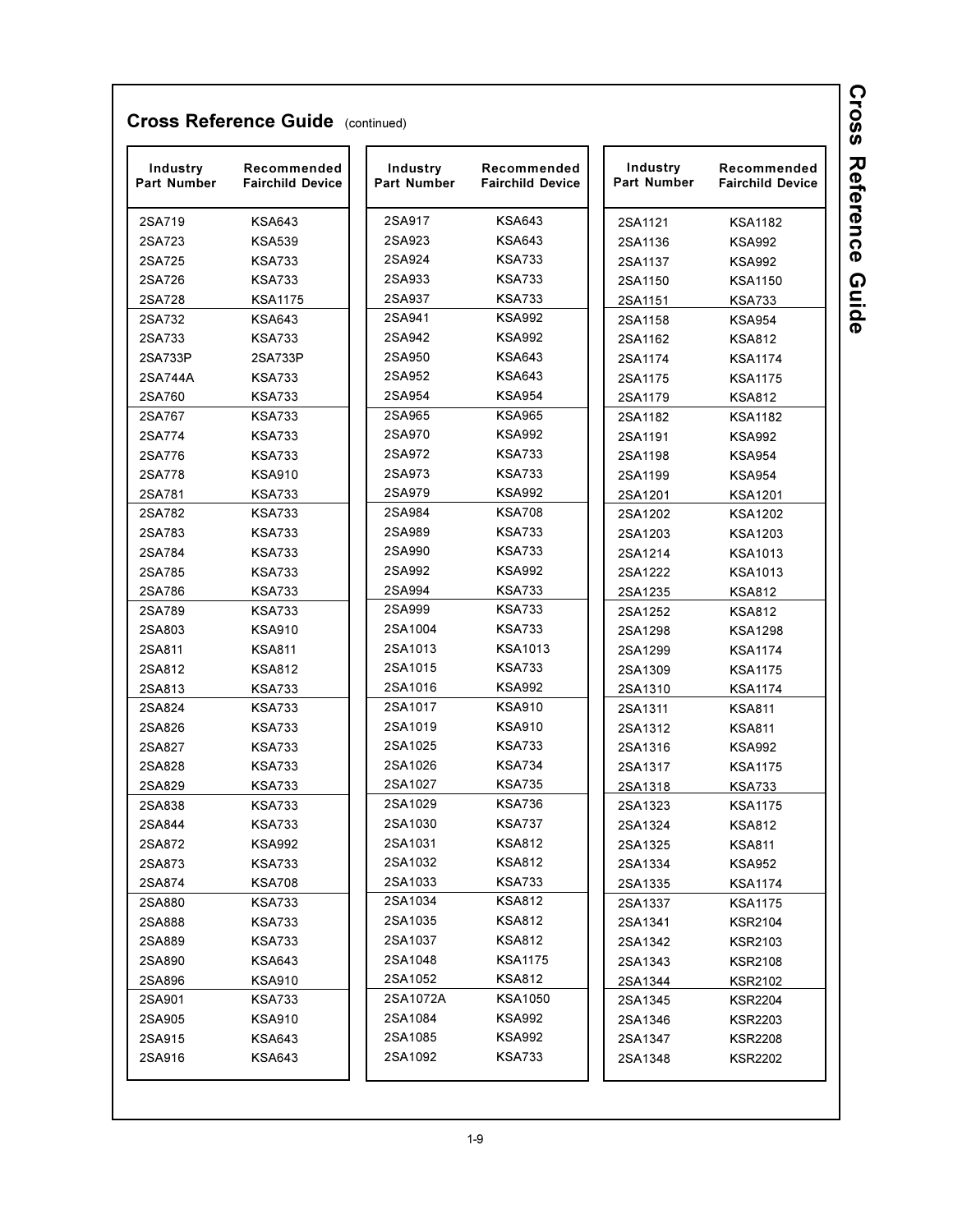| 2SA1350<br>2SA1365<br>2SA1367<br>2SA1368 | <b>KSA1175</b> |         |                | Part Number | <b>Fairchild Device</b> |
|------------------------------------------|----------------|---------|----------------|-------------|-------------------------|
|                                          |                | 2SB598  | <b>KSA643</b>  | 2SB1116     | <b>KSB1116</b>          |
|                                          | <b>KSA1298</b> | 2SB605  | <b>KSA708</b>  | 2SB1116A    | <b>KSB1116A</b>         |
|                                          | <b>KSA1175</b> | 2SB620  | <b>KSA733</b>  | 2SB1121     | <b>KSB1121</b>          |
|                                          | KSA1202        | 2SB621  | <b>KSA643</b>  | 2SB1122     | <b>KSA1201</b>          |
| 2SA1369                                  | KSA1203        | 2SB641  | <b>KSA733</b>  | 2SB1188     | <b>KSA1203</b>          |
| 2SA1370                                  | <b>KSA1370</b> | 2SB642  | <b>KSA733</b>  | 2SB1189     | <b>KSA1201</b>          |
| 2SA1374                                  | <b>KSA1175</b> | 2SB643  | <b>KSA642</b>  | 2SB1206     | <b>KSA1175</b>          |
| 2SA1377                                  | <b>KSA733</b>  | 2SB646A | <b>KSA910</b>  | 2SB1207     | <b>KSB810</b>           |
| 2SA1390                                  | <b>KSA1150</b> | 2SB647A | <b>KSA916</b>  | 2SB1212     | <b>KSA1013</b>          |
| 2SA1411                                  | <b>KSA5040</b> | 2SB698  | <b>KSA643</b>  | 2SB1279     | <b>KSA945</b>           |
| 2SA1416                                  | <b>KSA1201</b> | 2SB709  | <b>KSA812</b>  | 2SB1296     | <b>KSA1150</b>          |
| 2SA1418                                  | <b>KSA1201</b> | 2SB715  | <b>KSA910</b>  | 2SC123      | <b>KSC945</b>           |
| 2SA1420                                  | <b>KSR2004</b> | 2SB716  | <b>KSA910</b>  | 2SC124      | <b>KSC945</b>           |
| 2SA1421                                  | <b>KSR2003</b> | 2SB721  | <b>KSA643</b>  | 2SC125      | KSC2310                 |
| 2SA1422                                  | <b>KSR2008</b> | 2SB725  | <b>KSA733</b>  | 2SC126      | <b>KSC2310</b>          |
| 2SA1423                                  | <b>KSR2002</b> | 2SB738  | KSA928A        | 2SC155      | <b>KSC1675</b>          |
| 2SA1453                                  | <b>KSA1175</b> | 2SB739  | KSA928A        | 2SC156      | <b>KSC1675</b>          |
| 2SA1463                                  | KSA1203        | 2SB746  | <b>KSA643</b>  | 2SC157      | <b>KSC945</b>           |
| 2SA1466                                  | <b>KSA1150</b> | 2SB766  | <b>KSA1203</b> | 2SC158      | <b>KSC945</b>           |
| 2SA1467                                  | <b>KSA1298</b> | 2SB767  | <b>KSA1202</b> | 2SC160      | <b>KSC945</b>           |
| 2SA1496                                  | <b>KSR2110</b> | 2SB789  | <b>KSA1201</b> | 2SC170      | <b>KSC945</b>           |
| 2SA1497                                  | <b>KSR2210</b> | 2SB798  | <b>KSB798</b>  | 2SC171      | <b>KSC945</b>           |
| 2SA1508                                  | <b>KSR2112</b> | 2SB800  | <b>KSA1202</b> | 2SC172      | <b>KSC945</b>           |
| 2SA1509                                  | <b>KSR2212</b> | 2SB803  | <b>KSA1201</b> | 2SC174      | <b>KSC945</b>           |
| 2SA1510                                  | <b>KSR2109</b> | 2SB805  | <b>KSA1201</b> | 2SC182      | <b>KSC945</b>           |
| 2SA1511                                  | <b>KSR2209</b> | 2SB808  | <b>KSB810</b>  | 2SC183      | KSC945                  |
| 2SA1512                                  | <b>KSB810</b>  | 2SB810  | <b>KSB810</b>  | 2SC183A     | <b>KSC945</b>           |
| 2SA1530                                  | <b>KSA812</b>  | 2SB811  | <b>KSA1150</b> | 2SC184      | <b>KSC945</b>           |
| 2SA1542                                  | <b>KSA733</b>  | 2SB815  | <b>KSA1298</b> | 2SC186      | <b>KSC945</b>           |
| 2SA1543                                  | <b>KSA733</b>  | 2SB821  | <b>KSB1116</b> | 2SC187      | <b>KSC945</b>           |
| 2SA1547                                  | <b>KSA1175</b> | 2SB831  | <b>KSA1298</b> | 2SC191      | <b>KSC945</b>           |
| 2SA1561                                  | <b>KSA1175</b> | 2SB864  | <b>KSA733</b>  | 2SC192      | <b>KSC945</b>           |
| 2SA1563                                  | <b>KSR2105</b> | 2SB890  | <b>KSA539</b>  | 2SC193      | <b>KSC945</b>           |
| 2SA1564                                  | <b>KSR2205</b> | 2SB894  | <b>KSA733</b>  | 2SC194      | <b>KSC945</b>           |
| 2SA1589                                  | <b>KSR2111</b> | 2SB902  | <b>KSA812</b>  | 2SC195      | <b>KSC945</b>           |
| 2SA1590                                  | <b>KSR2211</b> | 2SB970  | <b>KSA1298</b> | 2SC196      | KSC945                  |
| 2SA1591                                  | <b>KSR2214</b> | 2SB1000 | KSA1203        | 2SC197      | KSC945                  |
| 2SA1597                                  | <b>KSR2114</b> | 2SB1025 | <b>KSA1201</b> | 2SC206      | KSC945                  |
| 2SA1625                                  | KSA1625        | 2SB1026 | <b>KSA1201</b> | 2SC207      | <b>KSC945</b>           |
| 2SA2420                                  | <b>KSR2004</b> | 2SB1030 | <b>KSB810</b>  | 2SC250      | <b>KSC838</b>           |
| 2SB540                                   | <b>KSA539</b>  | 2SB1049 | <b>KSA733</b>  | 2SC266      | <b>KSC838</b>           |
| 2SB560                                   | <b>KSA916</b>  | 2SB1053 | <b>KSA812</b>  | 2SC268      | <b>KSC945</b>           |
| 2SB561                                   | KSA643         | 2SB1059 | <b>KSB1116</b> | 2SC273      | <b>KSC2310</b>          |
| 2SB562                                   | <b>KSA928A</b> | 2SB1115 | <b>KSA1201</b> | 2SC283      | KSC945                  |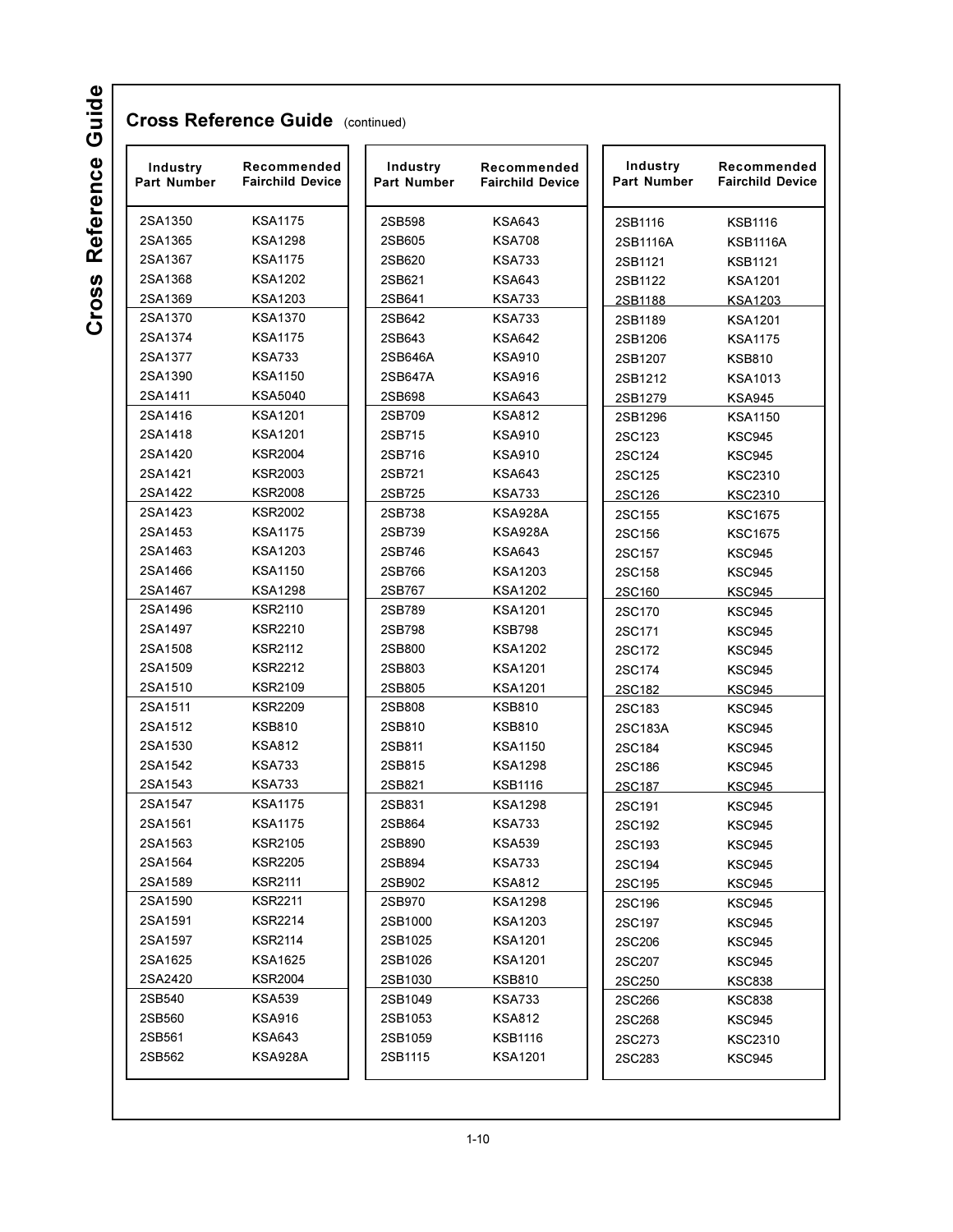| Industry<br><b>Part Number</b> | Recommended<br><b>Fairchild Device</b> | Industry<br><b>Part Number</b> | Recommended<br><b>Fairchild Device</b> | Industry<br>Part Number | Recommended<br><b>Fairchild Device</b> |
|--------------------------------|----------------------------------------|--------------------------------|----------------------------------------|-------------------------|----------------------------------------|
| 2SC284                         | <b>KSC945</b>                          | 2SC461                         | <b>KSC1675</b>                         | 2SC648                  | <b>KSC945</b>                          |
| 2SC287A                        | <b>KSC388</b>                          | 2SC462                         | <b>KSC1393</b>                         | 2SC649                  | <b>KSC945</b>                          |
| 2SC288A                        | <b>KSC388</b>                          | 2SC463                         | <b>KSC1394</b>                         | 2SC650                  | <b>KSC945</b>                          |
| 2SC296                         | <b>KSC945</b>                          | 2SC464                         | <b>KSC1393</b>                         | 2SC655                  | <b>KSC945</b>                          |
| 2SC316                         | <b>KSC945</b>                          | 2SC465                         | <b>KSC1393</b>                         | 2SC660                  | <b>KSC1187</b>                         |
| 2SC324                         | <b>KSC945</b>                          | 2SC466                         | <b>KSC1393</b>                         | 2SC661                  | <b>KSC1187</b>                         |
| 2SC350                         | <b>KSC945</b>                          | 2SC467                         | <b>KSC945</b>                          | 2SC663                  | <b>KSC1674</b>                         |
| 2SC351                         | <b>KSC1730</b>                         | 2SC469                         | <b>KSC838</b>                          | 2SC668                  | <b>KSC2786</b>                         |
| 2SC362                         | <b>KSC945</b>                          | 2SC470                         | <b>KSC2310</b>                         | 2SC674                  | <b>KSC2786</b>                         |
| 2SC363                         | <b>KSC945</b>                          | 2SC471                         | <b>KSC945</b>                          | 2SC684                  | <b>KSC1730</b>                         |
| 2SC364                         | <b>KSC945</b>                          | 2SC475                         | <b>KSC945</b>                          | 2SC693                  | <b>KSC945</b>                          |
| 2SC366                         | <b>KSC2002</b>                         | 2SC476                         | <b>KSC945</b>                          | 2SC705                  | <b>KSC1674</b>                         |
| 2SC367                         | <b>KSC2002</b>                         | 2SC509                         | <b>KSC2001</b>                         | 2SC706                  | <b>KSC1674</b>                         |
| 2SC369                         | <b>KSC945</b>                          | 2SC528                         | <b>KSC945</b>                          | 2SC709                  | <b>KSC1675</b>                         |
| 2SC370                         | <b>KSC945</b>                          | 2SC529                         | <b>KSC1675</b>                         | 2SC710                  | <b>KSC1675</b>                         |
| 2SC371                         | <b>KSC945</b>                          | 2SC530                         | <b>KSC1675</b>                         | 2SC711                  | <b>KSC945</b>                          |
| 2SC372                         | <b>KSC945</b>                          | 2SC531                         | <b>KSC1675</b>                         | 2SC712                  | <b>KSC945</b>                          |
| 2SC373                         | <b>KSC945</b>                          | 2SC532                         | <b>KSC1675</b>                         | 2SC714                  | <b>KSC945</b>                          |
| 2SC374                         | <b>KSC945</b>                          | 2SC532                         | <b>KSC945</b>                          | 2SC715                  | <b>KSC945</b>                          |
| 2SC375                         | <b>KSC1674</b>                         | 2SC533                         | <b>KSC1675</b>                         | 2SC716                  | <b>KSC945</b>                          |
| 2SC377                         | <b>KSC1675</b>                         | 2SC534                         | <b>KSC1675</b>                         | 2SC720                  | <b>KSC1187</b>                         |
| 2SC378                         | <b>KSC1675</b>                         | 2SC535                         | <b>KSC1675</b>                         | 2SC721                  | <b>KSC1187</b>                         |
| 2SC379                         | <b>KSC1675</b>                         | 2SC536                         | <b>KSC945</b>                          | 2SC733                  | <b>KSC945</b>                          |
| 2SC380                         | <b>KSC838</b>                          | 2SC537                         | <b>KSC945</b>                          | 2SC734                  | <b>KSC945</b>                          |
| 2SC381                         | <b>KSC1675</b>                         | 2SC538                         | <b>KSC945</b>                          | 2SC735                  | <b>KSC2001</b>                         |
| 2SC382                         | <b>KSC1187</b>                         | 2SC538A                        | <b>KSC945</b>                          | 2SC738                  | <b>KSC1675</b>                         |
| 2SC384                         | <b>KSC1674</b>                         | 2SC539                         | <b>KSC945</b>                          | 2SC739                  | <b>KSC1674</b>                         |
| 2SC385                         | <b>KSC1674</b>                         | 2SC540                         | <b>KSC945</b>                          | 2SC752                  | <b>KSC945</b>                          |
| 2SC386                         | <b>KSC1674</b>                         | 2SC544                         | <b>KSC1674</b>                         | 2SC755                  | <b>KSC945</b>                          |
| 2SC388                         | <b>KSC1674</b>                         | 2SC545                         | <b>KSC1674</b>                         | 2SC763                  | <b>KSC1674</b>                         |
| 2SC388A                        | <b>KSC388</b>                          | 2SC546                         | <b>KSC1187</b>                         | 2SC772                  | <b>KSC1675</b>                         |
| 2SC394                         | <b>KSC1675</b>                         | 2SC561                         | <b>KSC1675</b>                         | 2SC773                  | <b>KSC2002</b>                         |
| 2SC398                         | <b>KSC1393</b>                         | 2SC581                         | <b>KSC1675</b>                         | 2SC784                  | <b>KSC1187</b>                         |
| 2SC399                         | <b>KSC1394</b>                         | 2SC593                         | <b>KSC838</b>                          | 2SC785                  | <b>KSC1187</b>                         |
| 2SC401                         | KSC945                                 | 2SC620                         | <b>KSC2002</b>                         | 2SC815                  | <b>KSC838</b>                          |
| 2SC402A                        | KSC945                                 | 2SC621                         | <b>KSC838</b>                          | 2SC818                  | <b>KSC2310</b>                         |
| 2SC403                         | KSC945                                 | 2SC622                         | <b>KSC838</b>                          | 2SC823                  | <b>KSC838</b>                          |
| 2SC403A                        | <b>KSC945</b>                          | 2SC627                         | <b>KSC2310</b>                         | 2SC828                  | KSC945                                 |
| 2SC404                         | KSC945                                 | 2SC629                         | <b>KSC1730</b>                         | 2SC828A                 | KSC945                                 |
| 2SC454                         | KSC838                                 | 2SC631                         | <b>KSC838</b>                          | 2SC829                  | <b>KSC838</b>                          |
| 2SC455                         | KSC838                                 | 2SC633                         | <b>KSC838</b>                          | 2SC836                  | <b>KSC1187</b>                         |
| 2SC458                         | KSC945                                 | 2SC634                         | <b>KSC945</b>                          | 2SC837                  | KSC388                                 |
| 2SC459                         | KSC1675                                | 2SC640                         | KSC945                                 | 2SC838                  | <b>KSC838</b>                          |
| 2SC460                         | KSC1675                                | 2SC645                         | <b>KSC1675</b>                         | 2SC839                  | <b>KSC838</b>                          |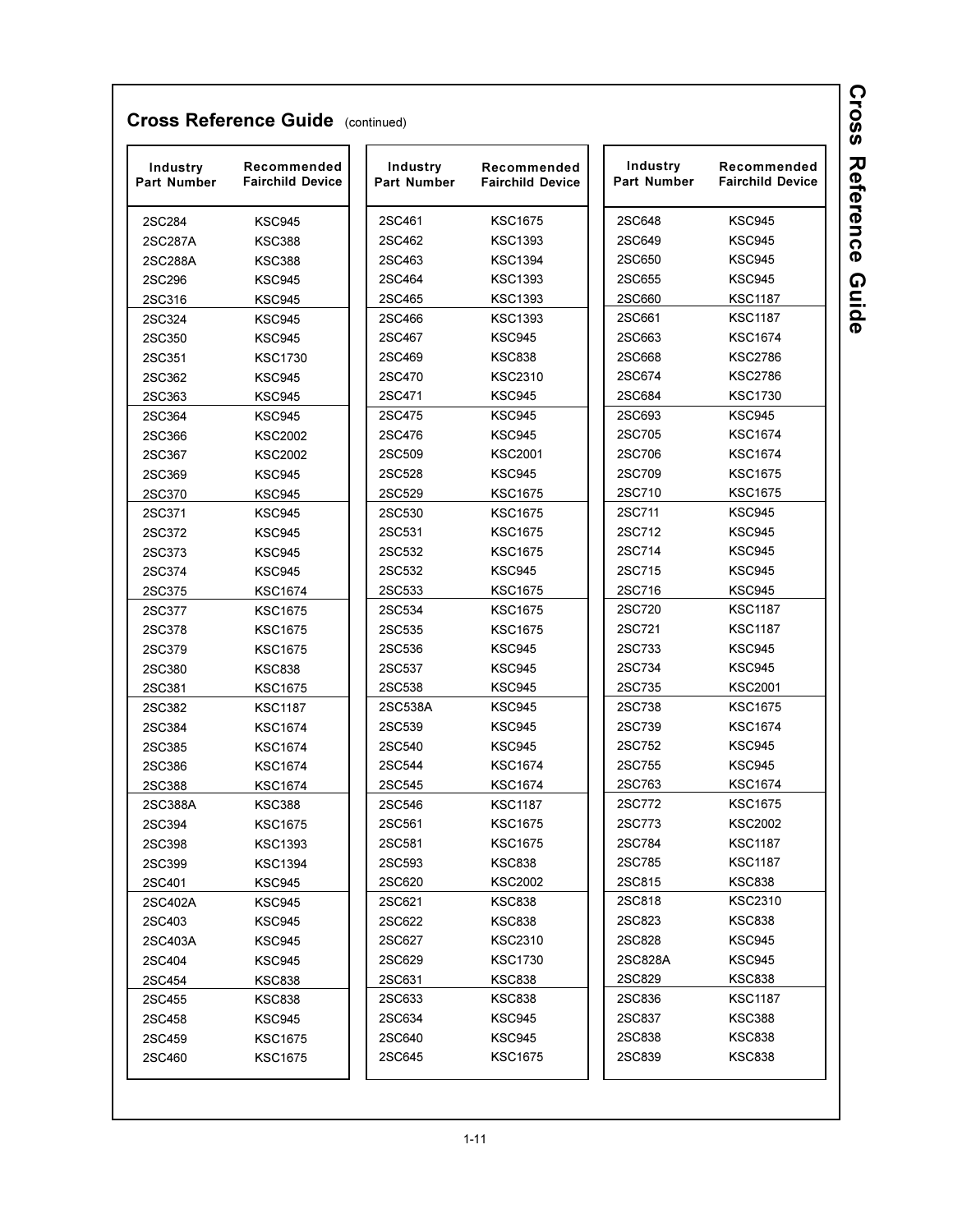| Industry<br><b>Part Number</b> | Recommended<br><b>Fairchild Device</b> | Industry<br><b>Part Number</b> | Recommended<br><b>Fairchild Device</b> | Industry<br>Part Number | Recommended<br><b>Fairchild Device</b> |
|--------------------------------|----------------------------------------|--------------------------------|----------------------------------------|-------------------------|----------------------------------------|
| 2SC860                         | <b>KSC1674</b>                         | 2SC1220                        | <b>KSC2002</b>                         | 2SC1631                 | <b>KSC945</b>                          |
| 2SC894                         | <b>KSC1675</b>                         | 2SC1240                        | <b>KSC1674</b>                         | 2SC1632                 | <b>KSC945</b>                          |
| 2SC899                         | <b>KSC945</b>                          | 2SC1246                        | <b>KSC2001</b>                         | 2SC1633                 | <b>KSC945</b>                          |
| 2SC900                         | <b>KSC945</b>                          | 2SC1247                        | <b>KSC2002</b>                         | 2SC1634                 | <b>KSC945</b>                          |
| 2SC903                         | <b>KSC2001</b>                         | 2SC1285                        | <b>KSC945</b>                          | 2SC1639                 | <b>KSC945</b>                          |
| 2SC904                         | <b>KSC2002</b>                         | 2SC1293                        | <b>KSC1674</b>                         | 2SC1640                 | <b>KSC945</b>                          |
| 2SC905                         | <b>KSC2002</b>                         | 2SC1310                        | <b>KSC945</b>                          | 2SC1641                 | <b>KSC945</b>                          |
| 2SC912                         | <b>KSC945</b>                          | 2SC1311                        | <b>KSC945</b>                          | 2SC1642                 | <b>KSC945</b>                          |
| 2SC918                         | <b>KSC1674</b>                         | 2SC1317                        | <b>KSC2001</b>                         | 2SC1643                 | <b>KSC945</b>                          |
| 2SC924                         | <b>KSC838</b>                          | 2SC1318                        | <b>KSC2002</b>                         | 2SC1644                 | <b>KSC945</b>                          |
| 2SC927                         | <b>KSC1674</b>                         | 2SC1319                        | <b>KSC1187</b>                         | 2SC1647                 | <b>KSC945</b>                          |
| 2SC928                         | <b>KSC1674</b>                         | 2SC1320                        | <b>KSC1187</b>                         | 2SC1648                 | <b>KSC945</b>                          |
| 2SC929                         | <b>KSC1675</b>                         | 2SC1342                        | <b>KSC1674</b>                         | 2SC1652                 | <b>KSC1008</b>                         |
| 2SC930                         | <b>KSC1675</b>                         | 2SC1346                        | <b>KSC2001</b>                         | 2SC1670                 | <b>KSC2316</b>                         |
| 2SC945                         | <b>KSC945</b>                          | 2SC1359                        | <b>KSC1675</b>                         | 2SC1674                 | <b>KSC1674</b>                         |
| 2SC945P                        | 2SC945P                                | 2SC1361                        | <b>KSC945</b>                          | 2SC1675                 | <b>KSC1675</b>                         |
| 2SC945PA                       | 2SC945PA                               | 2SC1362                        | KSC945                                 | 2SC1684                 | <b>KSC945</b>                          |
| 2SC957                         | <b>KSC1674</b>                         | 2SC1363                        | <b>KSC945</b>                          | 2SC1685                 | <b>KSC945</b>                          |
| 2SC963                         | <b>KSC838</b>                          | 2SC1364                        | <b>KSC945</b>                          | 2SC1686                 | <b>KSC1675</b>                         |
| 2SC969                         | <b>KSC945</b>                          | 2SC1372                        | <b>KSC945</b>                          | 2SC1687                 | <b>KSC1674</b>                         |
|                                |                                        | 2SC1390                        | <b>KSC1675</b>                         |                         | <b>KSC1674</b>                         |
| 2SC983                         | <b>KSC2310</b>                         | 2SC1393                        | <b>KSC1393</b>                         | 2SC1688<br>2SC1708      | <b>KSC1845</b>                         |
| 2SC1006                        | <b>KSC945</b>                          | 2SC1394                        | <b>KSC1394</b>                         |                         |                                        |
| 2SC1007                        | <b>KSC945</b>                          | 2SC1395                        | <b>KSC1395</b>                         | 2SC1727                 | <b>KSC1393</b>                         |
| 2SC1023                        | <b>KSC1675</b>                         | 2SC1417                        | <b>KSC1674</b>                         | 2SC1730<br>2SC1739      | <b>KSC1730</b><br><b>KSC1675</b>       |
| 2SC1026                        | <b>KSC1675</b>                         | 2SC1428                        | <b>KSC838</b>                          | 2SC1766                 | <b>KSC945</b>                          |
| 2SC1032                        | <b>KSC1675</b>                         | 2SC1429                        | <b>KSC2500</b>                         |                         |                                        |
| 2SC1047                        | <b>KSC1674</b>                         | 2SC1438                        | <b>KSC2310</b>                         | 2SC1775                 | <b>KSC1845</b>                         |
| 2SC1123                        | <b>KSC1674</b>                         | 2SC1439                        | <b>KSC2310</b>                         | 2SC1776                 | <b>KSC2002</b>                         |
| 2SC1126                        | <b>KSC1674</b>                         |                                |                                        | 2SC1778                 | <b>KSC1674</b>                         |
| 2SC1128                        | <b>KSC1674</b>                         | 2SC1473                        | MPSA43                                 | 2SC1779                 | <b>KSC1674</b>                         |
| 2SC1129                        | <b>KSC1674</b>                         | 2SC1474                        | <b>KSC2500</b>                         | 2SC1787                 | <b>KSC2784</b>                         |
| 2SC1166                        | <b>KSC2003</b>                         | 2SC1515K                       | <b>KSC2310</b>                         | 2SC1788                 | <b>KSC2001</b>                         |
| 2SC1175                        | KSC945                                 | 2SC1537                        | <b>KSC838</b>                          | 2SC1788A                | <b>KSC2001</b>                         |
| 2SC1187                        | <b>KSC1187</b>                         | 2SC1539                        | KSC945                                 | 2SC1811                 | <b>KSC2310</b>                         |
| 2SC1204                        | <b>KSC945</b>                          | 2SC1540                        | <b>KSC945</b>                          | 2SC1815                 | <b>KSC945</b>                          |
| 2SC1205                        | <b>KSC1675</b>                         | 2SC1541                        | <b>KSC945</b>                          | 2SC1842                 | <b>KSC945</b>                          |
| 2SC1209                        | <b>KSC2001</b>                         | 2SC1542                        | <b>KSC945</b>                          | 2SC1843                 | <b>KSC945</b>                          |
| 2SC1210                        | <b>KSC2002</b>                         | 2SC1544                        | <b>KSC945</b>                          | 2SC1845                 | <b>KSC1845</b>                         |
| 2SC1211                        | KSC2003                                | 2SC1570                        | <b>KSC945</b>                          | 2SC1849                 | <b>KSC945</b>                          |
| 2SC1213                        | <b>KSC2001</b>                         | 2SC1599                        | <b>KSC945</b>                          | 2SC1850                 | KSC945                                 |
| 2SC1213A                       | <b>KSC2001</b>                         | 2SC1621                        | <b>KSC1623</b>                         | 2SC1851                 | <b>KSC2001</b>                         |
| 2SC1214                        | <b>KSC2002</b>                         | 2SC1622                        | <b>KSC1623</b>                         | 2SC1852                 | <b>KSC2002</b>                         |
| 2SC1215                        | <b>KSC1395</b>                         | 2SC1623                        | KSC1623                                | 2SC1853                 | <b>KSC1675</b>                         |
| 2SC1219                        | <b>KSC2001</b>                         | 2SC1627                        | <b>KSC2003</b>                         | 2SC1854                 | <b>KSC1675</b>                         |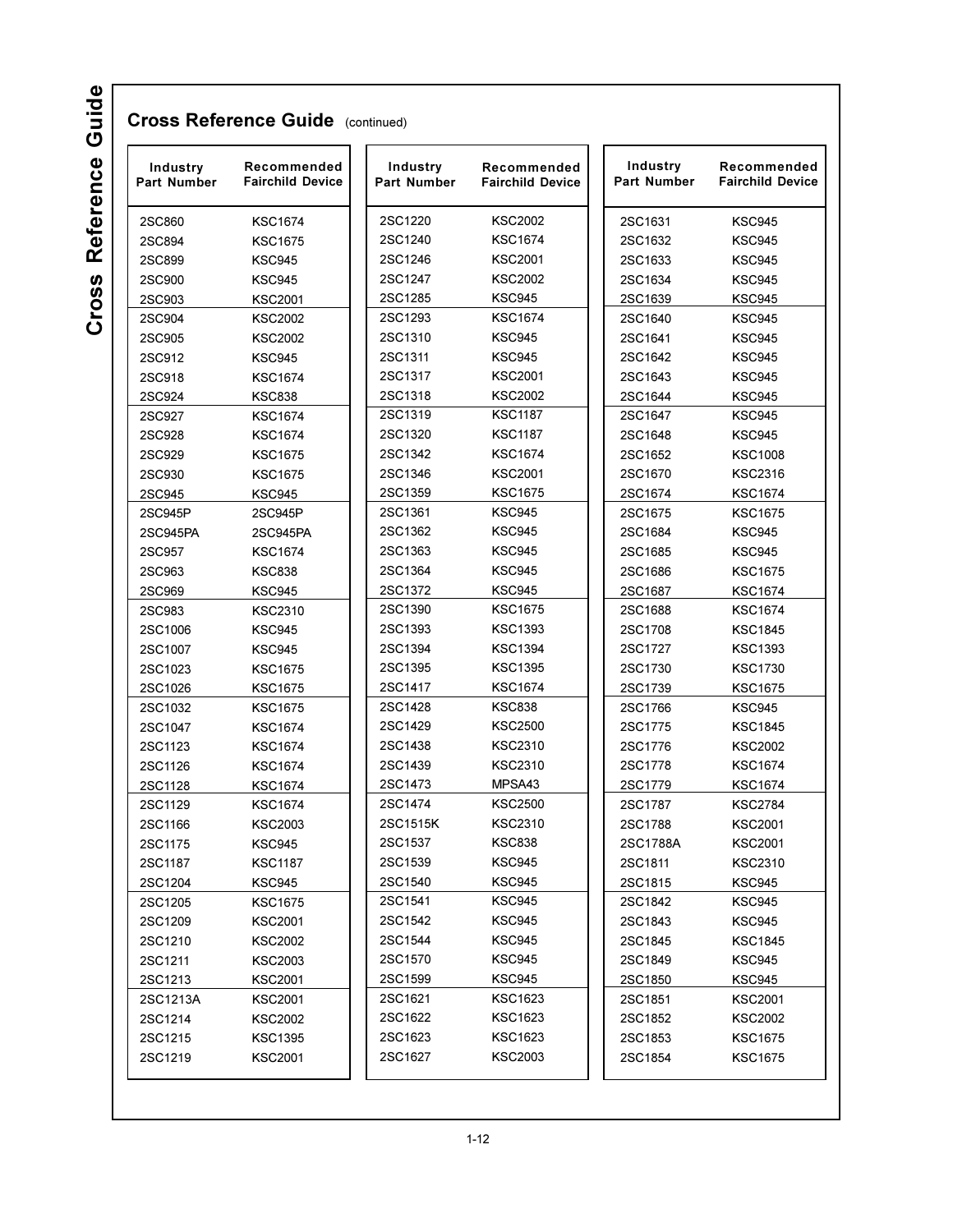| Industry<br>Part Number | Recommended<br><b>Fairchild Device</b> | Industry<br>Part Number | Recommended<br><b>Fairchild Device</b> | Industry<br>Part Number | Recommended<br><b>Fairchild Device</b> |
|-------------------------|----------------------------------------|-------------------------|----------------------------------------|-------------------------|----------------------------------------|
| 2SC1855                 | <b>KSC1393</b>                         | 2SC2206                 | <b>KSC838</b>                          | 2SC2710                 | <b>KSC2710</b>                         |
| 2SC1856                 | <b>KSC1393</b>                         | 2SC2212                 | KSC1674                                | 2SC2712                 | <b>KSC1623</b>                         |
| 2SC1859                 | <b>KSC2328A</b>                        | 2SC2215                 | <b>KSC1674</b>                         | 2SC2714                 | <b>KSC2223</b>                         |
| 2SC1885                 | <b>KSC2310</b>                         | 2SC2216                 | <b>KSC1674</b>                         | 2SC2715                 | <b>KSC2715</b>                         |
| 2SC1886                 | <b>KSC1730</b>                         | 2SC2223                 | KSC2223                                | 2SC2717                 | <b>KSC1675</b>                         |
| 2SC1887                 | <b>KSC1730</b>                         | 2SC2228                 | KSC2310                                | 2SC2718                 | <b>KSC945</b>                          |
| 2SC1890                 | <b>KSC1845</b>                         | 2SC2229                 | KSC2310                                | 2SC2724                 | <b>KSC2787</b>                         |
| 2SC1906                 | <b>KSC1730</b>                         | 2SC2235                 | KSC2316                                | 2SC2733                 | <b>KSC3123</b>                         |
| 2SC1907                 | <b>KSC1730</b>                         | 2SC2240                 | KSC1845                                | 2SC2734                 | <b>KSC3120</b>                         |
| 2SC1908                 | <b>KSC838</b>                          | 2SC2257                 | KSC2310                                | 2SC2736                 | <b>KSC3120</b>                         |
| 2SC1915                 | <b>KSC2310</b>                         | 2SC2259                 | <b>KSC1845</b>                         | 2SC2755                 | <b>KSC2755</b>                         |
| 2SC1921                 | <b>KSC2310</b>                         | 2SC2263                 | KSC945                                 | 2SC2756                 | <b>KSC2756</b>                         |
| 2SC1923                 | <b>KSC1674</b>                         | 2SC2274                 | KSC2002                                | 2SC2757                 | <b>KSC2757</b>                         |
| 2SC1928                 | <b>KSC945</b>                          | 2SC2277                 | KSC2002                                | 2SC2758                 | <b>KSC2758</b>                         |
| 2SC1940                 | <b>KSC2310</b>                         | 2SC2294                 | <b>KSC1675</b>                         | 2SC2759                 | <b>KSC2759</b>                         |
| 2SC1941                 | <b>KSC2310</b>                         | 2SC2296                 | <b>KSC1675</b>                         | 2SC2784                 | <b>KSC2784</b>                         |
| 2SC1951                 | <b>KSC2310</b>                         | 2SC2299                 | <b>KSD471</b>                          | 2SC2785                 | <b>KSC2785</b>                         |
| 2SC1954                 | <b>KSC1730</b>                         | 2SC2308                 | <b>KSC945</b>                          | 2SC2786                 | <b>KSC2786</b>                         |
| 2SC1961                 | <b>KSC1674</b>                         | 2SC2309                 | <b>KSC945</b>                          | 2SC2787                 | <b>KSC2787</b>                         |
| 2SC1980                 | <b>KSC1845</b>                         | 2SC2310                 | KSC945                                 | 2SC2812                 | <b>KSC1623</b>                         |
| 2SC1982                 | <b>KSC2310</b>                         | 2SC2320                 | KSC945                                 | 2SC2813                 | <b>KSC2223</b>                         |
| 2SC1989                 | <b>KSC1675</b>                         | 2SC2348                 | KSC1393                                | 2SC2821                 | <b>KSC2715</b>                         |
| 2SC1990                 | <b>KSC1674</b>                         | 2SC2362                 | KSC1845                                | 2SC2839                 | <b>KSC2787</b>                         |
| 2SC1992                 | <b>KSC945</b>                          | 2SC2363                 | KSC2310                                | 2SC2840                 | <b>KSC2786</b>                         |
| 2SC1993                 | <b>KSC945</b>                          | 2SC2383                 | KSC2383                                | 2SC2855                 | <b>KSC1845</b>                         |
| 2SC1998                 | <b>KSC2310</b>                         | 2SC2396                 | KSC945                                 | 2SC2856                 | <b>KSC1845</b>                         |
| 2SC1999                 | <b>KSC2310</b>                         | 2SC2404                 | KSC2223                                | 2SC2859                 | <b>KSC2859</b>                         |
| 2SC2000                 | <b>KSC945</b>                          | 2SC2412                 | KSC1623                                | 2SC2860                 | <b>KSC2786</b>                         |
| 2SC2001                 | <b>KSC2001</b>                         | 2SC2441                 | KSC2310                                | 2SC2868                 | <b>KSC2003</b>                         |
| 2SC2002                 | <b>KSC2002</b>                         | 2SC2458                 | KSC2785                                | 2SC2872                 | <b>KSC2001</b>                         |
| 2SC2003                 | <b>KSC2003</b>                         | 2SC2459                 | KSC2784                                | 2SC2880                 | <b>KSC2880</b>                         |
| 2SC2009                 | <b>KSC1674</b>                         | 2SC2462                 | KSC1623                                | 2SC2881                 | <b>KSC2881</b>                         |
| 2SC2010                 | <b>KSC1674</b>                         | 2SC2463                 | <b>KSC1623</b>                         | 2SC2882                 | <b>KSC2882</b>                         |
| 2SC2011                 | <b>KSC1393</b>                         | 2SC2500                 | <b>KSC2500</b>                         | 2SC2883                 | KSC2883                                |
| 2SC2013                 | <b>KSC1393</b>                         | 2SC2543                 | <b>KSC1845</b>                         | 2SC2884                 | <b>KSC2884</b>                         |
| 2SC2057                 | <b>KSC1393</b>                         | 2SC2544                 | KSC1845                                | 2SC2926                 | MMBT100                                |
| 2SC2059                 | <b>KSC2223</b>                         | 2SC2561                 | <b>KSC1675</b>                         | 2SC2982                 | <b>KSC2982</b>                         |
| 2SC2072                 | KSC945                                 | 2SC2619                 | KSC1623                                | 2SC2986                 | KSC945                                 |
| 2SC2076                 | <b>KSC838</b>                          | 2SC2620                 | KSC2223                                | 2SC2999                 | <b>KSC2786</b>                         |
| 2SC2088                 | <b>KSC1845</b>                         | 2SC2646                 | KSC838                                 | 2SC3000                 | <b>KSC1675</b>                         |
| 2SC2089                 | <b>KSC1845</b>                         | 2SC2669                 | <b>KSC2787</b>                         | 2SC3052                 | KSC1623                                |
| 2SC2120                 | <b>KSC2001</b>                         | 2SC2673                 | KSD1616                                | 2SC3068                 | KSC945                                 |
| 2SC2130                 | <b>KSC945</b>                          | 2SC2680                 | KSC2223                                | 2SC3114                 | <b>KSC2002</b>                         |
| 2SC2153                 | <b>KSC2786</b>                         | 2SC2691                 | KSC945                                 | 2SC3120                 | KSC3120                                |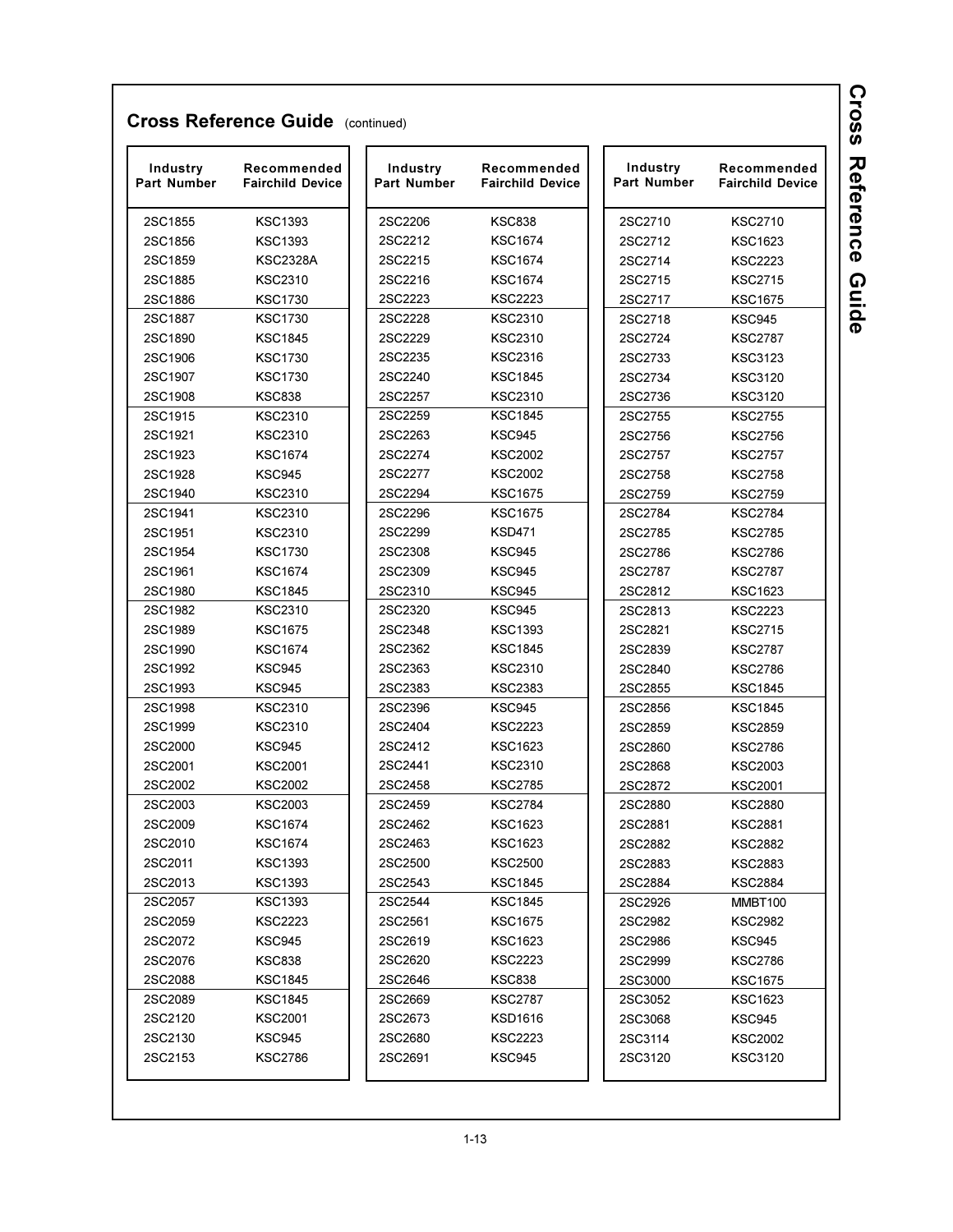| Industry<br><b>Part Number</b> | Recommended<br><b>Fairchild Device</b> | Industry<br><b>Part Number</b> | Recommended<br><b>Fairchild Device</b> | Industry<br><b>Part Number</b> | Recommended<br><b>Fairchild Device</b> |
|--------------------------------|----------------------------------------|--------------------------------|----------------------------------------|--------------------------------|----------------------------------------|
| 2SC3122                        | <b>KSC2223</b>                         | 2SC3617                        | <b>KSC2500</b>                         | 2SD603                         | <b>KSC2785</b>                         |
| 2SC3123                        | <b>KSC3123</b>                         | 2SC3653                        | <b>KSR1004</b>                         | 2SD636                         | <b>KSC945</b>                          |
| 2SC3124                        | 2SC3124                                | 2SC3654                        | <b>KSR1003</b>                         | 2SD637                         | <b>KSC945</b>                          |
| 2SC3125                        | <b>KSC3125</b>                         | 2SC3655                        | <b>KSR1008</b>                         | 2SD655                         | <b>KSC2001</b>                         |
| 2SC3134                        | <b>KSC1623</b>                         | 2SC3656                        | <b>KSR1002</b>                         | 2SD661                         | <b>KSC945</b>                          |
| 2SC3142                        | <b>KSC2223</b>                         | 2SC3711                        | <b>KSC2785</b>                         | 2SD666A                        | <b>KSC2310</b>                         |
| 2SC3242                        | <b>KSC2500</b>                         | 2SC3742                        | <b>KSC3265</b>                         | 2SD671                         | <b>KSC2001</b>                         |
| 2SC3242A                       | <b>KSC2500</b>                         | 2SC3771                        | <b>KSC2759</b>                         | 2SD734                         | <b>KSC2001</b>                         |
| 2SC3265                        | <b>KSC3265</b>                         | 2SC3801                        | <b>KSC1730</b>                         | 2SD754                         | <b>KSC2001</b>                         |
| 2SC3311                        | <b>KSC2785</b>                         | 2SC3802                        | <b>KSC2757</b>                         | 2SD755                         | <b>KSC2310</b>                         |
| 2SC3312                        | <b>KSC2784</b>                         | 2SC3830                        | <b>KSC1674</b>                         | 2SD756                         | <b>KSC2310</b>                         |
| 2SC3313                        | <b>KSC2787</b>                         | 2SC3848                        | <b>KSC2859</b>                         | 2SD769                         | <b>KSC2001</b>                         |
| 2SC3314                        | <b>KSC2787</b>                         | 2SC3859                        | <b>KSR1110</b>                         | 2SD770                         | <b>KSC2002</b>                         |
| 2SC3315                        | <b>KSC2786</b>                         | 2SC3860                        | <b>KSR1210</b>                         | 2SD771                         | <b>KSC945</b>                          |
| 2SC3330                        | <b>KSC2785</b>                         | 2SC3898                        | <b>KSR1112</b>                         | 2SD787                         | <b>KSC2328A</b>                        |
| 2SC3331                        | <b>KSC2002</b>                         | 2SC3899                        | <b>KSR1212</b>                         | 2SD788                         | <b>KSC2328A</b>                        |
| 2SC3332                        | <b>KSC2383</b>                         | 2SC3900                        | <b>KSR1109</b>                         | 2SD808                         | <b>KSC2001</b>                         |
| 2SC3339                        | <b>KSC1623</b>                         | 2SC3901                        | <b>KSR1209</b>                         | 2SD965                         | <b>KSD5041</b>                         |
| 2SC3359                        | <b>KSC2003</b>                         | 2SC3928                        | <b>KSC1623</b>                         | 2SD1012                        | <b>KSC1072</b>                         |
| 2SC3375                        | <b>KSC2001</b>                         | 2SC3984                        | <b>KSC945</b>                          | 2SD1048                        | <b>KSC3265</b>                         |
| 2SC3377                        | <b>KSC2001</b>                         | 2SC4018                        | <b>KSC945</b>                          | 2SD1101                        | <b>KSC3265</b>                         |
| 2SC3378                        | <b>KSC2784</b>                         | 2SC4047                        | <b>KSR1105</b>                         | 2SD1138                        | <b>KSC2328A</b>                        |
| 2SC3382                        | <b>KSC2002</b>                         | 2SC4048                        | <b>KSR1205</b>                         | 2SD1139                        | <b>KSC2328A</b>                        |
| 2SC3383                        | <b>KSC2002</b>                         | 2SC4120                        | <b>KSR1111</b>                         | 2SD1247                        | <b>KSC2500</b>                         |
| 2SC3390                        | <b>KSC2785</b>                         | 2SC4121                        | <b>KSR1211</b>                         | 2SD1304                        | <b>KSC1623</b>                         |
| 2SC3391                        | <b>KSC2786</b>                         | 2SC4143                        | <b>KSR1214</b>                         | 2SD1306                        | <b>KSC3265</b>                         |
| 2SC3395                        | <b>KSR1104</b>                         | 2SC4146                        | <b>KSR1114</b>                         | 2SD1328                        | <b>KSC3265</b>                         |
| 2SC3396                        | <b>KSR1103</b>                         | 2SD43A                         | <b>KSC945</b>                          | 2SD1387                        | <b>KSC2500</b>                         |
| 2SC3397                        | <b>KSR1108</b>                         | 2SD75A                         | <b>KSC945</b>                          | 2SD1388                        | <b>KSD1616</b>                         |
| 2SC3398                        | <b>KSR1102</b>                         | 2SD77A                         | <b>KSC945</b>                          | 2SD1423                        | <b>KSD1020</b>                         |
| 2SC3399                        | <b>KSR1204</b>                         | 2SD100A                        | <b>KSC945</b>                          | 2SD1424                        | <b>KSC2785</b>                         |
| 2SC3400                        | <b>KSR1203</b>                         | 2SD349                         | <b>KSC945</b>                          | 2SD1447                        | KSD471A                                |
| 2SC3401                        | <b>KSR1208</b>                         | 2SD355                         | <b>KSC2001</b>                         | 2SD1468                        | <b>KSC2001</b>                         |
| 2SC3402                        | <b>KSR1202</b>                         | 2SD392                         | <b>KSC2001</b>                         | 2SD1469                        | <b>KSC2001</b>                         |
| 2SC3413                        | <b>KSC2785</b>                         | 2SD400                         | <b>KSD471</b>                          | 2SD1482                        | <b>KSC1623</b>                         |
| 2SC3414                        | <b>KSC2002</b>                         | 2SD438                         | <b>KSC2316</b>                         | 2SD1490                        | <b>KSD1616</b>                         |
| 2SC3440                        | <b>KSC3265</b>                         | 2SD467                         | <b>KSC2001</b>                         | 2SD1512                        | KSC2784                                |
| 2SC3442                        | <b>KSC2785</b>                         | 2SD471A                        | KSD471A                                | 2SD1616                        | KSD1616                                |
| 2SC3470                        | <b>KSC2785</b>                         | 2SD545                         | <b>KSC2001</b>                         | 2SD1616A                       | <b>KSD1616A</b>                        |
| 2SC3471                        | <b>KSC2002</b>                         | 2SD571                         | <b>KSC1008</b>                         | 2SD1621                        | <b>KSD1621</b>                         |
| 2SC3487                        | <b>KSC945</b>                          | 2SD592                         | <b>KSD471</b>                          | 2SD1757                        | <b>KSC2859</b>                         |
| 2SC3488                        | <b>KSD1020</b>                         | 2SD596                         | KSC3265                                | 2SD1807                        | <b>KSC2785</b>                         |
| 2SC3494                        | <b>KSC2785</b>                         | 2SD599                         | <b>KSD471</b>                          | 2SD1812                        | KSC2383                                |
| 2SC3495                        | <b>KSC1845</b>                         | 2SD601                         | KSC1623                                | 2SK19BL                        | J309                                   |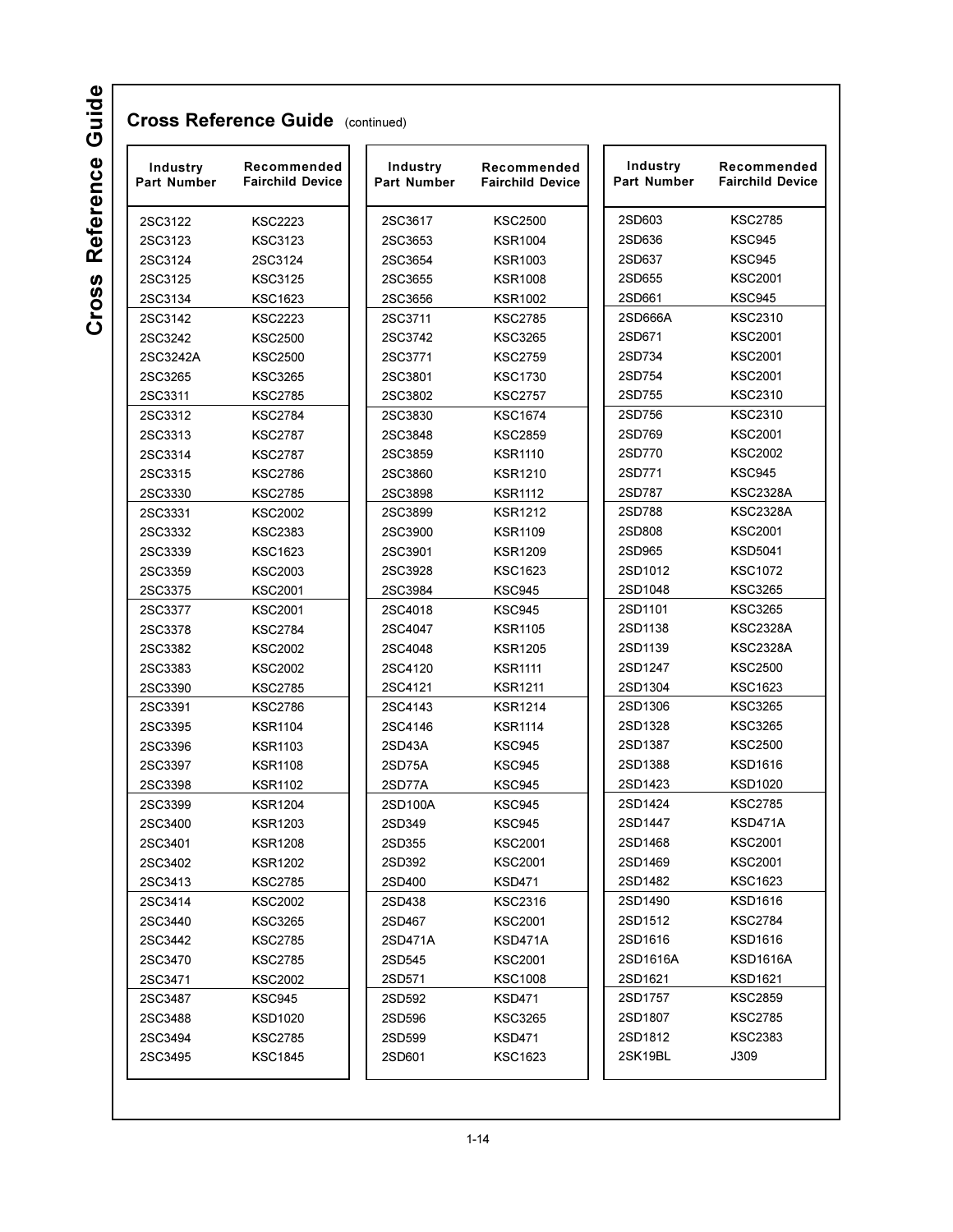| Industry<br><b>Part Number</b> | Recommended<br><b>Fairchild Device</b> | Industry<br><b>Part Number</b> | Recommended<br><b>Fairchild Device</b> | Industry<br>Part Number | Recommended<br><b>Fairchild Device</b> |
|--------------------------------|----------------------------------------|--------------------------------|----------------------------------------|-------------------------|----------------------------------------|
| 2SK19GR                        | J304                                   | 2SK113                         | PN4393                                 | 2SK212C                 | 2N5484                                 |
| 2SK19Y                         | 2N5485                                 | 2SK120                         | 2N5484                                 | 2SK212D                 | 2N5484                                 |
| 2SK23A-8                       | 2N5485                                 | 2SK121                         | J211                                   | 2SK212E                 | 2N5484                                 |
| 2SK23A-9                       | PN4416                                 | 2SK123                         | MMBFJ201                               | 2SK212F                 | 2N5484                                 |
| 2SK25                          | 2N5486                                 | 2SK125                         | J310                                   | 2SK217C                 | MMBFJ202                               |
| 2SK30                          | KSK30                                  | 2SK148                         | 2N5485                                 | 2SK217D                 | MMBFJ304                               |
| 2SK30ATM                       | J211                                   | 2SK149                         | J309                                   | 2SK217E                 | MMBFJ304                               |
| 2SK33                          | J304                                   | 2SK154                         | 2N5485                                 | 2SK238K14               | MMBFJ202                               |
| 2SK35                          | J210                                   | 2SK155                         | J309                                   | 2SK238K15               | MMBFJ202                               |
| 2SK37                          | 2N5484                                 | 2SK156A                        | <b>PN4117A</b>                         | 2SK238K16               | MMBFJ304                               |
| 2SK39                          | <b>PN4117A</b>                         | 2SK156B                        | <b>PN4117A</b>                         | 2SK238K17               | MMBFJ304                               |
| 2SK39A                         | <b>PN4117A</b>                         | 2SK156C                        | <b>PN4117A</b>                         | 2SK242C                 | MMBFJ202                               |
| 2SK41                          | 2N5486                                 | 2SK157                         | MMBFJ202                               | 2SK242D                 | MMBFJ202                               |
| <b>2SK41C</b>                  | 2N5484                                 | 2SK158                         | MMBFJ202                               | 2SK242E                 | MMBFJ304                               |
| 2SK41D                         | 2N5484                                 | 2SK160                         | MMBFJ202                               | 2SK242F                 | MMBFJ304                               |
| 2SK41E                         | 2N5484                                 | 2SK163                         | J113                                   | 2SK266                  | <b>PN4117A</b>                         |
| 2SK41F                         | 2N5485                                 | 2SK165                         | J309                                   | 2SK292                  | 2N5484                                 |
| 2SK42                          | 2N5484                                 | 2SK168D                        | 2N5485                                 | 2SK314                  | PN4416                                 |
| 2SK43S                         | J113                                   | 2SK168E                        | J304                                   | 2SK315E                 | 2N5484                                 |
| 2SK43S-D                       | J113                                   | 2SK168F                        | 2N5486                                 | 2SK315F                 | 2N5485                                 |
| 2SK47                          | 2N5484                                 | 2SK185                         | 2N5486                                 | 2SK315G                 | J211                                   |
| 2SK49                          | 2N5484                                 | 2SK192ABL                      | 2N5486                                 | 2SK330GR                | J202                                   |
| 2SK49E                         | 2N5484                                 | 2SK192AGR                      | 2N5484                                 | 2SK330Y                 | J202                                   |
| 2SK49F                         | 2N5484                                 | 2SK192AY                       | 2N5484                                 | 2SK331                  | MMBFJ201                               |
| 2SK49H                         | 2N5484                                 | 2SK193EF                       | 2N5484                                 | 2SK334                  | MMBFJ201                               |
| 2SK54                          | 2N5484                                 | 2SK193FF                       | 2N5484                                 | 2SK370                  | J109                                   |
| 2SK54B                         | 2N5484                                 | 2SK193KF                       | 2N5484                                 | 2SK376                  | <b>PN4117A</b>                         |
| 2SK54C                         | 2N5484                                 | 2SK193LF                       | 2N5484                                 | 2SK377                  | MMBFJ201                               |
| 2SK55                          | 2N5485                                 | 2SK193MF                       | 2N5485                                 | 2SK381                  | J113                                   |
| 2SK55D                         | 2N5485                                 | 2SK193PF                       | 2N5484                                 | 2SK404                  | 2N5485                                 |
| 2SK55E                         | 2N5485                                 | 2SK193UF                       | J201                                   | 2SK425                  | MMBFJ304                               |
| 2SK56                          | 2N5484                                 | 2SK195F                        | 2N5484                                 | 2SK426                  | MMBFJ304                               |
| 2SK57                          | 2N5484                                 | 2SK195H                        | 2N5484                                 | 2SK507                  | J309                                   |
| 2SK61                          | 2N5484                                 | 2SK195J                        | 2N5485                                 | 2SK508                  | MMBFJ309                               |
| 2SK65                          | J201                                   | 2SK197C                        | MMBFJ202                               | 92PU45A                 | <b>TN6725A</b>                         |
| 2SK66                          | J202                                   | 2SK197D                        | MMBFJ304                               | A5T2192                 | <b>PN2222A</b>                         |
| 2SK67                          | MMBFJ201                               | 2SK197E                        | MMBFJ304                               | A5T2222                 | <b>PN2222A</b>                         |
| 2SK67A                         | MMBFJ201                               | 2SK199                         | 2N5485                                 | A5T2243                 | MPSA06                                 |
| 2SK83                          | 2N5484                                 | 2SK208                         | MMBFJ202                               | A5T2604                 | 2N5087                                 |
| 2SK93                          | <b>PN4117A</b>                         | 2SK209                         | MMBFJ304                               | A5T2605                 | 2N5087                                 |
| 2SK94                          | MMBFJ202                               | 2SK210BL                       | MMBFJ309                               | A5T2907                 | PN2907                                 |
| 2SK103                         | MMBFJ201                               | 2SK210GR                       | MMBFJ304                               | A5T3392                 | 2N4124                                 |
| 2SK107                         | J304                                   | 2SK210Y                        | MMBFJ304                               | A5T3504                 | PN2907                                 |
| 2SK108                         | PN4392                                 | 2SK211                         | <b>KSK211</b>                          | A5T3506                 | PN2907                                 |
|                                |                                        |                                |                                        |                         |                                        |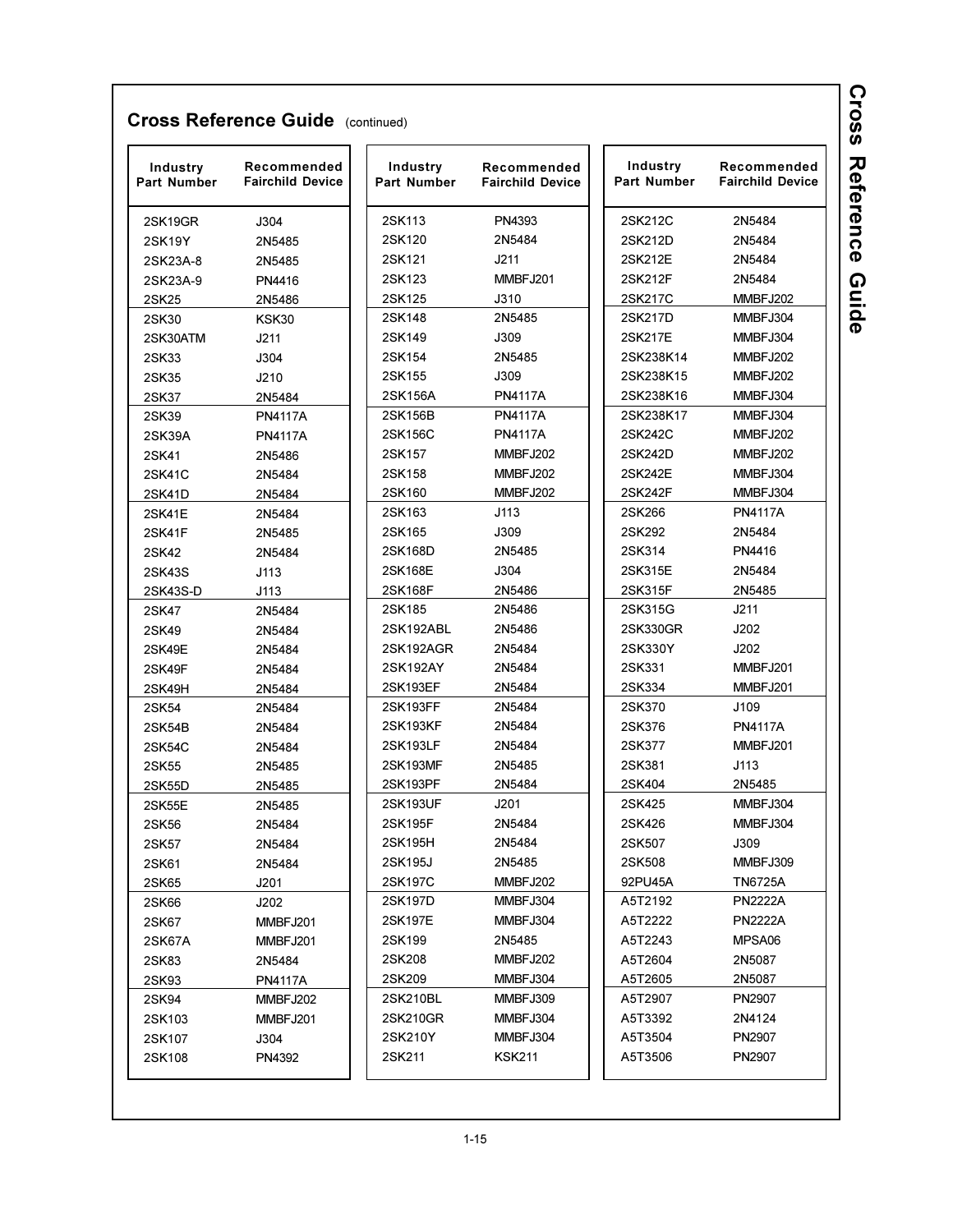| Industry<br><b>Part Number</b> | Recommended<br><b>Fairchild Device</b> | Industry<br><b>Part Number</b> | Recommended<br><b>Fairchild Device</b> | Industry<br>Part Number | Recommended<br><b>Fairchild Device</b> |
|--------------------------------|----------------------------------------|--------------------------------|----------------------------------------|-------------------------|----------------------------------------|
| A5T3638                        | PN3644                                 | AA1A4M                         | <b>KSR1002</b>                         | <b>BC154</b>            | <b>KSA733</b>                          |
| A5T3638A                       | PN3644                                 | AA1A4P                         | <b>KSR1005</b>                         | <b>BC157</b>            | <b>KSA733</b>                          |
| A5T3644                        | PN2907                                 | AA1F4M                         | <b>KSR1003</b>                         | <b>BC158</b>            | <b>KSA733</b>                          |
| A5T3646                        | PN2907                                 | AA1F4N                         | <b>KSR1006</b>                         | <b>BC159</b>            | <b>KSA733</b>                          |
| A5T3903                        | 2N3903                                 | AA1L3Z                         | <b>KSR1009</b>                         | <b>BC160</b>            | <b>KSA708</b>                          |
| A5T3904                        | 2N3904                                 | AA1L4L                         | <b>KSR1008</b>                         | <b>BC161</b>            | <b>KSA708</b>                          |
| A5T3905                        | 2N3905                                 | AA1L4M                         | <b>KSR1004</b>                         | <b>BC167</b>            | <b>KSC945</b>                          |
| A5T3906                        | 2N3906                                 | AN1A4M                         | <b>KSR2002</b>                         | <b>BC168</b>            | <b>KSC945</b>                          |
| A5T4058                        | 2N5087                                 | AN1A4P                         | <b>KSR2005</b>                         | <b>BC169</b>            | <b>KSC945</b>                          |
| A5T4059                        | 2N3905                                 | AN1F4M                         | <b>KSR2003</b>                         | <b>BC170</b>            | <b>KSC945</b>                          |
| A5T4060                        | 2N3905                                 | AN1F4N                         | <b>KSR2006</b>                         | <b>BC171</b>            | <b>KSC945</b>                          |
| A5T4061                        | 2N3906                                 | AN1L3Z                         | KSR2009                                | <b>BC172</b>            | <b>KSC945</b>                          |
| A5T4123                        | 2N4123                                 | AN1L4L                         | KSR2008                                | <b>BC173</b>            | <b>KSC945</b>                          |
| A5T4124                        | 2N4124                                 | AN1L4M                         | <b>KSR2004</b>                         | <b>BC177</b>            | <b>KSA733</b>                          |
| A5T4125                        | 2N4125                                 | BA1A4M                         | <b>KSR1202</b>                         | <b>BC181</b>            | <b>KSA733</b>                          |
| A5T4126                        | 2N4126                                 | BA1A4P                         | <b>KSR1205</b>                         | <b>BC182</b>            | <b>BC182</b>                           |
| A5T4248                        | PN4249                                 | BA1F4M                         | <b>KSR1203</b>                         | <b>BC182B</b>           | <b>BC182B</b>                          |
| A5T4249                        | PN4249                                 | BA1F4N                         | <b>KSR1206</b>                         | <b>BC182L</b>           | <b>BC182L</b>                          |
| A5T4402                        | 2N4402                                 | BA1L3Z                         | <b>KSR1209</b>                         | BC182LA                 | BC182LA                                |
| A5T4403                        | 2N4403                                 | BA1L4L                         | <b>KSR1208</b>                         | BC182LB                 | BC182LB                                |
| A5T5058                        | MPSA42                                 | BA1L4M                         | <b>KSR1204</b>                         | <b>BC183</b>            | <b>BC183</b>                           |
| A5T5059                        | MPSA42                                 | <b>BC107</b>                   | <b>KSC945</b>                          | <b>BC183C</b>           | <b>BC183C</b>                          |
| A5T5086                        | 2N5087                                 | <b>BC108</b>                   | <b>KSC945</b>                          | <b>BC183L</b>           | <b>BC183LC</b>                         |
| A5T5087                        | 2N5087                                 | <b>BC109</b>                   | <b>KSC945</b>                          | BC183LC                 | <b>BC183LC</b>                         |
| A5T5172                        | 2N4124                                 | <b>BC115</b>                   | <b>KSC1008</b>                         | <b>BC184</b>            | <b>BC184</b>                           |
| A5T5220                        | <b>MPS6531</b>                         | <b>BC116</b>                   | <b>KSA708</b>                          | <b>BC184C</b>           | <b>BC184C</b>                          |
| A5T5223                        | MPS6521                                | <b>BC118</b>                   | <b>KSC945</b>                          | <b>BC184L</b>           | <b>BC184L</b>                          |
| A5T5225                        | 2N4401                                 | <b>BC120</b>                   | <b>KSC945</b>                          | BC184LC                 | BC184LC                                |
| A5T5226                        | 2N4402                                 | <b>BC130</b>                   | <b>KSC945</b>                          | <b>BC186</b>            | <b>KSA733</b>                          |
| A5T5227                        | PN4249                                 | <b>BC131</b>                   | <b>KSC945</b>                          | <b>BC187</b>            | <b>KSA733</b>                          |
| A5T5400                        | 2N5400                                 | <b>BC132</b>                   | <b>KSC945</b>                          | <b>BC190</b>            | <b>KSC945</b>                          |
| A5T5550                        | 2N5550                                 | <b>BC134</b>                   | KSC945                                 | <b>BC200</b>            | <b>KSA733</b>                          |
| A5T5551                        | 2N5551                                 | <b>BC135</b>                   | <b>KSC945</b>                          | <b>BC204</b>            | <b>KSA733</b>                          |
| A7T3392                        | 2N4124                                 | <b>BC136</b>                   | KSC945                                 | BC205                   | <b>KSA733</b>                          |
| A7T5172                        | 2N4124                                 | <b>BC138</b>                   | KSC1008                                | <b>BC206</b>            | <b>KSA733</b>                          |
| A8T3702                        | 2N4402                                 | BC140                          | <b>KSC1008</b>                         | BC207                   | KSC945                                 |
| A8T3703                        | 2N4403                                 | BC141                          | KSC945                                 | BC208                   | KSC945                                 |
| A8T3704                        | 2N4400                                 | <b>BC147</b>                   | <b>KSC945</b>                          | BC209                   | KSC945                                 |
| A8T3705                        | 2N4401                                 | <b>BC148</b>                   | <b>KSC945</b>                          | BC211                   | KSC1008                                |
| A8T4058                        | 2N5087                                 | <b>BC149</b>                   | <b>KSC945</b>                          | <b>BC212</b>            | <b>BC212</b>                           |
| A8T4059                        | 2N3905                                 | <b>BC150</b>                   | KSC945                                 | BC212B                  | <b>BC212B</b>                          |
| A8T4060                        | 2N3905                                 | BC151                          | KSC945                                 | BC212L                  | <b>BC212L</b>                          |
| A8T4061                        | 2N3906                                 | BC152                          | KSC945                                 | BC212LB                 | BC212LB                                |
| A8T5172                        | 2N4124                                 | BC153                          | KSA733                                 | <b>BC213</b>            | <b>BC213</b>                           |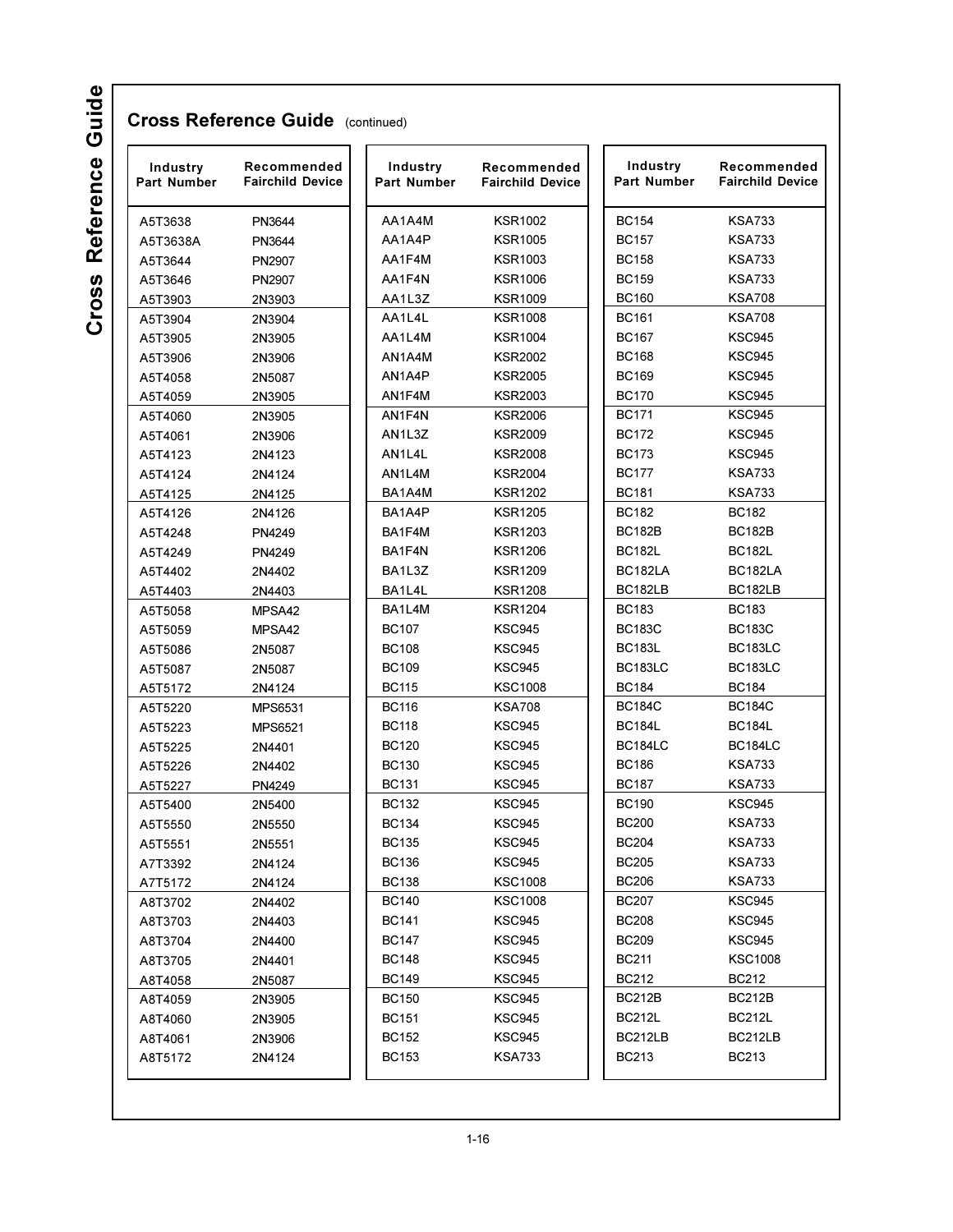| Industry<br><b>Part Number</b> | Recommended<br><b>Fairchild Device</b> | Industry<br><b>Part Number</b> | Recommended<br><b>Fairchild Device</b> | Industry<br>Part Number | Recommended<br><b>Fairchild Device</b> |
|--------------------------------|----------------------------------------|--------------------------------|----------------------------------------|-------------------------|----------------------------------------|
| <b>BC213L</b>                  | <b>BC213L</b>                          | <b>BC320</b>                   | <b>KSA733</b>                          | <b>BC409</b>            | <b>KSC945</b>                          |
| <b>BC214</b>                   | <b>BC214</b>                           | <b>BC322</b>                   | <b>KSA733</b>                          | <b>BC417</b>            | KSA733                                 |
| <b>BC214L</b>                  | <b>BC214L</b>                          | <b>BC327</b>                   | <b>BC327</b>                           | <b>BC418</b>            | KSA733                                 |
| BC214LB                        | BC214LB                                | BC327-16                       | BC327-16                               | <b>BC419</b>            | KSA733                                 |
| BC214LC                        | BC214LC                                | BC327-25                       | BC327-25                               | <b>BC437</b>            | KSC945                                 |
| <b>BC218</b>                   | <b>KSC945</b>                          | <b>BC327A</b>                  | <b>BC327A</b>                          | <b>BC438</b>            | <b>KSC945</b>                          |
| <b>BC237</b>                   | <b>BC237</b>                           | <b>BC328</b>                   | <b>BC328</b>                           | <b>BC439</b>            | <b>KSC945</b>                          |
| <b>BC237A</b>                  | <b>BC237A</b>                          | BC328-25                       | BC328-25                               | <b>BC451</b>            | <b>KSC945</b>                          |
| <b>BC237B</b>                  | <b>BC237B</b>                          | <b>BC330</b>                   | <b>KSC945</b>                          | <b>BC452</b>            | <b>KSC945</b>                          |
| <b>BC238</b>                   | <b>BC238</b>                           | <b>BC332</b>                   | <b>KSC945</b>                          | <b>BC453</b>            | <b>KSC945</b>                          |
| <b>BC238A</b>                  | <b>BC238A</b>                          | <b>BC333</b>                   | <b>KSC945</b>                          | <b>BC454</b>            | <b>KSA733</b>                          |
| <b>BC238C</b>                  | <b>BC238C</b>                          | <b>BC334</b>                   | <b>KSA733</b>                          | <b>BC456</b>            | KSA733                                 |
| <b>BC239</b>                   | <b>BC239</b>                           | <b>BC335</b>                   | <b>KSC945</b>                          | <b>BC467</b>            | KSC945                                 |
| <b>BC239C</b>                  | <b>BC239C</b>                          | <b>BC336</b>                   | <b>KSA733</b>                          | <b>BC468</b>            | KSC945                                 |
| <b>BC250</b>                   | <b>KSA733</b>                          | <b>BC337</b>                   | <b>BC337</b>                           | <b>BC469</b>            | <b>KSC945</b>                          |
| <b>BC251</b>                   | <b>KSA733</b>                          | BC337-16                       | BC337-16                               | <b>BC512</b>            | <b>KSA733</b>                          |
| <b>BC252</b>                   | <b>KSA733</b>                          | BC337-25                       | BC337-25                               | <b>BC513</b>            | <b>KSA733</b>                          |
| <b>BC253</b>                   | KSA733                                 | <b>BC337A</b>                  | <b>BC337A</b>                          | <b>BC514</b>            | KSA733                                 |
| <b>BC257</b>                   | KSA733                                 | <b>BC338</b>                   | <b>BC338</b>                           | <b>BC516</b>            | <b>BC516</b>                           |
| <b>BC258</b>                   | <b>KSA733</b>                          | <b>BC340</b>                   | <b>KSC1008</b>                         | <b>BC517</b>            | <b>BC517</b>                           |
| <b>BC259</b>                   | <b>KSA733</b>                          | <b>BC341</b>                   | <b>KSC1008</b>                         | <b>BC524</b>            | <b>KSC945</b>                          |
| <b>BC260</b>                   | KSA733                                 | <b>BC342</b>                   | <b>KSC1008</b>                         | <b>BC546</b>            | <b>BC546</b>                           |
| <b>BC261</b>                   | KSA733                                 | <b>BC343</b>                   | <b>KSA708</b>                          | <b>BC546A</b>           | <b>BC546A</b>                          |
| <b>BC262</b>                   | KSA733                                 | <b>BC347</b>                   | <b>KSC945</b>                          | <b>BC546B</b>           | <b>BC546B</b>                          |
| <b>BC263</b>                   | KSA733                                 | <b>BC348</b>                   | KSC945                                 | <b>BC547</b>            | <b>BC547</b>                           |
| <b>BC267</b>                   | <b>KSC945</b>                          | <b>BC349</b>                   | <b>KSC945</b>                          | <b>BC547A</b>           | <b>BC547A</b>                          |
| <b>BC268</b>                   | KSC945                                 | <b>BC350</b>                   | <b>KSA733</b>                          | <b>BC547B</b>           | <b>BC547B</b>                          |
| <b>BC269</b>                   | <b>KSC945</b>                          | <b>BC351</b>                   | KSA733                                 | <b>BC547C</b>           | <b>BC547C</b>                          |
| <b>BC270</b>                   | <b>KSC945</b>                          | <b>BC352</b>                   | KSA733                                 | <b>BC548</b>            | <b>BC548</b>                           |
| <b>BC281</b>                   | KSA733                                 | <b>BC358</b>                   | KSA708                                 | <b>BC548A</b>           | <b>BC548A</b>                          |
| <b>BC294</b>                   | KSA703                                 | <b>BC360</b>                   | KSA708                                 | <b>BC548B</b>           | <b>BC548B</b>                          |
| <b>BC295</b>                   | <b>KSC945</b>                          | <b>BC361</b>                   | <b>KSD261</b>                          | <b>BC548C</b>           | <b>BC548C</b>                          |
| <b>BC307</b>                   | <b>BC307</b>                           | <b>BC368</b>                   | <b>BC368</b>                           | <b>BC549</b>            | BC549                                  |
| <b>BC307B</b>                  | <b>BC307B</b>                          | <b>BC369</b>                   | <b>BC369</b>                           | <b>BC549B</b>           | BC549B                                 |
| <b>BC308</b>                   | <b>BC308</b>                           | <b>BC381</b>                   | <b>KSC945</b>                          | <b>BC549C</b>           | <b>BC549C</b>                          |
| <b>BC308A</b>                  | <b>BC308A</b>                          | BC382                          | <b>KSC945</b>                          | <b>BC550</b>            | <b>BC550</b>                           |
| <b>BC308C</b>                  | <b>BC308C</b>                          | BC383                          | KSC945                                 | <b>BC550B</b>           | BC550B                                 |
| <b>BC309</b>                   | <b>BC309</b>                           | BC384                          | <b>KSC945</b>                          | <b>BC556</b>            | BC556                                  |
| <b>BC309C</b>                  | <b>BC309C</b>                          | <b>BC385</b>                   | <b>KSC945</b>                          | <b>BC556B</b>           | BC556B                                 |
| <b>BC315</b>                   | <b>KSA733</b>                          | <b>BC386</b>                   | KSC945                                 | <b>BC557</b>            | <b>BC557</b>                           |
| <b>BC317</b>                   | KSC945                                 | BC395                          | KSC1008                                | <b>BC557B</b>           | BC557B                                 |
| <b>BC318</b>                   | KSC945                                 | <b>BC396</b>                   | <b>KSA708</b>                          | <b>BC558</b>            | BC558                                  |
| <b>BC318C</b>                  | BC318C                                 | BC407                          | KSC945                                 | <b>BC558B</b>           | BC558B                                 |
| <b>BC319</b>                   | <b>KSC945</b>                          | <b>BC408</b>                   | KSC945                                 | <b>BC558C</b>           | <b>BC558C</b>                          |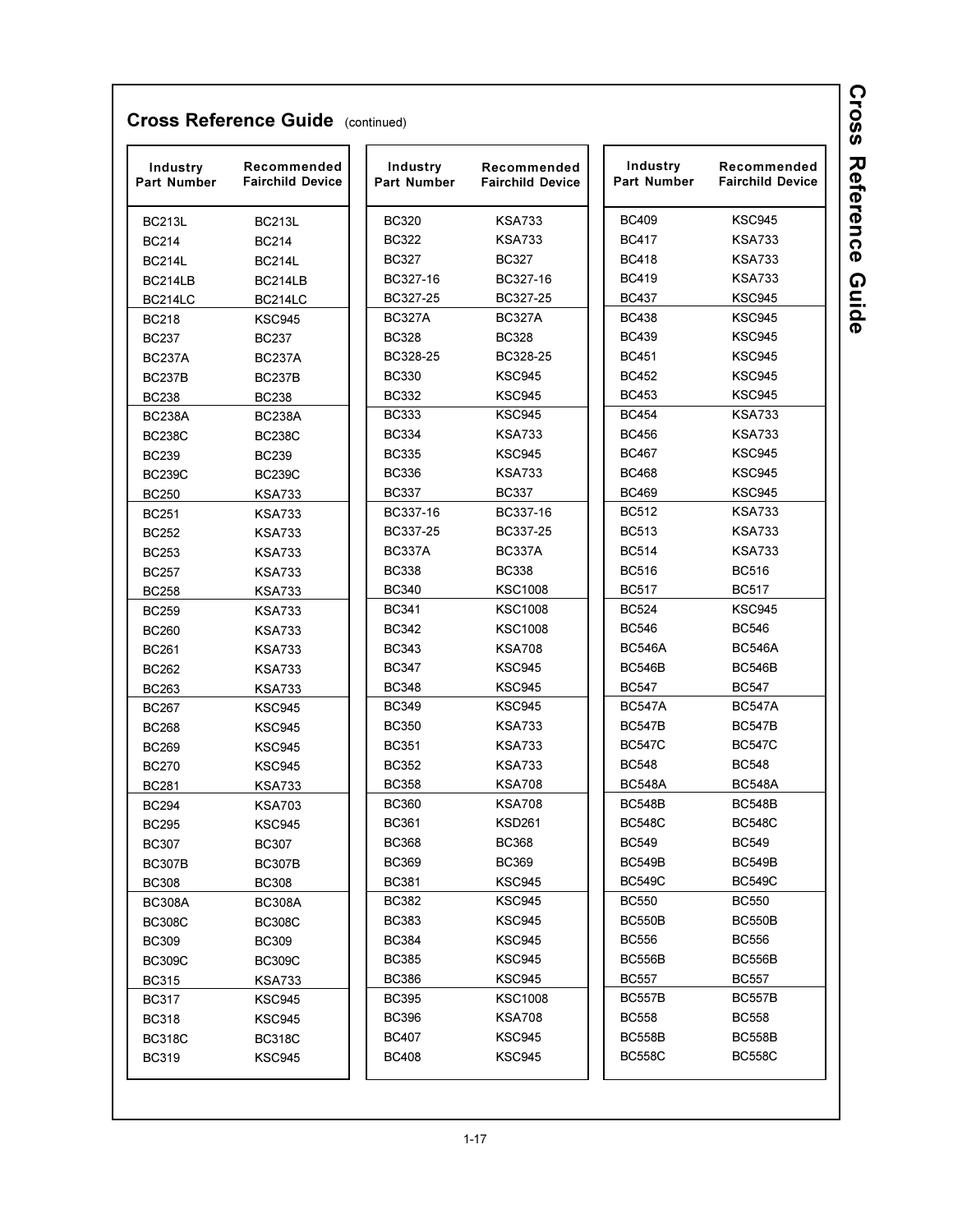Cross Reference Guide

| Industry<br><b>Part Number</b> | Recommended<br><b>Fairchild Device</b> | Industry<br><b>Part Number</b> | Recommended<br><b>Fairchild Device</b> | Industry<br>Part Number | Recommended<br><b>Fairchild Device</b> |
|--------------------------------|----------------------------------------|--------------------------------|----------------------------------------|-------------------------|----------------------------------------|
| <b>BC559</b>                   | <b>BC559</b>                           | <b>BC858C</b>                  | <b>BC858C</b>                          | BCX18                   | BCX18                                  |
| <b>BC559B</b>                  | <b>BC559B</b>                          | <b>BC859B</b>                  | <b>BC859B</b>                          | <b>BCX19</b>            | BCX19                                  |
| <b>BC560</b>                   | <b>BC560</b>                           | <b>BC859C</b>                  | <b>BC859C</b>                          | BCX20                   | <b>BC817</b>                           |
| <b>BC560C</b>                  | <b>BC560C</b>                          | <b>BC860C</b>                  | <b>BC860C</b>                          | BCX58                   | BCX58                                  |
| <b>BC582</b>                   | <b>KSC945</b>                          | BCF29                          | <b>BC857A</b>                          | BCX59                   | <b>BCX59</b>                           |
| <b>BC583</b>                   | <b>KSC945</b>                          | BCF30                          | <b>BC857B</b>                          | <b>BCX59-9</b>          | <b>BCX59-9</b>                         |
| <b>BC584</b>                   | <b>KSC945</b>                          | BCF32                          | <b>BC847</b>                           | BCX70G                  | BCX70G                                 |
| <b>BC586</b>                   | <b>KSA733</b>                          | BCF33                          | <b>BC847</b>                           | BCX70H                  | BCX70H                                 |
| <b>BC635</b>                   | <b>BC635</b>                           | BCF70                          | <b>BC857B</b>                          | BCX70J                  | BCX70J                                 |
| <b>BC636</b>                   | <b>BC636</b>                           | BCF81                          | <b>BC847</b>                           | BCX70K                  | BCX70K                                 |
| <b>BC637</b>                   | <b>BC637</b>                           | BCP <sub>51</sub>              | BCP <sub>51</sub>                      | BCX71G                  | BCX71G                                 |
| <b>BC638</b>                   | <b>BC638</b>                           | <b>BCP52</b>                   | <b>BCP52</b>                           | BCX71H                  | BCX71H                                 |
| <b>BC639</b>                   | <b>BC639</b>                           | BCP <sub>53</sub>              | BCP <sub>53</sub>                      | BCX71J                  | BCX71J                                 |
| BC639-16                       | BC639-16                               | BCP <sub>54</sub>              | BCP <sub>54</sub>                      | BCX71K                  | BCX71K                                 |
| <b>BC640</b>                   | <b>BC640</b>                           | <b>BCP55</b>                   | <b>BCP55</b>                           | BCX78                   | BCX78                                  |
| <b>BC714</b>                   | <b>KSA733</b>                          | BCP <sub>56</sub>              | BCP <sub>56</sub>                      | BCX79                   | BCX79                                  |
| BC807-16                       | BC807-16                               | <b>BCP56-10</b>                | BCP <sub>56</sub>                      | <b>BCX79-9</b>          | <b>BCX79-9</b>                         |
| BC807-25                       | BC807-25                               | BCP68                          | BCP68                                  | BDV64                   | BDV64                                  |
| BC807-40                       | BC807-40                               | BCP69                          | BCP69                                  | BDV65                   | BDV65                                  |
| <b>BC817</b>                   | <b>BC817</b>                           | BCV26                          | BCV26                                  | <b>BF199</b>            | <b>BF199</b>                           |
| BC817-25                       | BC817-25                               | BCV <sub>27</sub>              | BCV27                                  | <b>BF240</b>            | <b>BF240</b>                           |
| BC817-40                       | BC817-40                               | BCV71                          | BCV71                                  | <b>BF244A</b>           | <b>BF244A</b>                          |
| BC818-40                       | BC818-40                               | BCV72                          | BCV72                                  | <b>BF244B</b>           | <b>BF244B</b>                          |
| <b>BC846A</b>                  | <b>BC846A</b>                          | BCW <sub>29</sub>              | BCW <sub>29</sub>                      | <b>BF244C</b>           | <b>BF244C</b>                          |
| <b>BC846B</b>                  | <b>BC846B</b>                          | BCW30                          | BCW30                                  | <b>BF245A</b>           | <b>BF245A</b>                          |
| <b>BC847</b>                   | <b>BC847</b>                           | BCW31                          | BCW31                                  | <b>BF245B</b>           | <b>BF245B</b>                          |
| <b>BC847A</b>                  | <b>BC847A</b>                          | BCW32                          | BCW32                                  | <b>BF245C</b>           | <b>BF245C</b>                          |
| <b>BC847B</b>                  | <b>BC847B</b>                          | BCW33                          | BCW33                                  | <b>BF246A</b>           | <b>BF246A</b>                          |
| <b>BC847C</b>                  | <b>BC847C</b>                          | BCW60A                         | BCW60A                                 | <b>BF246B</b>           | <b>BF246B</b>                          |
| <b>BC847S</b>                  | <b>BC847S</b>                          | BCW60B                         | BCW60B                                 | <b>BF247A</b>           | <b>BF247A</b>                          |
| <b>BC848A</b>                  | <b>BC848A</b>                          | BCW60C                         | BCW60C                                 | <b>BF247B</b>           | <b>BF247B</b>                          |
| <b>BC848B</b>                  | BC848B                                 | BCW60D                         | BCW60D                                 | <b>BF254</b>            | <b>BF254</b>                           |
| <b>BC848C</b>                  | <b>BC848C</b>                          | BCW61A                         | BCW61A                                 | <b>BF255</b>            | <b>BF255</b>                           |
| <b>BC849C</b>                  | <b>BC849C</b>                          | BCW61B                         | BCW61B                                 | <b>BF256A</b>           | <b>BF256A</b>                          |
| <b>BC850B</b>                  | <b>BC850B</b>                          | BCW61C                         | BCW61C                                 | <b>BF256B</b>           | <b>BF256B</b>                          |
| <b>BC850C</b>                  | <b>BC850C</b>                          | BCW61D                         | BCW61D                                 | <b>BF256C</b>           | <b>BF256C</b>                          |
|                                | <b>BC856A</b>                          |                                | BCW65C                                 | <b>BF291</b>            | <b>BF291</b>                           |
| <b>BC856A</b><br>BC856B        | <b>BC856B</b>                          | BCW65C<br>BCW66G               | BCW66G                                 | BF293                   | <b>BF293</b>                           |
|                                |                                        | BCW68G                         |                                        | <b>BF321</b>            | BF321                                  |
| <b>BC857A</b>                  | <b>BC857A</b><br>BC857B                |                                | BCW68G                                 | <b>BF420</b>            | <b>BF420</b>                           |
| <b>BC857B</b>                  |                                        | BCW69                          | BCW69                                  | BF421                   | <b>BF421</b>                           |
| <b>BC857C</b>                  | <b>BC857C</b>                          | BCW70                          | <b>BC857B</b>                          |                         |                                        |
| <b>BC857S</b>                  | <b>BC857S</b>                          | BCW71                          | BCW71                                  | BF494                   | <b>BF494</b>                           |
| <b>BC858A</b><br><b>BC858B</b> | <b>BC858A</b><br><b>BC858B</b>         | BCW72<br>BCW89                 | BCW72<br>BCW89                         | BF554<br>BN1F4M         | MMBT100<br><b>KSR2203</b>              |

 $1 - 18$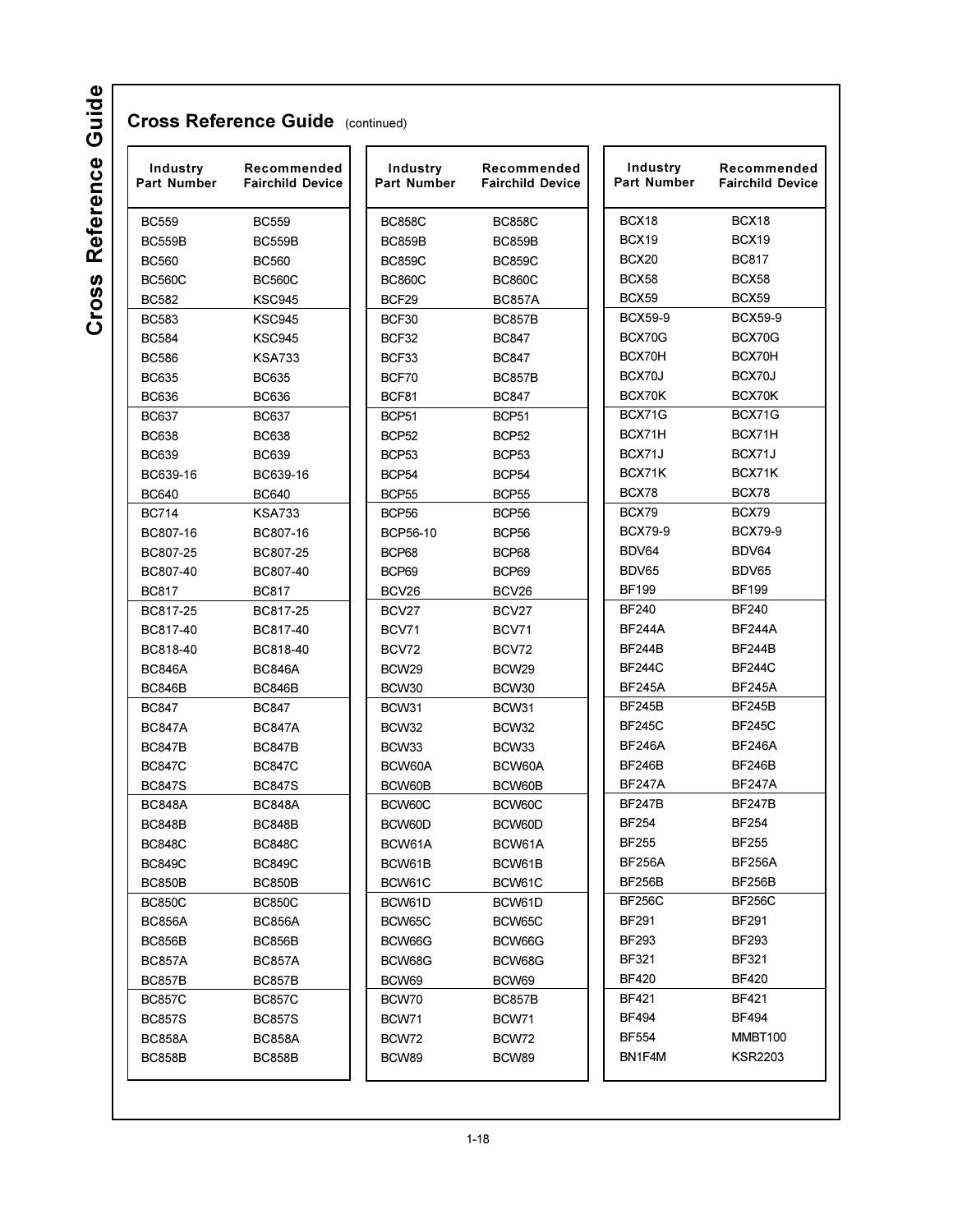| Industry<br><b>Part Number</b> | Recommended<br><b>Fairchild Device</b> | Industry<br><b>Part Number</b> | Recommended<br><b>Fairchild Device</b> | Industry<br><b>Part Number</b> | Recommended<br><b>Fairchild Device</b> |
|--------------------------------|----------------------------------------|--------------------------------|----------------------------------------|--------------------------------|----------------------------------------|
| BN1F4N                         | <b>KSR2206</b>                         | D29E9                          | <b>PN2907</b>                          | DTA143TS                       | <b>KSR2209</b>                         |
| BN <sub>1L3Z</sub>             | <b>KSR2209</b>                         | D29F1                          | <b>MPS6534</b>                         | DTA143TU                       | <b>KSR2109</b>                         |
| BN1L4L                         | <b>KSR2208</b>                         | D29F2                          | <b>MPS6534</b>                         | DTA143XS                       | <b>KSR2205</b>                         |
| BN1L4M                         | <b>KSR2204</b>                         | D29F4                          | 2N5087                                 | DTA143XU                       | <b>KSR2105</b>                         |
| <b>BS250</b>                   | <b>BSS110</b>                          | D29F5                          | PN2907                                 | DTA143ZS                       | <b>KSR2214</b>                         |
| <b>BSP50</b>                   | <b>BSP50</b>                           | D29F6                          | PN2907                                 | DTA143ZU                       | <b>KSR2114</b>                         |
| <b>BSP51</b>                   | BSP51                                  | D32H1                          | MPSA05                                 | DTA144ES                       | <b>KSR2204</b>                         |
| <b>BSP52</b>                   | BSP <sub>52</sub>                      | D32H4                          | MPSA06                                 | DTA144EU                       | <b>KSR2104</b>                         |
| BSR <sub>13</sub>              | BSR <sub>13</sub>                      | D32J1                          | MPSA <sub>55</sub>                     | DTA144TS                       | <b>KSR2212</b>                         |
| BSR14                          | BSR14                                  | D32J3                          | MPSA <sub>56</sub>                     | DTA144TU                       | <b>KSR2112</b>                         |
| <b>BSR15</b>                   | BSR <sub>15</sub>                      | D32L1                          | MPSA <sub>13</sub>                     | DTA144WK                       | <b>KSR2108</b>                         |
| BSR <sub>16</sub>              | BSR <sub>16</sub>                      | D32L2                          | MPSA <sub>14</sub>                     | DTA144WN                       | <b>KSR2008</b>                         |
| BSR <sub>17</sub>              | BSR17A                                 | D32L4                          | MPSA <sub>13</sub>                     | DTA144WS                       | <b>KSR2208</b>                         |
| BSR17A                         | BSR17A                                 | D32L5                          | MPSA14                                 | DTA144WU                       | <b>KSR2108</b>                         |
| BSR18A                         | BSR18A                                 | D32S1                          | 2N5089                                 | DTC114EK                       | <b>KSR1102</b>                         |
| BSR18B                         | BSR18B                                 | D32V1                          | MPSA42                                 | DTC114EN                       | <b>KSR1002</b>                         |
| <b>BSR19</b>                   | <b>MMBT5550</b>                        | D32V2                          | MPSA42                                 | DTC114ES                       | <b>KSR1202</b>                         |
| BSR19A                         | <b>MMBT5551</b>                        | D32V3                          | MPSA42                                 | DTC114EU                       | <b>KSR1102</b>                         |
| <b>BSR20</b>                   | <b>MMBT5401</b>                        | D33D21                         | MPSA05                                 | DTC114TK                       | <b>KSR1110</b>                         |
| BSR <sub>20</sub> A            | <b>MMBT5401</b>                        | D33D22                         | MPSA05                                 | DTC114TN                       | <b>KSR1010</b>                         |
| <b>BSR50</b>                   | <b>BSR50</b>                           | D33D23                         | MPSA05                                 | DTC114TS                       | <b>KSR1210</b>                         |
| <b>BSR56</b>                   | <b>BSR56</b>                           | D33D24                         | MPSA05                                 | DTC114TU                       | <b>KSR1110</b>                         |
| <b>BSR57</b>                   | <b>BSR57</b>                           | D33D26                         | MPSA05                                 | DTC114YK                       | <b>KSR1105</b>                         |
| <b>BSR58</b>                   | <b>BSR58</b>                           | D33D27                         | 2N4401                                 | DTC114YN                       | <b>KSR1005</b>                         |
| <b>BSR111</b>                  | MMBFJ111                               | D33D28                         | MPSA06                                 | DTC114YS                       | <b>KSR1206</b>                         |
| <b>BSR112</b>                  | MMBFJ112                               | D33D29                         | MPSA06                                 | DTC114YU                       | <b>KSR1106</b>                         |
| <b>BSR113</b>                  | MMBFJ113                               | D33E30                         | MPSA06                                 | DTC123JS                       | <b>KSR1213</b>                         |
| <b>BSR175</b>                  | MMBFJ175                               | DTA114ES                       | <b>KSR2202</b>                         | DTC123JU                       | <b>KSR1113</b>                         |
| <b>BSR176</b>                  | MMBFJ176                               | DTA114EU                       | <b>KSR2102</b>                         | DTC124EK                       | <b>KSR1103</b>                         |
| <b>BSR177</b>                  | MMBFJ177                               | DTA114TS                       | <b>KSR2210</b>                         | DTC124EN                       | <b>KSR1003</b>                         |
| <b>BSS63</b>                   | BSS63                                  | DTA114TU                       | <b>KSR2110</b>                         | DTC124ES                       | <b>KSR1203</b>                         |
| <b>BSS64</b>                   | <b>BSS64</b>                           | DTA114YS                       | <b>KSR2206</b>                         | DTC124EU                       | <b>KSR1103</b>                         |
| BSS79C                         | BSS79C                                 | DTA114YU                       | <b>KSR2106</b>                         | DTC124TS                       | <b>KSR1211</b>                         |
| <b>BSS84</b>                   | BSS84                                  | DTA123JK                       | <b>KSR2113</b>                         | DTC124TU                       | <b>KSR1111</b>                         |
| <b>BSS110</b>                  | <b>BSS110</b>                          | DTA123JS                       | <b>KSR2213</b>                         | DTC124XS                       | <b>KSR1207</b>                         |
| BSV52                          | <b>BSV52</b>                           | DTA123JU                       | <b>KSR2113</b>                         | DTC124XU                       | <b>KSR1107</b>                         |
| <b>CMPT3906</b>                | MMBT3906                               | DTA124ES                       | <b>KSR2203</b>                         | DTC124YK                       | <b>KSR1106</b>                         |
| D29E1                          | <b>MPS6534</b>                         | DTA124EU                       | <b>KSR2103</b>                         | DTC124YN                       | <b>KSR1006</b>                         |
| D29E10                         | PN2907                                 | DTA124TS                       | <b>KSR2211</b>                         | DTC124YS                       | <b>KSR1206</b>                         |
| D29E2                          | <b>MPS6534</b>                         | DTA124TU                       | <b>KSR2111</b>                         | DTC143EK                       | <b>KSR1101</b>                         |
| D29E4                          | 2N4402                                 | DTA124XS                       | <b>KSR2207</b>                         | DTC143EN                       | <b>KSR1001</b>                         |
| D29E5                          | 2N4402                                 | DTA124XU                       | <b>KSR2107</b>                         | DTC143ES                       | <b>KSR1201</b>                         |
| D29E6                          | 2N4403                                 | DTA143ES                       | <b>KSR2201</b>                         | DTC143EU                       | <b>KSR1101</b>                         |
| D29E7                          | 2N4403                                 | DTA143EU                       | <b>KSR2101</b>                         | DTC143TK                       | <b>KSR1109</b>                         |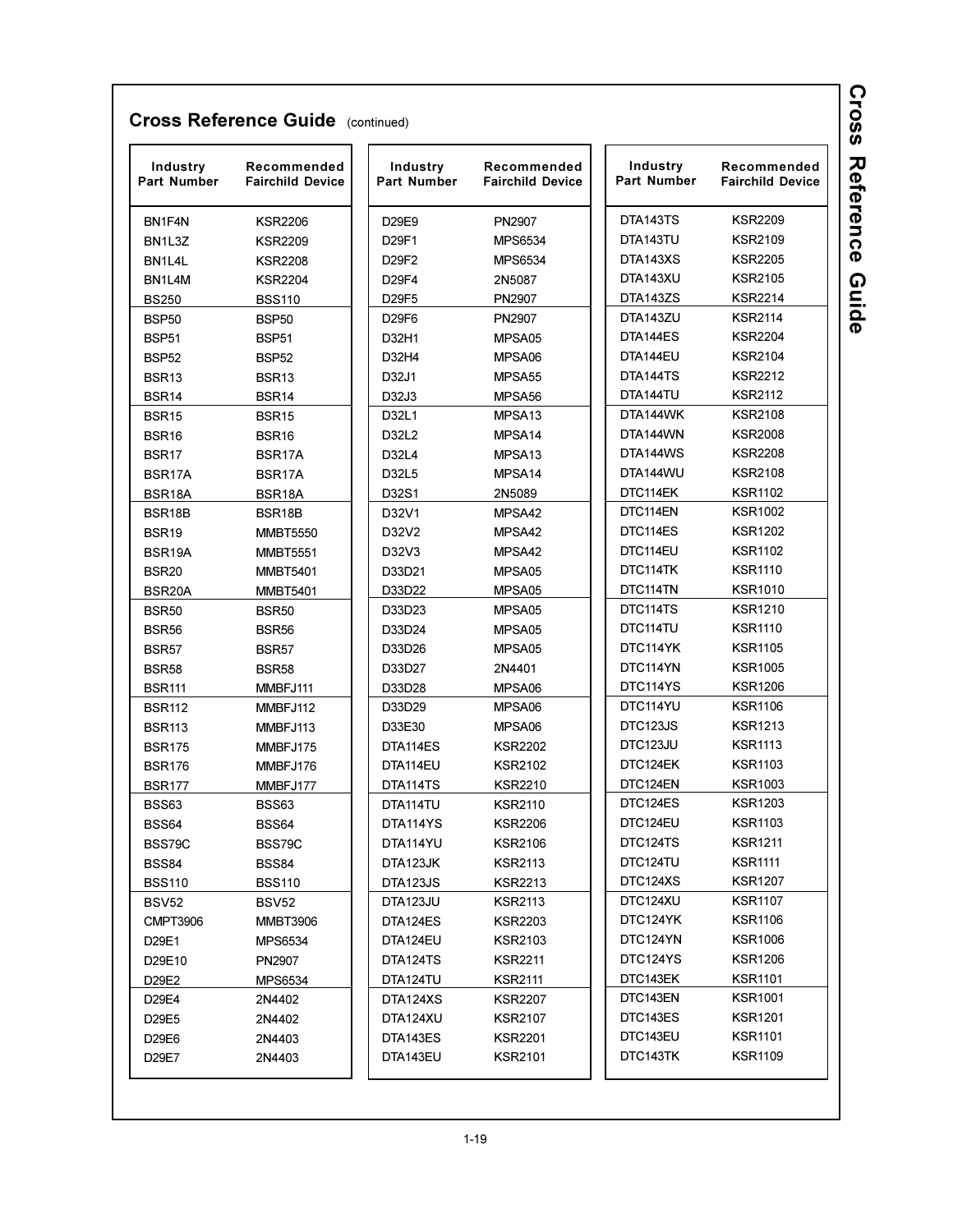| Industry<br><b>Part Number</b> | Recommended<br><b>Fairchild Device</b> | Industry<br><b>Part Number</b> | Recommended<br><b>Fairchild Device</b> | Industry<br><b>Part Number</b> | Recommended<br><b>Fairchild Device</b> |
|--------------------------------|----------------------------------------|--------------------------------|----------------------------------------|--------------------------------|----------------------------------------|
| DTC143TN                       | <b>KSR1009</b>                         | <b>FMB2222A</b>                | <b>FMB2222A</b>                        | FMMTA20                        | <b>MMBT3904</b>                        |
| DTC143TS                       | <b>KSR1209</b>                         | FMB2222A/2907A FMB2227A        |                                        | FMMTA42                        | MMBTA42                                |
| DTC143TU                       | <b>KSR1109</b>                         | <b>FMB2227A</b>                | <b>FMB2227A</b>                        | FMMTA43                        | MMBTA42                                |
| DTC143XK                       | KSR1107                                | <b>FMB2907A</b>                | <b>FMB2907A</b>                        | FMMTA55                        | MMBTA55                                |
| DTC143XN                       | <b>KSR1007</b>                         | <b>FMB3904</b>                 | <b>FMB3904</b>                         | FMMTA56                        | MMBTA56                                |
| DTC143XS                       | <b>KSR1205</b>                         | <b>FMB3906</b>                 | <b>FMB3906</b>                         | FMMTA70                        | <b>MMBT5087</b>                        |
| DTC143XU                       | KSR1105                                | <b>FMB3946</b>                 | <b>FMB3946</b>                         | FMMTA92                        | MMBTA92                                |
| DTC143ZS                       | <b>KSR1214</b>                         | <b>FMB5551</b>                 | <b>FMB5551</b>                         | FMMTA93                        | MMBTA92                                |
| DTC143ZU                       | KSR1114                                | FMBA06                         | FMBA06                                 | FN1A4M                         | <b>KSR2102</b>                         |
| DTC144EK                       | KSR1104                                | FMBA14                         | FMBA14                                 | FN1A4P                         | <b>KSR2105</b>                         |
| DTC144EN                       | <b>KSR1004</b>                         | FMBA56                         | FMBA56                                 | FN1F4M                         | <b>KSR2103</b>                         |
| DTC144ES                       | <b>KSR1204</b>                         | <b>FMBA0656</b>                | <b>FMBA0656</b>                        | FN1F4N                         | <b>KSR2106</b>                         |
| DTC144EU                       | KSR1104                                | FMMT449                        | FMMT449                                | FN1L3Z                         | <b>KSR2109</b>                         |
| DTC144TS                       | <b>KSR1212</b>                         | <b>FMMT549</b>                 | FMMT549                                | FN1L4L                         | <b>KSR2108</b>                         |
| DTC144TU                       | <b>KSR1112</b>                         | FMMT560                        | FMMT560                                | FN1L4M                         | <b>KSR2104</b>                         |
| DTC144WK                       | <b>KSR1108</b>                         | FMMT560A                       | FMMT560A                               | <b>FSB560</b>                  | <b>FSB560</b>                          |
| DTC144WN                       | <b>KSR1008</b>                         | FMMT660                        | FMMT660                                | <b>FSB619</b>                  | <b>FSB619</b>                          |
| DTC144WS                       | <b>KSR1208</b>                         | FMMT660A                       | FMMT660A                               | <b>FSB6714</b>                 | <b>FSB6714</b>                         |
| DTC144WU                       | KSR1108                                | <b>FMMT2222</b>                | <b>MMBT2222</b>                        | <b>FSB6726</b>                 | <b>FSB6726</b>                         |
| <b>EN914</b>                   | PN3646                                 | <b>FMMT2222A</b>               | <b>MMBT2222A</b>                       | FSBCW30                        | FSBCW30                                |
| <b>EN915</b>                   | 2N3903                                 | <b>FMMT2369</b>                | <b>MMBT2369</b>                        | FT3903                         | 2N3903                                 |
| <b>EN916</b>                   | 2N3903                                 | <b>FMMT2369A</b>               | <b>MMBT2369A</b>                       | FT3904                         | 2N3904                                 |
| EN1132                         | <b>MPS6534</b>                         | <b>FMMT2907</b>                | <b>MMBT2907</b>                        | FT3905                         | 2N3905                                 |
| <b>EN2369A</b>                 | <b>PN2369A</b>                         | <b>FMMT2907A</b>               | <b>MMBT2907A</b>                       | FT3906                         | 2N3906                                 |
| EN3009                         | PN3646                                 | <b>FMMT3903</b>                | <b>MMBT3904</b>                        | <b>FXT560</b>                  | <b>FPN560</b>                          |
| EN3013                         | PN3646                                 | <b>FMMT3904</b>                | <b>MMBT3904</b>                        | <b>FXT560A</b>                 | <b>FPN560A</b>                         |
| EN3014                         | PN3646                                 | <b>FMMT3905</b>                | <b>MMBT3906</b>                        | <b>FXT660</b>                  | <b>FPN660</b>                          |
| EN3502                         | PN3646                                 | <b>FMMT3906</b>                | <b>MMBT3906</b>                        | <b>FXT660A</b>                 | <b>FPN660A</b>                         |
| FA1A4M                         | KSR1102                                | <b>FMMT4123</b>                | <b>MMBT3904</b>                        | <b>FZT560</b>                  | <b>NZT560</b>                          |
| FA1A4P                         | KSR1105                                | <b>FMMT4124</b>                | <b>MMBT4124</b>                        | <b>FZT560A</b>                 | NZT560A                                |
| FA1F4M                         | KSR1103                                | <b>FMMT4125</b>                | <b>MMBT3906</b>                        | <b>FZT649</b>                  | <b>FZT649</b>                          |
| FA1F4N                         | KSR1106                                | <b>FMMT4126</b>                | <b>MMBT4126</b>                        | <b>FZT660</b>                  | <b>NZT660</b>                          |
| FA1L3Z                         | <b>KSR1109</b>                         | <b>FMMT4400</b>                | <b>MMBT4400</b>                        | FZT660A                        | NZT660A                                |
| FA1L4L                         | KSR1108                                | <b>FMMT4401</b>                | <b>MMBT4401</b>                        | <b>FZT749</b>                  | <b>FZT749</b>                          |
| FA1L4M                         | KSR1104                                | <b>FMMT4402</b>                | MMBT4403                               | <b>FZT790A</b>                 | <b>FZT790A</b>                         |
| <b>FFB2227A</b>                | FFB2227A                               | <b>FMMT4403</b>                | <b>MMBT4403</b>                        | GE-10                          | <b>PN2222</b>                          |
| <b>FFB2907A</b>                | FFB2907A                               | <b>FMMT5086</b>                | <b>MMBT5087</b>                        | GE-17                          | MPSA05                                 |
| FFB3904                        | FFB3904                                | <b>FMMT5087</b>                | <b>MMBT5087</b>                        | GE-20                          | 2N4401                                 |
| FFB3906                        | FFB3906                                | <b>FMMT5088</b>                | <b>MMBT5088</b>                        | <b>GET929</b>                  | <b>MPS6514</b>                         |
| FFB3946                        | FFB3946                                | <b>FMMT5089</b>                | <b>MMBT5089</b>                        | GET930                         | MPS6514                                |
| <b>FMB100</b>                  | <b>FMB100</b>                          | FMMTA05                        | MMBTA05                                | GET2221                        | <b>PN2222</b>                          |
| <b>FMB200</b>                  | <b>FMB200</b>                          | FMMTA06                        | MMBTA06                                | GET2221A                       | <b>PN2222A</b>                         |
| FMB857B                        | FMB857B                                | FMMTA <sub>13</sub>            | MMBTA <sub>13</sub>                    | GET2222                        | PN2222                                 |
| <b>FMB1020</b>                 | FMB1020                                | FMMTA14                        | MMBTA14                                | GET2222A                       | PN2222A                                |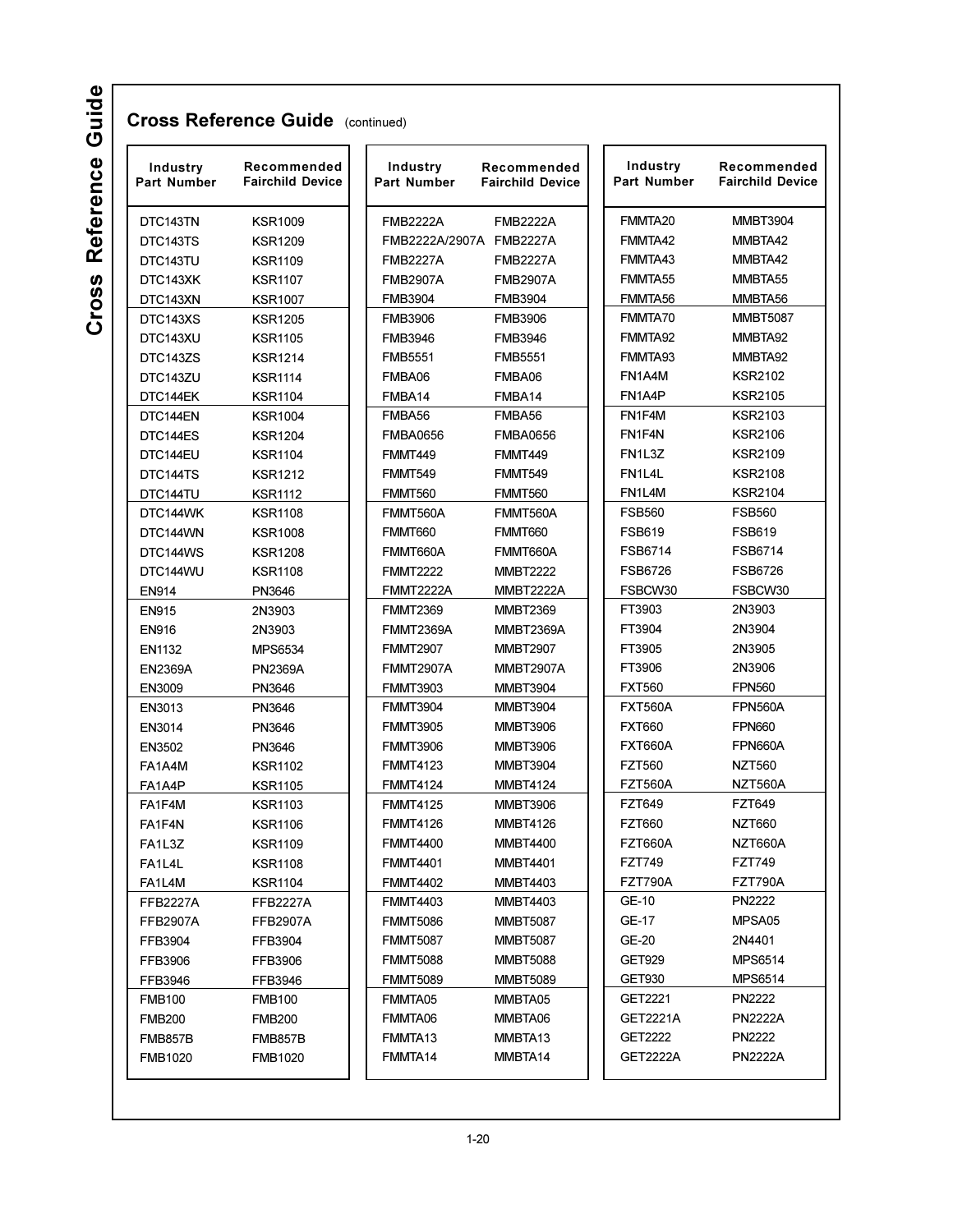| Industry<br>Part Number | Recommended<br><b>Fairchild Device</b> | Industry<br>Part Number | Recommended<br><b>Fairchild Device</b> | Industry<br><b>Part Number</b> | Recommended<br><b>Fairchild Device</b> |
|-------------------------|----------------------------------------|-------------------------|----------------------------------------|--------------------------------|----------------------------------------|
| GET2369                 | PN2369                                 | KRA104S                 | <b>KSR2104</b>                         | KRC110M                        | <b>KSR1209</b>                         |
| GET2907                 | PN2907                                 | <b>KRA105M</b>          | <b>KSR2213</b>                         | <b>KRC110S</b>                 | <b>KSR1109</b>                         |
| GET3638                 | MPS6534                                | <b>KRA105S</b>          | <b>KSR2113</b>                         | KRC111M                        | KSR1210                                |
| GET3638A                | <b>MPS6534</b>                         | <b>KRA106M</b>          | <b>KSR2214</b>                         | <b>KRC111S</b>                 | <b>KSR1110</b>                         |
| GET3646                 | PN2907                                 | <b>KRA106S</b>          | <b>KSR2114</b>                         | KRC113M                        | <b>KSR1211</b>                         |
| GET5305                 | MPSA <sub>13</sub>                     | KRA107M                 | <b>KSR2206</b>                         | <b>KRC113S</b>                 | <b>KSR1111</b>                         |
| GET5306                 | MPSA <sub>14</sub>                     | <b>KRA107S</b>          | <b>KSR2106</b>                         | KRC114M                        | KSR1212                                |
| GET5307                 | MPSA13                                 | <b>KRA108M</b>          | <b>KSR2207</b>                         | <b>KRC114S</b>                 | <b>KSR1112</b>                         |
| GET5308                 | MPSA14                                 | <b>KRA108S</b>          | <b>KSR2107</b>                         | KRC119M                        | <b>KSR1205</b>                         |
| <b>GET5308A</b>         | MPSA14                                 | KRA109M                 | <b>KSR2208</b>                         | <b>KRC119S</b>                 | <b>KSR1105</b>                         |
| IMX1                    | FFB3904                                | <b>KRA109S</b>          | <b>KSR2108</b>                         | <b>KSA539-O</b>                | <b>KSA539-O</b>                        |
| J105                    | J105                                   | KRA110M                 | <b>KSR2209</b>                         | <b>KSA539-R</b>                | <b>KSA539-R</b>                        |
| J106                    | J106                                   | <b>KRA110S</b>          | <b>KSR2109</b>                         | <b>KSA539-Y</b>                | KSA539-Y                               |
| J107                    | J107                                   | KRA111M                 | <b>KSR2210</b>                         | <b>KSA542-G</b>                | <b>KSA542-G</b>                        |
| J108                    | J108                                   | <b>KRA111S</b>          | <b>KSR2110</b>                         | <b>KSA542-O</b>                | KSA542-O                               |
| J109                    | J109                                   | KRA113M                 | <b>KSR2211</b>                         | <b>KSA542-R</b>                | KSA542-R                               |
| J110                    | J110                                   | KRA113S                 | <b>KSR2111</b>                         | <b>KSA542-Y</b>                | <b>KSA542-Y</b>                        |
| J111                    | J111                                   | KRA114M                 | <b>KSR2212</b>                         | <b>KSA642-O</b>                | KSA642-O                               |
| J112                    | J112                                   | KRA114S                 | <b>KSR2112</b>                         | <b>KSA642-R</b>                | KSA642-R                               |
| J113                    | J113                                   | KRA119M                 | <b>KSR2205</b>                         | <b>KSA642-Y</b>                | <b>KSA642-Y</b>                        |
| J174                    | J174                                   | KRA119S                 | <b>KSR2105</b>                         | <b>KSA643-G</b>                | KSA643-G                               |
| J175                    | J175                                   | KRA2002                 | <b>KSR2002</b>                         | KSA643-O                       | KSA643-O                               |
| J176                    | J176                                   | KRA2003                 | <b>KSR2003</b>                         | <b>KSA643-R</b>                | KSA643-R                               |
| J177                    | J177                                   | <b>KRA2004</b>          | <b>KSR2004</b>                         | <b>KSA643-Y</b>                | KSA643-Y                               |
| J201                    | J201                                   | <b>KRA2005</b>          | <b>KSR2013</b>                         | <b>KSA708-O</b>                | KSA708-O                               |
| J202                    | J202                                   | <b>KRA2201</b>          | <b>KSR2001</b>                         | <b>KSA708-R</b>                | <b>KSA708-R</b>                        |
| J203                    | J203                                   | <b>KRC101M</b>          | <b>KSR1201</b>                         | <b>KSA708-Y</b>                | <b>KSA708-Y</b>                        |
| J210                    | J210                                   | <b>KRC101S</b>          | <b>KSR1101</b>                         | <b>KSA709-G</b>                | KSA709-G                               |
| J211                    | J211                                   | <b>KRC102M</b>          | <b>KSR1202</b>                         | <b>KSA709-O</b>                | KSA709-O                               |
| J270                    | J270                                   | <b>KRC102S</b>          | <b>KSR1102</b>                         | <b>KSA709-R</b>                | <b>KSA709-R</b>                        |
| J271                    | J271                                   | <b>KRC103M</b>          | <b>KSR1203</b>                         | <b>KSA709-Y</b>                | <b>KSA709-Y</b>                        |
| J300                    | J300                                   | <b>KRC103S</b>          | <b>KSR1103</b>                         | <b>KSA733-G</b>                | <b>KSA733-G</b>                        |
| J304                    | J304                                   | KRC104M                 | <b>KSR1204</b>                         | <b>KSA733-L</b>                | <b>KSA733-L</b>                        |
| J305                    | J305                                   | <b>KRC104S</b>          | <b>KSR1104</b>                         | KSA733-O                       | KSA733-O                               |
| J308                    | J309                                   | <b>KRC105M</b>          | <b>KSR1213</b>                         | <b>KSA733-R</b>                | <b>KSA733-R</b>                        |
| J309                    | J309                                   | <b>KRC105S</b>          | <b>KSR1113</b>                         | <b>KSA733-Y</b>                | KSA733-Y                               |
| J310                    | J310                                   | KRC106M                 | <b>KSR1214</b>                         | KSA812-G                       | KSA812-G                               |
| <b>KRA101M</b>          | <b>KSR2201</b>                         | <b>KRC106S</b>          | <b>KSR1114</b>                         | KSA812-L                       | KSA812-L                               |
| <b>KRA101S</b>          | <b>KSR2101</b>                         | KRC107M                 | <b>KSR1206</b>                         | <b>KSA812-O</b>                | <b>KSA812-O</b>                        |
| KRA102M                 | <b>KSR2202</b>                         | KRC107S                 | <b>KSR1106</b>                         | <b>KSA812-Y</b>                | <b>KSA812-Y</b>                        |
| <b>KRA102S</b>          | <b>KSR2102</b>                         | KRC108M                 | <b>KSR1207</b>                         | <b>KSA910-O</b>                | KSA910-O                               |
| KRA103M                 | <b>KSR2203</b>                         | <b>KRC108S</b>          | <b>KSR1107</b>                         | <b>KSA910-R</b>                | KSA910-R                               |
| <b>KRA103S</b>          | <b>KSR2103</b>                         | KRC109M                 | <b>KSR1208</b>                         | <b>KSA910-Y</b>                | <b>KSA910-Y</b>                        |
| KRA104M                 | <b>KSR2204</b>                         | <b>KRC109S</b>          | <b>KSR1108</b>                         | <b>KSA916-O</b>                | <b>KSA916-O</b>                        |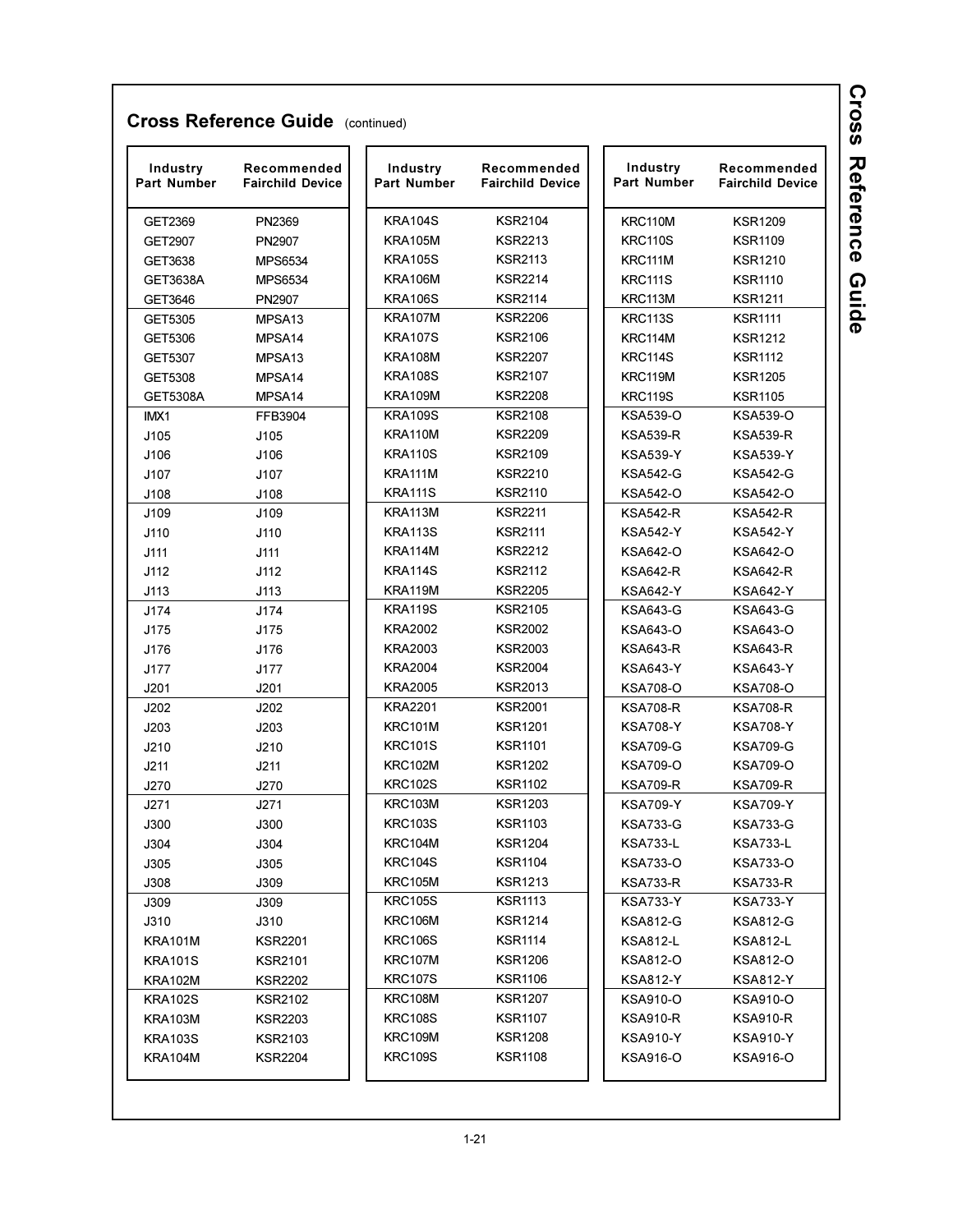| Industry<br>Part Number | Recommended<br><b>Fairchild Device</b> | Industry<br>Part Number | Recommended<br><b>Fairchild Device</b> | Industry<br>Part Number | Recommended<br><b>Fairchild Device</b> |
|-------------------------|----------------------------------------|-------------------------|----------------------------------------|-------------------------|----------------------------------------|
| <b>KSA916-Y</b>         | <b>KSA916-Y</b>                        | <b>KSA1625-K</b>        | <b>KSA1625-K</b>                       | <b>KSC839-R</b>         | <b>KSC839-R</b>                        |
| <b>KSA928A-O</b>        | <b>KSA928A-O</b>                       | <b>KSA1625-L</b>        | KSA1625-L                              | <b>KSC839-Y</b>         | <b>KSC839-Y</b>                        |
| <b>KSA928A-Y</b>        | KSA928A-Y                              | <b>KSA1625-M</b>        | KSA1625-M                              | <b>KSC853</b>           | <b>KSC853</b>                          |
| <b>KSA931-O</b>         | <b>KSA931-O</b>                        | <b>KSA1695</b>          | <b>KSA1695</b>                         | <b>KSC900-G</b>         | <b>KSC900-G</b>                        |
| <b>KSA931-R</b>         | <b>KSA931-R</b>                        | <b>KSA1943</b>          | KSA1943                                | <b>KSC900-L</b>         | <b>KSC900-L</b>                        |
| <b>KSA931-Y</b>         | <b>KSA931-Y</b>                        | <b>KSA1962</b>          | KSA1962                                | <b>KSC900-V</b>         | <b>KSC900-V</b>                        |
| <b>KSA954-G</b>         | <b>KSA954-G</b>                        | KSB564A-G               | <b>KSB564A-G</b>                       | <b>KSC900-Y</b>         | <b>KSC900-Y</b>                        |
| <b>KSA954-O</b>         | <b>KSA954-O</b>                        | <b>KSB564A-O</b>        | KSB564A-O                              | <b>KSC921</b>           | <b>KSC921</b>                          |
| <b>KSA954-Y</b>         | <b>KSA954-Y</b>                        | <b>KSB564A-Y</b>        | KSB564A-Y                              | <b>KSC945-G</b>         | <b>KSC945-G</b>                        |
| <b>KSA992-E</b>         | <b>KSA992-E</b>                        | <b>KSB798-G</b>         | <b>KSB798-G</b>                        | <b>KSC945-L</b>         | KSC945-L                               |
| <b>KSA992-F</b>         | <b>KSA992-F</b>                        | <b>KSB798-O</b>         | <b>KSB798-O</b>                        | <b>KSC945-O</b>         | <b>KSC945-O</b>                        |
| <b>KSA992-P</b>         | <b>KSA992-P</b>                        | <b>KSB798-Y</b>         | <b>KSB798-Y</b>                        | <b>KSC945-R</b>         | KSC945-R                               |
| KSA1013-O               | KSA1013-O                              | <b>KSB810-G</b>         | <b>KSB810-G</b>                        | <b>KSC945-Y</b>         | <b>KSC945-Y</b>                        |
| <b>KSA1013-R</b>        | <b>KSA1013-R</b>                       | <b>KSB810-O</b>         | <b>KSB810-O</b>                        | <b>KSC1008-G</b>        | <b>KSC1008-G</b>                       |
| <b>KSA1013-Y</b>        | <b>KSA1013-Y</b>                       | <b>KSB810-Y</b>         | <b>KSB810-Y</b>                        | <b>KSC1008-O</b>        | <b>KSC1008-O</b>                       |
| <b>KSA1015-GR</b>       | <b>KSA1015-GR</b>                      | <b>KSB811-G</b>         | <b>KSB811-G</b>                        | <b>KSC1008-R</b>        | <b>KSC1008-R</b>                       |
| KSA1015-O               | KSA1015-O                              | <b>KSB811-O</b>         | <b>KSB811-O</b>                        | <b>KSC1008-Y</b>        | <b>KSC1008-Y</b>                       |
| <b>KSA1015-Y</b>        | <b>KSA1015-Y</b>                       | <b>KSB811-Y</b>         | <b>KSB811-Y</b>                        | <b>KSC1009-G</b>        | <b>KSC1009-G</b>                       |
| <b>KSA1150-G</b>        | <b>KSA1150-G</b>                       | <b>KSB1116A-G</b>       | <b>KSB1116A-G</b>                      | KSC1009-O               | <b>KSC1009-O</b>                       |
| <b>KSA1150-O</b>        | <b>KSA1150-O</b>                       | <b>KSB1116A-L</b>       | <b>KSB1116A-L</b>                      | <b>KSC1009-R</b>        | <b>KSC1009-R</b>                       |
| <b>KSA1150-R</b>        | <b>KSA1150-R</b>                       | <b>KSB1116A-Y</b>       | <b>KSB1116A-Y</b>                      | <b>KSC1009-Y</b>        | <b>KSC1009-Y</b>                       |
| <b>KSA1150-Y</b>        | <b>KSA1150-Y</b>                       | <b>KSB1116-G</b>        | <b>KSB1116-G</b>                       | <b>KSC1187-O</b>        | <b>KSC1187-O</b>                       |
| <b>KSA1174-E</b>        | <b>KSA1174-E</b>                       | <b>KSB1116-L</b>        | KSB1116-L                              | <b>KSC1187-R</b>        | <b>KSC1187-R</b>                       |
| <b>KSA1174-F</b>        | <b>KSA1174-F</b>                       | <b>KSB1116-Y</b>        | KSB1116-Y                              | <b>KSC1187-Y</b>        | <b>KSC1187-Y</b>                       |
| <b>KSA1174-P</b>        | <b>KSA1174-P</b>                       | <b>KSB1121-R</b>        | KSB1121-R                              | <b>KSC1222-G</b>        | <b>KSC1222-G</b>                       |
| <b>KSA1175-G</b>        | <b>KSA1175-G</b>                       | <b>KSB1121-S</b>        | KSB1121-S                              | <b>KSC1222-L</b>        | <b>KSC1222-L</b>                       |
| <b>KSA1175-L</b>        | <b>KSA1175-L</b>                       | <b>KSB1121-T</b>        | <b>KSB1121-T</b>                       | <b>KSC1222-V</b>        | <b>KSC1222-V</b>                       |
| <b>KSA1175-O</b>        | <b>KSA1175-O</b>                       | <b>KSB1121-U</b>        | KSB1121-U                              | <b>KSC1222-Y</b>        | <b>KSC1222-Y</b>                       |
| <b>KSA1175-R</b>        | <b>KSA1175</b>                         | <b>KSC184-G</b>         | <b>KSC184-G</b>                        | <b>KSC1393-O</b>        | <b>KSC1393-O</b>                       |
| <b>KSA1175-Y</b>        | <b>KSA1175-Y</b>                       | <b>KSC184-L</b>         | <b>KSC184-L</b>                        | <b>KSC1393-R</b>        | <b>KSC1393-R</b>                       |
| <b>KSA1182-O</b>        | KSA1182-O                              | <b>KSC184-O</b>         | <b>KSC184-O</b>                        | <b>KSC1393-Y</b>        | <b>KSC1393-Y</b>                       |
| <b>KSA1182-Y</b>        | <b>KSA1182-Y</b>                       | <b>KSC184-R</b>         | <b>KSC184-R</b>                        | <b>KSC1394-O</b>        | <b>KSC1394-O</b>                       |
| KSA1201-O               | KSA1201-O                              | <b>KSC184-V</b>         | <b>KSC184-V</b>                        | <b>KSC1394-R</b>        | <b>KSC1394-R</b>                       |
| <b>KSA1201-Y</b>        | <b>KSA1201-Y</b>                       | <b>KSC184-Y</b>         | KSC184-Y                               | <b>KSC1394-Y</b>        | <b>KSC1394-Y</b>                       |
| KSA1203-O               | KSA1203-O                              | <b>KSC388</b>           | <b>KSC388</b>                          | KSC1395-O               | KSC1395-O                              |
| <b>KSA1203-Y</b>        | <b>KSA1203-Y</b>                       | <b>KSC815-G</b>         | KSC815-G                               | <b>KSC1395-R</b>        | <b>KSC1395-R</b>                       |
| KSA1298-O               | <b>KSA1298</b>                         | <b>KSC815-O</b>         | <b>KSC815-O</b>                        | <b>KSC1395-Y</b>        | <b>KSC1395-Y</b>                       |
| <b>KSA1298-Y</b>        | <b>KSA1298</b>                         | <b>KSC815-R</b>         | <b>KSC815-R</b>                        | <b>KSC1623-G</b>        | KSC1623-G                              |
| <b>KSA1370-D</b>        | <b>KSA1370-D</b>                       | <b>KSC815-Y</b>         | KSC815-Y                               | KSC1623-L               | KSC1623-L                              |
| <b>KSA1370-E</b>        | <b>KSA1370-E</b>                       | <b>KSC838-O</b>         | <b>KSC838-O</b>                        | KSC1623-O               | KSC1623-O                              |
| <b>KSA1370-F</b>        | <b>KSA1370-F</b>                       | KSC838-R                | KSC838-R                               | KSC1623-Y               | <b>KSC1623-Y</b>                       |
| <b>KSA1378-G</b>        | <b>KSA1378-G</b>                       | <b>KSC838-Y</b>         | KSC838-Y                               | KSC1674-O               | KSC1674-O                              |
| KSA1378-O               | KSA1378-O                              | <b>KSC839-G</b>         | KSC839-G                               | <b>KSC1674-R</b>        | <b>KSC1674-R</b>                       |
| <b>KSA1378-Y</b>        | KSA1378-Y                              | KSC839-O                | KSC839-O                               | <b>KSC1674-Y</b>        | KSC1674-Y                              |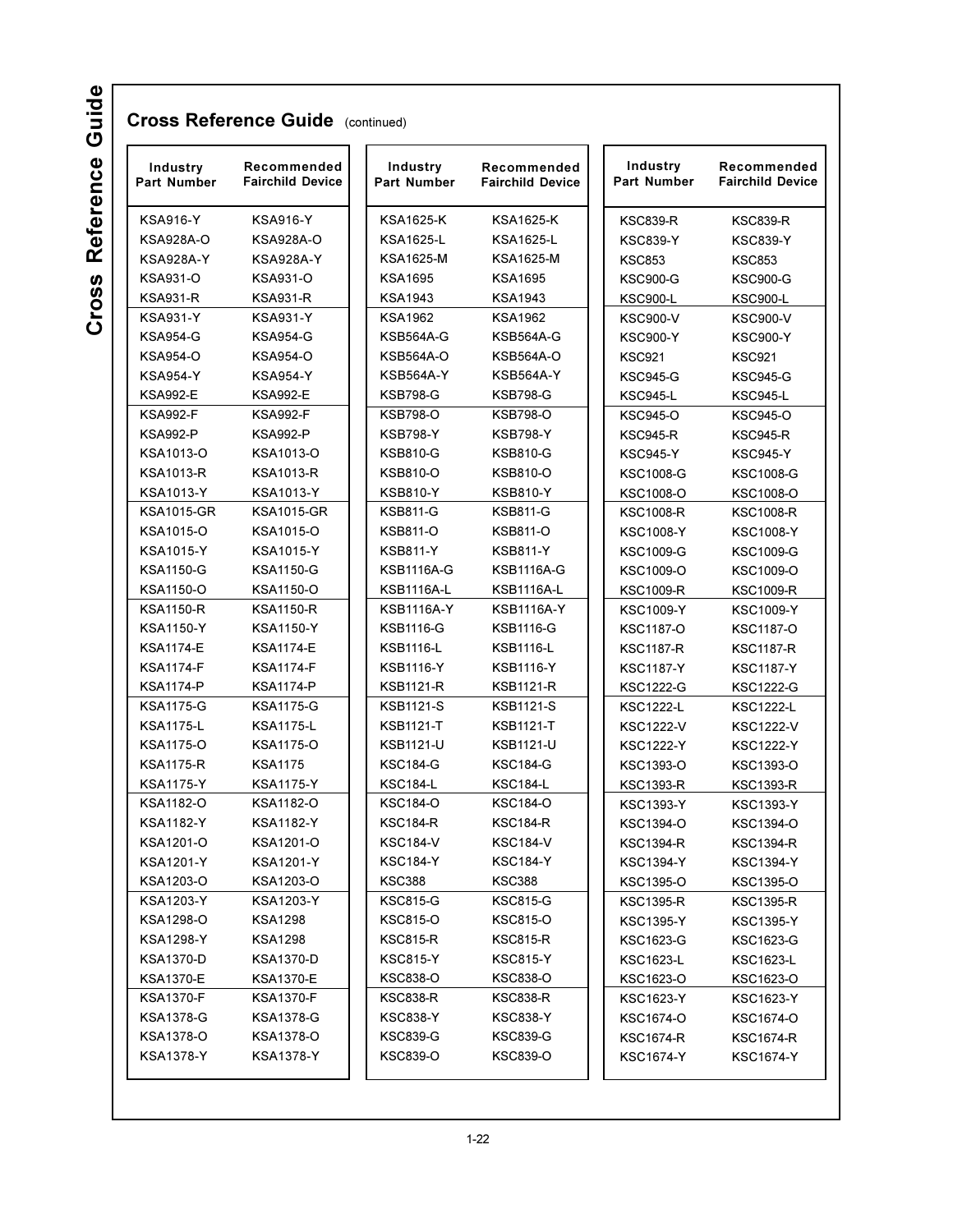| Industry<br><b>Part Number</b> | Recommended<br><b>Fairchild Device</b> | Industry<br>Part Number | Recommended<br><b>Fairchild Device</b> | Industry<br>Part Number | Recommended<br><b>Fairchild Device</b> |
|--------------------------------|----------------------------------------|-------------------------|----------------------------------------|-------------------------|----------------------------------------|
| KSC1675-O                      | KSC1675-O                              | <b>KSC2669-Y</b>        | <b>KSC2669-Y</b>                       | <b>KSC2884</b>          | <b>KSC2884</b>                         |
| <b>KSC1675-R</b>               | <b>KSC1675-R</b>                       | <b>KSC2710-G</b>        | <b>KSC2710-G</b>                       | KSC2982-A               | <b>KSC2982-A</b>                       |
| <b>KSC1675-Y</b>               | <b>KSC1675-Y</b>                       | <b>KSC2710-O</b>        | <b>KSC2710-O</b>                       | <b>KSC2982-B</b>        | <b>KSC2982-B</b>                       |
| KSC1730-O                      | KSC1730-O                              | <b>KSC2710-R</b>        | <b>KSC2710-R</b>                       | <b>KSC2982-C</b>        | <b>KSC2982-C</b>                       |
| <b>KSC1730-R</b>               | <b>KSC1730-R</b>                       | <b>KSC2710-Y</b>        | <b>KSC2710-Y</b>                       | <b>KSC2982-D</b>        | <b>KSC2982-D</b>                       |
| <b>KSC1730-Y</b>               | <b>KSC1730-Y</b>                       | KSC2715-O               | KSC2715-O                              | KSC3120                 | <b>KSC3120</b>                         |
| <b>KSC1815-G</b>               | <b>KSC1815-G</b>                       | <b>KSC2715-R</b>        | <b>KSC2715-R</b>                       | KSC3123-O               | KSC3123-O                              |
| <b>KSC1815-L</b>               | <b>KSC1815-L</b>                       | <b>KSC2715-Y</b>        | <b>KSC2715-Y</b>                       | <b>KSC3123-R</b>        | <b>KSC3123-R</b>                       |
| KSC1815-O                      | KSC1815-O                              | <b>KSC2734</b>          | <b>KSC2734</b>                         | KSC3123-Y               | KSC3123-Y                              |
| <b>KSC1815-Y</b>               | <b>KSC1815-Y</b>                       | <b>KSC2753</b>          | <b>KSC2753</b>                         | KSC3265-O               | KSC3265-O                              |
| <b>KSC1845-E</b>               | <b>KSC1845-E</b>                       | <b>KSC2755-O</b>        | <b>KSC2755-O</b>                       | <b>KSC3265-Y</b>        | <b>KSC3265-Y</b>                       |
| <b>KSC1845-F</b>               | <b>KSC1845-F</b>                       | <b>KSC2755-R</b>        | <b>KSC2755-R</b>                       | <b>KSC3488-G</b>        | KSC3488-G                              |
| <b>KSC1845-P</b>               | <b>KSC1845-P</b>                       | <b>KSC2755-Y</b>        | <b>KSC2755-Y</b>                       | <b>KSC3488-O</b>        | KSC3488-O                              |
| <b>KSC1845-U</b>               | <b>KSC1845-U</b>                       | <b>KSC2756-O</b>        | <b>KSC2756-O</b>                       | <b>KSC3488-Y</b>        | <b>KSC3488-Y</b>                       |
| <b>KSC2001-G</b>               | <b>KSC2001-G</b>                       | <b>KSC2756-R</b>        | <b>KSC2756-R</b>                       | <b>KSC4468</b>          | <b>KSC4468</b>                         |
| <b>KSC2001-O</b>               | KSC2001-O                              | <b>KSC2756-Y</b>        | <b>KSC2756-Y</b>                       | <b>KSC5019-L</b>        | <b>KSC5019-L</b>                       |
| <b>KSC2001-Y</b>               | <b>KSC2001-Y</b>                       | <b>KSC2757-O</b>        | <b>KSC2757-O</b>                       | <b>KSC5019-M</b>        | <b>KSC5019-M</b>                       |
| KSC2223-O                      | KSC2223-O                              | <b>KSC2757-R</b>        | <b>KSC2757-R</b>                       | <b>KSC5019-N</b>        | <b>KSC5019-N</b>                       |
| <b>KSC2223-R</b>               | <b>KSC2223-R</b>                       | <b>KSC2757-Y</b>        | <b>KSC2757-Y</b>                       | <b>KSC5019-P</b>        | <b>KSC5019-P</b>                       |
| KSC2310-O                      | KSC2310-O                              | <b>KSC2758</b>          | <b>KSC2758</b>                         | <b>KSD227-G</b>         | <b>KSD227-G</b>                        |
| <b>KSC2310-R</b>               | <b>KSC2310-R</b>                       | <b>KSC2759-O</b>        | <b>KSC2759-O</b>                       | KSD227-O                | KSD227-O                               |
| <b>KSC2310-Y</b>               | <b>KSC2310-Y</b>                       | <b>KSC2759-R</b>        | <b>KSC2759-R</b>                       | KSD227-Y                | <b>KSD227-Y</b>                        |
| KSC2316-O                      | KSC2316-O                              | <b>KSC2759-Y</b>        | <b>KSC2759-Y</b>                       | KSD261-G                | KSD261-G                               |
| <b>KSC2316-Y</b>               | <b>KSC2316-Y</b>                       | <b>KSC2784-E</b>        | <b>KSC2784-E</b>                       | KSD261-O                | <b>KSD261-O</b>                        |
| KSC2328A-O                     | KSC2328A-O                             | <b>KSC2784-F</b>        | <b>KSC2784-F</b>                       | <b>KSD261-R</b>         | <b>KSD261-R</b>                        |
| <b>KSC2328A-Y</b>              | <b>KSC2328A-Y</b>                      | <b>KSC2784-P</b>        | <b>KSC2784-P</b>                       | <b>KSD261-Y</b>         | <b>KSD261-Y</b>                        |
| KSC2330-O                      | KSC2330-O                              | <b>KSC2784-U</b>        | <b>KSC2784-U</b>                       | KSD471A-G               | KSD471A-G                              |
| <b>KSC2330-R</b>               | <b>KSC2330-R</b>                       | <b>KSC2785-G</b>        | <b>KSC2785-G</b>                       | <b>KSD471A-O</b>        | <b>KSD471A-O</b>                       |
| <b>KSC2330-Y</b>               | <b>KSC2330-Y</b>                       | <b>KSC2785-L</b>        | <b>KSC2785-L</b>                       | KSD471A-Y               | KSD471A-Y                              |
| KSC2331-O                      | KSC2331-O                              | <b>KSC2785-O</b>        | <b>KSC2785-O</b>                       | <b>KSD1020-G</b>        | KSD1020-G                              |
| KSC2331-R                      | <b>KSC2331-R</b>                       | <b>KSC2785-Y</b>        | <b>KSC2785-Y</b>                       | KSD1020-O               | KSD1020-O                              |
| KSC2331-Y                      | <b>KSC2331-Y</b>                       | <b>KSC2786-O</b>        | <b>KSC2786-O</b>                       | <b>KSD1020-Y</b>        | <b>KSD1020-Y</b>                       |
| KSC2333-O                      | KSC2331-O                              | <b>KSC2786-R</b>        | <b>KSC2786-R</b>                       | KSD1021-G               | KSD1021-G                              |
| KSC2333-R                      | KSC2331-R                              | KSC2786-Y               | KSC2786-Y                              | KSD1021-O               | KSD1021-O                              |
| KSC2333-Y                      | KSC2331-Y                              | <b>KSC2787-O</b>        | <b>KSC2787-O</b>                       | KSD1021-Y               | <b>KSD1021-Y</b>                       |
| KSC2383-O                      | KSC2383-O                              | <b>KSC2787-R</b>        | <b>KSC2787-R</b>                       | KSD1616                 | KSD1616                                |
| KSC2383-R                      | KSC2383-R                              | <b>KSC2787-Y</b>        | KSC2787-Y                              | KSD1616A-G              | <b>KSD1616A-G</b>                      |
| KSC2383-Y                      | KSC2383-Y                              | KSC2859-O               | KSC2859-O                              | KSD1616A-L              | KSD1616A-L                             |
| KSC2500-A                      | KSC2500-A                              | KSC2859-Y               | KSC2859-Y                              | <b>KSD1616A-Y</b>       | KSD1616A-Y                             |
| KSC2500-B                      | KSC2500-B                              | KSC2881-O               | KSC2881-O                              | KSD1616-G               | KSD1616-G                              |
| KSC2500-C                      | KSC2500-C                              | <b>KSC2881-Y</b>        | <b>KSC2881-Y</b>                       | KSD1616-L               | KSD1616-L                              |
| KSC2500-D                      | KSC2500-D                              | <b>KSC2882</b>          | KSC2882                                | <b>KSD1616-Y</b>        | <b>KSD1616-Y</b>                       |
| KSC2669-O                      | KSC2669-O                              | KSC2883-O               | KSC2883-O                              | KSD1621-R               | KSD1621-R                              |
| KSC2669-R                      | KSC2669-R                              | KSC2883-Y               | KSC2883-Y                              | KSD1621-S               | KSD1621-S                              |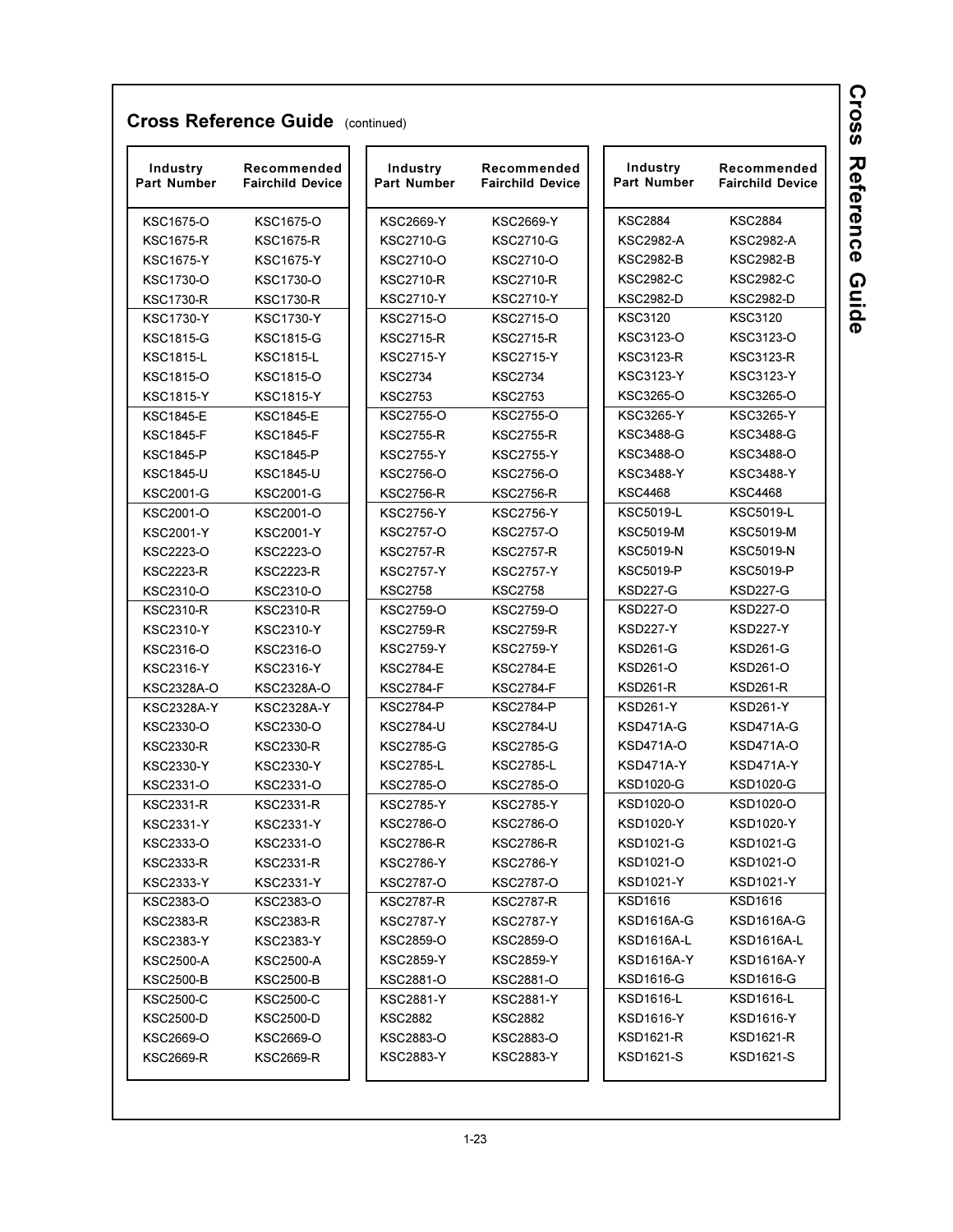| Industry<br><b>Part Number</b> | Recommended<br><b>Fairchild Device</b> | Industry<br><b>Part Number</b> | Recommended<br><b>Fairchild Device</b> | Industry<br>Part Number | Recommended<br><b>Fairchild Device</b> |
|--------------------------------|----------------------------------------|--------------------------------|----------------------------------------|-------------------------|----------------------------------------|
| <b>KSD1621-T</b>               | <b>KSD1621-T</b>                       | KSP92                          | KSP92                                  | <b>KSR1201</b>          | <b>KSR1201</b>                         |
| KSD1621-U                      | <b>KSD1621-U</b>                       | KSP93                          | KSP93                                  | <b>KSR1202</b>          | <b>KSR1202</b>                         |
| <b>KSD5041-G</b>               | <b>KSD5041-G</b>                       | KSP94                          | KSP94                                  | <b>KSR1203</b>          | <b>KSR1203</b>                         |
| KSD5041-O                      | KSD5041-O                              | <b>KSP2222</b>                 | <b>KSP2222</b>                         | <b>KSR1204</b>          | <b>KSR1204</b>                         |
| <b>KSD5041-Y</b>               | <b>KSD5041-Y</b>                       | <b>KSP2222A</b>                | <b>KSP2222A</b>                        | <b>KSR1205</b>          | <b>KSR1205</b>                         |
| KSK30-G                        | KSK30-G                                | <b>KSP2907</b>                 | <b>KSP2907</b>                         | <b>KSR1206</b>          | <b>KSR1206</b>                         |
| <b>KSK30-O</b>                 | <b>KSK30-O</b>                         | <b>KSP2907A</b>                | KSP2907A                               | <b>KSR1207</b>          | <b>KSR1207</b>                         |
| KSK30-R                        | KSK30-R                                | <b>KSP5172</b>                 | KSP5172                                | <b>KSR1208</b>          | <b>KSR1208</b>                         |
| KSK30-Y                        | <b>KSK30-Y</b>                         | <b>KSP5179</b>                 | KSP5179                                | <b>KSR1209</b>          | <b>KSR1209</b>                         |
| <b>KSK161-Y</b>                | <b>KSK161-Y</b>                        | <b>KSP6520</b>                 | KSP6520                                | <b>KSR1210</b>          | <b>KSR1210</b>                         |
| <b>KSK211-G</b>                | <b>KSK211-G</b>                        | <b>KSP6521</b>                 | KSP6521                                | <b>KSR1211</b>          | <b>KSR1211</b>                         |
| <b>KSK211-O</b>                | <b>KSK211-O</b>                        | <b>KSP8097</b>                 | <b>KSP8097</b>                         | <b>KSR1212</b>          | <b>KSR1212</b>                         |
| <b>KSK211-Y</b>                | <b>KSK211-Y</b>                        | <b>KSP8098</b>                 | KSP8098                                | KSR1213                 | <b>KSR1213</b>                         |
| KSK596A                        | KSK596A                                | <b>KSP8099</b>                 | <b>KSP8099</b>                         | <b>KSR1214</b>          | <b>KSR1214</b>                         |
| <b>KSK596B</b>                 | KSK596B                                | <b>KSP8598</b>                 | <b>KSP8598</b>                         | <b>KSR2001</b>          | <b>KSR2001</b>                         |
| <b>KSK596C</b>                 | <b>KSK596C</b>                         | <b>KSP8599</b>                 | <b>KSP8599</b>                         | <b>KSR2002</b>          | <b>KSR2002</b>                         |
| KSK596D                        | KSK596D                                | <b>KSR1001</b>                 | <b>KSR1001</b>                         | <b>KSR2003</b>          | <b>KSR2003</b>                         |
| KSK596E                        | <b>KSK596E</b>                         | <b>KSR1002</b>                 | KSR1002                                | <b>KSR2004</b>          | <b>KSR2004</b>                         |
| KSP05                          | KSP05                                  | <b>KSR1003</b>                 | KSR1003                                | <b>KSR2005</b>          | <b>KSR2005</b>                         |
| KSP06                          | KSP06                                  | <b>KSR1004</b>                 | <b>KSR1004</b>                         | <b>KSR2006</b>          | <b>KSR2006</b>                         |
| KSP <sub>10</sub>              | KSP <sub>10</sub>                      | <b>KSR1005</b>                 | KSR1005                                | <b>KSR2007</b>          | <b>KSR2007</b>                         |
| KSP11                          | KSP11                                  | <b>KSR1006</b>                 | KSR1006                                | <b>KSR2008</b>          | <b>KSR2008</b>                         |
| KSP12                          | KSP12                                  | <b>KSR1007</b>                 | KSR1007                                | <b>KSR2009</b>          | <b>KSR2009</b>                         |
| KSP <sub>13</sub>              | KSP <sub>13</sub>                      | <b>KSR1008</b>                 | KSR1008                                | KSR2010                 | <b>KSR2010</b>                         |
| KSP14                          | KSP14                                  | <b>KSR1009</b>                 | <b>KSR1009</b>                         | <b>KSR2011</b>          | <b>KSR2011</b>                         |
| KSP17                          | KSP17                                  | <b>KSR1010</b>                 | KSR1010                                | <b>KSR2012</b>          | <b>KSR2012</b>                         |
| KSP <sub>20</sub>              | KSP20                                  | <b>KSR1011</b>                 | KSR1011                                | <b>KSR2013</b>          | <b>KSR2013</b>                         |
| KSP <sub>24</sub>              | KSP24                                  | <b>KSR1012</b>                 | <b>KSR1012</b>                         | <b>KSR2014</b>          | <b>KSR2014</b>                         |
| KSP <sub>25</sub>              | KSP <sub>25</sub>                      | <b>KSR1013</b>                 | <b>KSR1013</b>                         | <b>KSR2101</b>          | <b>KSR2101</b>                         |
| KSP <sub>26</sub>              | KSP <sub>26</sub>                      | <b>KSR1014</b>                 | <b>KSR1014</b>                         | <b>KSR2102</b>          | <b>KSR2102</b>                         |
| KSP27                          | KSP27                                  | <b>KSR1101</b>                 | <b>KSR1101</b>                         | <b>KSR2103</b>          | <b>KSR2103</b>                         |
| KSP28                          | KSP28                                  | <b>KSR1102</b>                 | <b>KSR1102</b>                         | <b>KSR2104</b>          | <b>KSR2104</b>                         |
| KSP42                          | KSP42                                  | <b>KSR1103</b>                 | <b>KSR1103</b>                         | <b>KSR2105</b>          | <b>KSR2105</b>                         |
| KSP43                          | KSP43                                  | <b>KSR1104</b>                 | <b>KSR1104</b>                         | <b>KSR2106</b>          | <b>KSR2106</b>                         |
| KSP44                          | KSP44                                  | <b>KSR1105</b>                 | <b>KSR1105</b>                         | <b>KSR2107</b>          | <b>KSR2107</b>                         |
| KSP45                          | KSP45                                  | <b>KSR1106</b>                 | <b>KSR1106</b>                         | <b>KSR2108</b>          | <b>KSR2108</b>                         |
| KSP <sub>55</sub>              | KSP <sub>55</sub>                      | <b>KSR1107</b>                 | <b>KSR1107</b>                         | <b>KSR2109</b>          | <b>KSR2109</b>                         |
| KSP <sub>56</sub>              | KSP <sub>56</sub>                      | <b>KSR1108</b>                 | <b>KSR1108</b>                         | <b>KSR2110</b>          | <b>KSR2110</b>                         |
| KSP62                          | KSP62                                  | <b>KSR1109</b>                 | <b>KSR1109</b>                         | <b>KSR2111</b>          | <b>KSR2111</b>                         |
| KSP63                          | KSP63                                  | <b>KSR1110</b>                 | <b>KSR1110</b>                         | <b>KSR2112</b>          | <b>KSR2112</b>                         |
| KSP64                          | KSP64                                  | <b>KSR1111</b>                 | <b>KSR1111</b>                         | <b>KSR2113</b>          | <b>KSR2113</b>                         |
| KSP75                          | KSP75                                  | <b>KSR1112</b>                 | <b>KSR1112</b>                         | <b>KSR2114</b>          | <b>KSR2114</b>                         |
| KSP76                          | KSP76                                  | <b>KSR1113</b>                 | <b>KSR1113</b>                         | <b>KSR2201</b>          | <b>KSR2201</b>                         |
| KSP77                          | KSP77                                  | <b>KSR1114</b>                 | <b>KSR1114</b>                         | <b>KSR2202</b>          | <b>KSR2202</b>                         |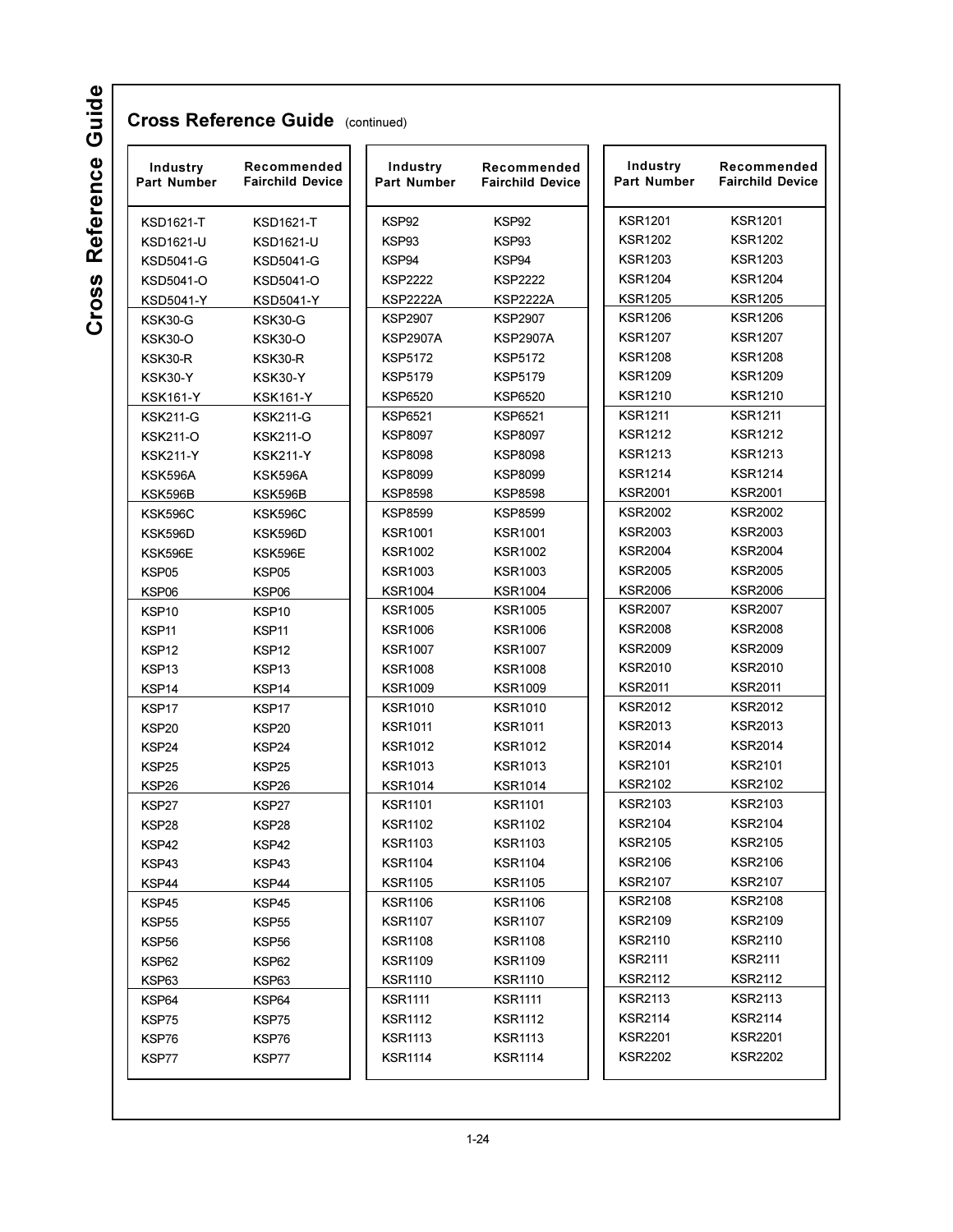| Industry<br>Part Number | Recommended<br><b>Fairchild Device</b> | Industry<br>Part Number | Recommended<br><b>Fairchild Device</b> | Industry<br>Part Number | Recommended<br><b>Fairchild Device</b> |
|-------------------------|----------------------------------------|-------------------------|----------------------------------------|-------------------------|----------------------------------------|
| <b>KSR2203</b>          | <b>KSR2203</b>                         | KST2222                 | <b>KST2222</b>                         | <b>KTC2229</b>          | <b>KSC2310</b>                         |
| <b>KSR2204</b>          | <b>KSR2204</b>                         | <b>KST2222A</b>         | <b>KST2222A</b>                        | <b>KTC2230</b>          | <b>KSC2310</b>                         |
| <b>KSR2205</b>          | <b>KSR2205</b>                         | <b>KST2484</b>          | <b>KST2484</b>                         | <b>KTC2230A</b>         | <b>KSC2310</b>                         |
| <b>KSR2206</b>          | <b>KSR2206</b>                         | KST2907                 | <b>KST2907</b>                         | <b>KTC2235</b>          | <b>KSC2316</b>                         |
| <b>KSR2207</b>          | <b>KSR2207</b>                         | KST2907A                | <b>KST2907A</b>                        | <b>KTC2236A</b>         | <b>KSC2500</b>                         |
| <b>KSR2208</b>          | <b>KSR2208</b>                         | KST3903                 | <b>KST3903</b>                         | <b>KTC2240</b>          | <b>KSC1845</b>                         |
| <b>KSR2209</b>          | <b>KSR2209</b>                         | KST3904                 | <b>KST3904</b>                         | <b>KTC2283</b>          | <b>KSC2383</b>                         |
| <b>KSR2210</b>          | <b>KSR2210</b>                         | KST3906                 | <b>KST3906</b>                         | <b>KTC2482</b>          | <b>KSC2330</b>                         |
| <b>KSR2211</b>          | <b>KSR2211</b>                         | KST4123                 | <b>KST4123</b>                         | <b>KTC2500</b>          | <b>KSC2500</b>                         |
| <b>KSR2212</b>          | <b>KSR2212</b>                         | KST4124                 | <b>KST4124</b>                         | KTK30                   | KSK30                                  |
| <b>KSR2213</b>          | <b>KSR2213</b>                         | <b>KST4125</b>          | <b>KST4125</b>                         | MM2055-2                | <b>TN2907A</b>                         |
| <b>KSR2214</b>          | <b>KSR2214</b>                         | KST4126                 | <b>KST4126</b>                         | MM2270                  | <b>TN6705A</b>                         |
| KST05                   | KST05                                  | <b>KST4401</b>          | <b>KST4401</b>                         | MM3005                  | <b>TN3019A</b>                         |
| KST06                   | KST06                                  | KST4403                 | <b>KST4403</b>                         | MM3006                  | <b>TN3019A</b>                         |
| KST10                   | KST10                                  | <b>KST5086</b>          | <b>KST5086</b>                         | MM3019                  | <b>TN3019A</b>                         |
| KST <sub>13</sub>       | KST <sub>13</sub>                      | <b>KST5087</b>          | <b>KST5087</b>                         | MM3020                  | <b>TN3019A</b>                         |
| KST <sub>14</sub>       | KST <sub>14</sub>                      | <b>KST5088</b>          | <b>KST5088</b>                         | MM3053                  | <b>TN3019A</b>                         |
| KST <sub>17</sub>       | KST <sub>17</sub>                      | <b>KST5089</b>          | <b>KST5089</b>                         | MM4005                  | <b>TN4033A</b>                         |
| <b>KST20</b>            | <b>KST20</b>                           | KST5179                 | <b>KST5179</b>                         | MM4006                  | <b>TN4033A</b>                         |
| KST <sub>24</sub>       | KST <sub>24</sub>                      | <b>KST5401</b>          | <b>KST5401</b>                         | MM4007                  | <b>TN4033A</b>                         |
| <b>KST42</b>            | KST42                                  | <b>KST5550</b>          | <b>KST5550</b>                         | MM4009                  | <b>TN4033A</b>                         |
| KST43                   | KST43                                  | <b>KST5551</b>          | <b>KST5551</b>                         | MM4030                  | <b>TN4033A</b>                         |
| <b>KST55</b>            | <b>KST55</b>                           | KST6428                 | <b>KST6428</b>                         | MM4031                  | <b>TN4033A</b>                         |
| <b>KST56</b>            | KST56                                  | KTA562T6M               | <b>KSA539</b>                          | MM4032                  | <b>TN4033A</b>                         |
| KST63                   | KST63                                  | KTA817A                 | <b>KSA954</b>                          | MM4033                  | <b>TN4033A</b>                         |
| KST64                   | KST64                                  | <b>KTA949</b>           | <b>KSA1013</b>                         | MM4036                  | <b>TN4033A</b>                         |
| KST70                   | KST70                                  | <b>KTA950</b>           | <b>KSA643</b>                          | MM4037                  | TN4033A                                |
| KST92                   | KST92                                  | <b>KTA965</b>           | <b>KSA916</b>                          | MM4208                  | 2N5771                                 |
| KST93                   | KST93                                  | KTA966A                 | KSA928A                                | MM4209                  | 2N5771                                 |
| KST812M3                | <b>KST812M3</b>                        | KTA1013                 | KSA1013                                | MM4257                  | 2N5771                                 |
| <b>KST812M4</b>         | <b>KST812M4</b>                        | KTA1015                 | <b>KSA733</b>                          | MM5005                  | TN4033A                                |
| <b>KST812M5</b>         | <b>KST812M5</b>                        | <b>KTC100</b>           | <b>KSC184</b>                          | <b>MM5006</b>           | <b>TN4033A</b>                         |
| <b>KST812M6</b>         | <b>KST812M6</b>                        | KTC380TM                | <b>KSC838</b>                          | <b>MMBA812M5</b>        | <b>KST812M5</b>                        |
| <b>KST812M7</b>         | <b>KST812M7</b>                        | KTC382                  | <b>KSC1187</b>                         | MMBA812M6               | KST812M6                               |
| <b>KST1009F1</b>        | KST1009F1                              | KTC383                  | <b>KSC1674</b>                         | MMBA812M7               | <b>KST812M7</b>                        |
| <b>KST1009F2</b>        | <b>KST1009F2</b>                       | KTC388A                 | <b>KSC1674</b>                         | MMBA812M8               | <b>KST812M8</b>                        |
| KST1009F3               | KST1009F3                              | KTC732TM                | KSC945                                 | <b>MMBC1009F1</b>       | <b>KST1009F1</b>                       |
| <b>KST1009F4</b>        | <b>KST1009F4</b>                       | KTC841TM                | KSC945                                 | <b>MMBC1009F2</b>       | <b>KST1009F2</b>                       |
| <b>KST1009F5</b>        | <b>KST1009F5</b>                       | KTC1627                 | <b>KSC2316</b>                         | <b>MMBC1009F3</b>       | <b>KST1009F3</b>                       |
| KST1623L3               | KST1623L3                              | KTC1815                 | KSC945                                 | MMBC1009F4              | <b>KST1009F4</b>                       |
| <b>KST1623L4</b>        | KST1623L4                              | KTC1815A                | <b>KSC945</b>                          | <b>MMBC1009F5</b>       | <b>KST1009F5</b>                       |
| KST1623L5               | <b>KST1623L5</b>                       | KTC1923                 | <b>KSC1674</b>                         | MMBC1623L3              | <b>KST1623L3</b>                       |
| <b>KST1623L6</b>        | <b>KST1623L6</b>                       | KTC1959                 | KSD471A                                | MMBC1623L4              | <b>KST1623L4</b>                       |
| <b>KST1623L7</b>        | <b>KST1623L7</b>                       | KTC2120                 | KSD471A                                | <b>MMBC1623L5</b>       | KST1623L5                              |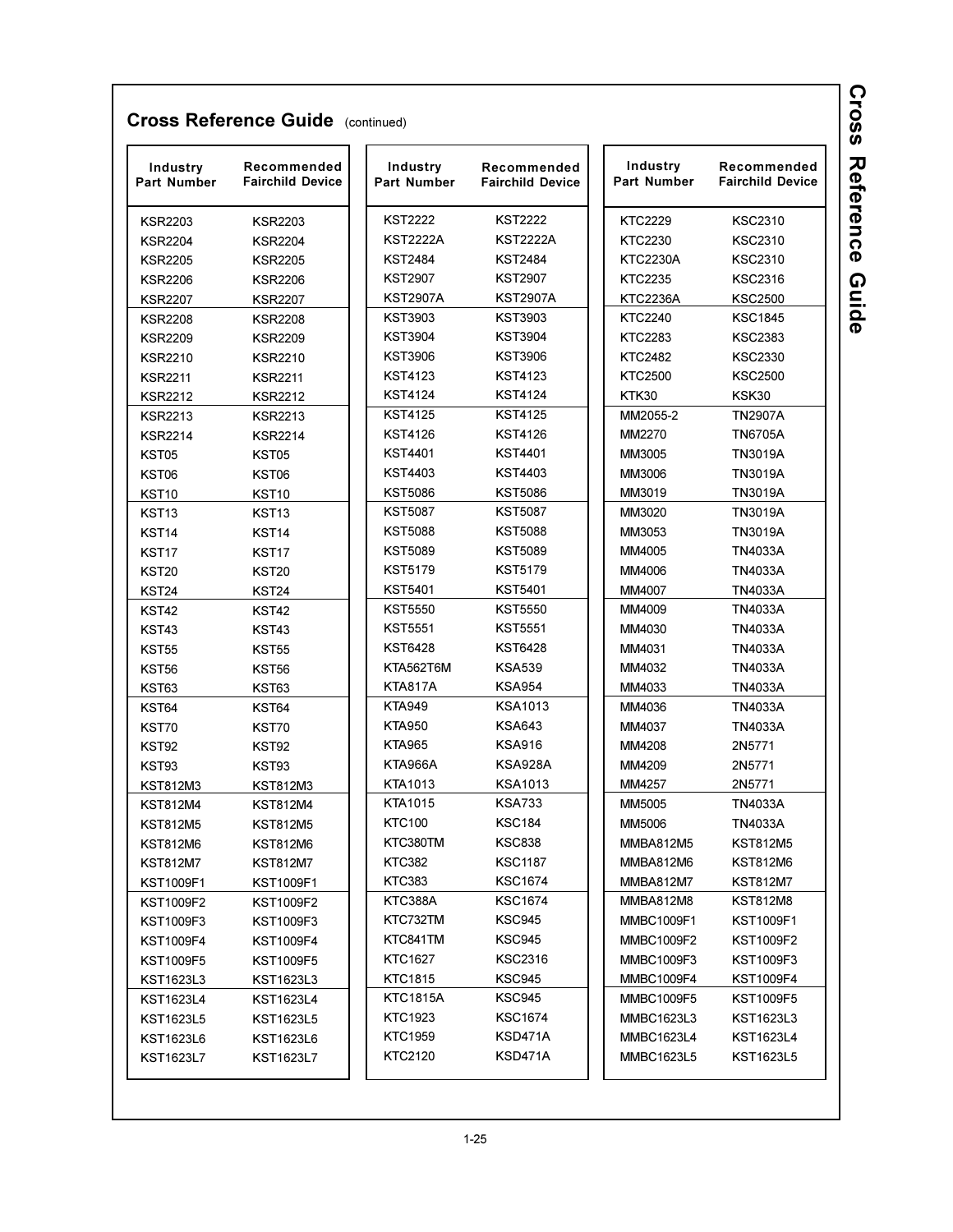| Industry<br><b>Part Number</b> | Recommended<br><b>Fairchild Device</b> | Industry<br><b>Part Number</b> | Recommended<br><b>Fairchild Device</b> | Industry<br><b>Part Number</b> | Recommended<br><b>Fairchild Device</b> |  |
|--------------------------------|----------------------------------------|--------------------------------|----------------------------------------|--------------------------------|----------------------------------------|--|
| <b>MMBC1623L6</b>              | <b>KST1623L6</b>                       | MMBFJ271                       | MMBFJ271                               | <b>MMBT5086</b>                | <b>MMBT5087</b>                        |  |
| <b>MMBC1623L7</b>              | <b>KST1623L7</b>                       | MMBFJ304                       | MMBFJ304                               | <b>MMBT5087</b>                | <b>MMBT5087</b>                        |  |
| <b>MMBF4091</b>                | <b>MMBF4091</b>                        | MMBFJ305                       | MMBFJ305                               | <b>MMBT5088</b>                | <b>MMBT5088</b>                        |  |
| <b>MMBF4092</b>                | <b>MMBF4092</b>                        | MMBFJ308                       | MMBFJ309                               | <b>MMBT5089</b>                | <b>MMBT5089</b>                        |  |
| <b>MMBF4093</b>                | <b>MMBF4093</b>                        | MMBFJ309                       | MMBFJ309                               | <b>MMBT5179</b>                | <b>MMBT5179</b>                        |  |
| <b>MMBF4117</b>                | <b>MMBF4117</b>                        | MMBFJ310                       | MMBFJ310                               | <b>MMBT5210</b>                | <b>MMBT5210</b>                        |  |
| <b>MMBF4118</b>                | <b>MMBF4118</b>                        | MMBFU310                       | MMBFJ310                               | <b>MMBT5401</b>                | <b>MMBT5401</b>                        |  |
| <b>MMBF4119</b>                | <b>MMBF4119</b>                        | <b>MMBR5179</b>                | <b>MMBT5179</b>                        | <b>MMBT5550</b>                | <b>MMBT5550</b>                        |  |
| <b>MMBF4391</b>                | <b>MMBF4391</b>                        | MMBT100                        | MMBT100                                | <b>MMBT5551</b>                | <b>MMBT5551</b>                        |  |
| MMBF4391-HIGH                  | <b>MMBF4391</b>                        | MMBT100A                       | MMBT100A                               | <b>MMBT5770</b>                | <b>MMBT5770</b>                        |  |
| <b>MMBF4392</b>                | <b>MMBF4392</b>                        | MMBT200                        | <b>MMBT200</b>                         | <b>MMBT5771</b>                | <b>MMBT5771</b>                        |  |
| <b>MMBF4393</b>                | <b>MMBF4393</b>                        | MMBT200A                       | MMBT200A                               | <b>MMBT5962</b>                | <b>MMBT5962</b>                        |  |
| <b>MMBF4416</b>                | <b>MMBF4416</b>                        | MMBT918                        | MMBT918                                | <b>MMBT6427</b>                | <b>MMBT6427</b>                        |  |
| MMBF4416A                      | MMBF4416A                              | <b>MMBT2222</b>                | <b>MMBT2222</b>                        | <b>MMBT6428</b>                | <b>MMBT6428</b>                        |  |
| <b>MMBF4859</b>                | <b>MMBF4859</b>                        | <b>MMBT2222A</b>               | MMBT2222A                              | MMBTA05                        | MMBTA05                                |  |
| <b>MMBF4860</b>                | <b>MMBF4392</b>                        | <b>MMBT2369</b>                | <b>MMBT2369</b>                        | MMBTA06                        | MMBTA06                                |  |
| <b>MMBF4861</b>                | <b>MMBF4861</b>                        | <b>MMBT2369A</b>               | <b>MMBT2369A</b>                       | MMBTA13                        | MMBTA13                                |  |
| <b>MMBF5103</b>                | <b>MMBF5103</b>                        | <b>MMBT2484</b>                | <b>MMBT2484</b>                        | MMBTA14                        | MMBTA14                                |  |
| <b>MMBF5114</b>                | <b>MMBF5114</b>                        | <b>MMBT2905</b>                | <b>MMBT2907</b>                        | MMBTA18                        | MMBTA18                                |  |
| <b>MMBF5115</b>                | <b>MMBF5115</b>                        | <b>MMBT2905A</b>               | <b>MMBT2907A</b>                       | MMBTA20                        | <b>MMBT3904</b>                        |  |
| <b>MMBF5116</b>                | MMBFJ176                               | <b>MMBT2907</b>                | <b>MMBT2907</b>                        | MMBTA42                        | MMBTA42                                |  |
| <b>MMBF5434</b>                | <b>MMBF5434</b>                        | <b>MMBT2907A</b>               | <b>MMBT2907A</b>                       | MMBTA43                        | MMBTA42                                |  |
| <b>MMBF5457</b>                | <b>MMBF5457</b>                        | <b>MMBT3393</b>                | <b>MMBT2222</b>                        | MMBTA55                        | MMBTA55                                |  |
| <b>MMBF5458</b>                | <b>MMBF5458</b>                        | <b>MMBT3416</b>                | <b>MMBT3416</b>                        | MMBTA56                        | MMBTA56                                |  |
| <b>MMBF5459</b>                | <b>MMBF5459</b>                        | <b>MMBT3640</b>                | <b>MMBT3640</b>                        | MMBTA63                        | MMBTA63                                |  |
| <b>MMBF5460</b>                | <b>MMBF5460</b>                        | <b>MMBT3642</b>                | <b>MMBT2222A</b>                       | MMBTA64                        | MMBTA64                                |  |
| <b>MMBF5461</b>                | <b>MMBF5461</b>                        | <b>MMBT3646</b>                | <b>MMBT3646</b>                        | MMBTA70                        | <b>MMBT5087</b>                        |  |
| <b>MMBF5462</b>                | <b>MMBF5462</b>                        | <b>MMBT3702</b>                | <b>MMBT3702</b>                        | MMBTA92                        | MMBTA92                                |  |
| <b>MMBF5484</b>                | <b>MMBF5484</b>                        | <b>MMBT3903</b>                | <b>KST3903</b>                         | MMBTA93                        | MMBTA92                                |  |
| <b>MMBF5485</b>                | <b>MMBF5484</b>                        | <b>MMBT3904</b>                | <b>MMBT3904</b>                        | MMBTH10                        | MMBTH10                                |  |
| <b>MMBF5486</b>                | <b>MMBF5486</b>                        | <b>MMBT3906</b>                | <b>MMBT3906</b>                        | MMBTH10RG                      | MMBTH10RG                              |  |
| MMBFJ108                       | MMBFJ108                               | <b>MMBT4123</b>                | <b>KST4123</b>                         | MMBTH11                        | MMBTH11                                |  |
| MMBFJ111                       | MMBFJ111                               | <b>MMBT4124</b>                | <b>MMBT4124</b>                        | MMBTH24                        | MMBTH24                                |  |
| MMBFJ112                       | MMBFJ112                               | <b>MMBT4125</b>                | <b>MMBT3906</b>                        | MMBTH34                        | MMBTH34                                |  |
| MMBFJ113                       | MMBFJ113                               | <b>MMBT4126</b>                | <b>MMBT4126</b>                        | MMBTH81                        | MMBTH81                                |  |
| MMBFJ175                       | MMBFJ175                               | <b>MMBT4209</b>                | <b>MMBT4209</b>                        | MMBTH92                        | KST <sub>10</sub>                      |  |
| MMBFJ176                       | MMBFJ176                               | <b>MMBT4258</b>                | <b>MMBT4258</b>                        | MMBTH93                        | KST24                                  |  |
| MMBFJ177                       | MMBFJ177                               | <b>MMBT4354</b>                | <b>MMBT4354</b>                        | <b>MMPQ2222</b>                | <b>MMPQ2222</b>                        |  |
| MMBFJ201                       | MMBFJ201                               | <b>MMBT4355</b>                | <b>MMBT4355</b>                        | MMPQ2222A                      | MMPQ2222A                              |  |
| MMBFJ202                       | MMBFJ202                               | <b>MMBT4356</b>                | <b>MMBT4356</b>                        | <b>MMPQ2369</b>                | <b>MMPQ2369</b>                        |  |
| MMBFJ203                       | MMBFJ203                               | <b>MMBT4400</b>                | <b>MMBT4400</b>                        | <b>MMPQ2907</b>                | <b>MMPQ2907</b>                        |  |
| MMBFJ211                       | MMBFJ211                               | <b>MMBT4401</b>                | <b>MMBT4401</b>                        | MMPQ2907A                      | MMPQ2907A                              |  |
| MMBFJ212                       | MMBFJ212                               | <b>MMBT4402</b>                | <b>MMBT4403</b>                        | MMPQ3904                       | <b>MMPQ3904</b>                        |  |
| MMBFJ270                       | MMBFJ270                               | <b>MMBT4403</b>                | <b>MMBT4403</b>                        | MMPQ3906                       | <b>MMPQ3906</b>                        |  |
|                                |                                        |                                |                                        |                                |                                        |  |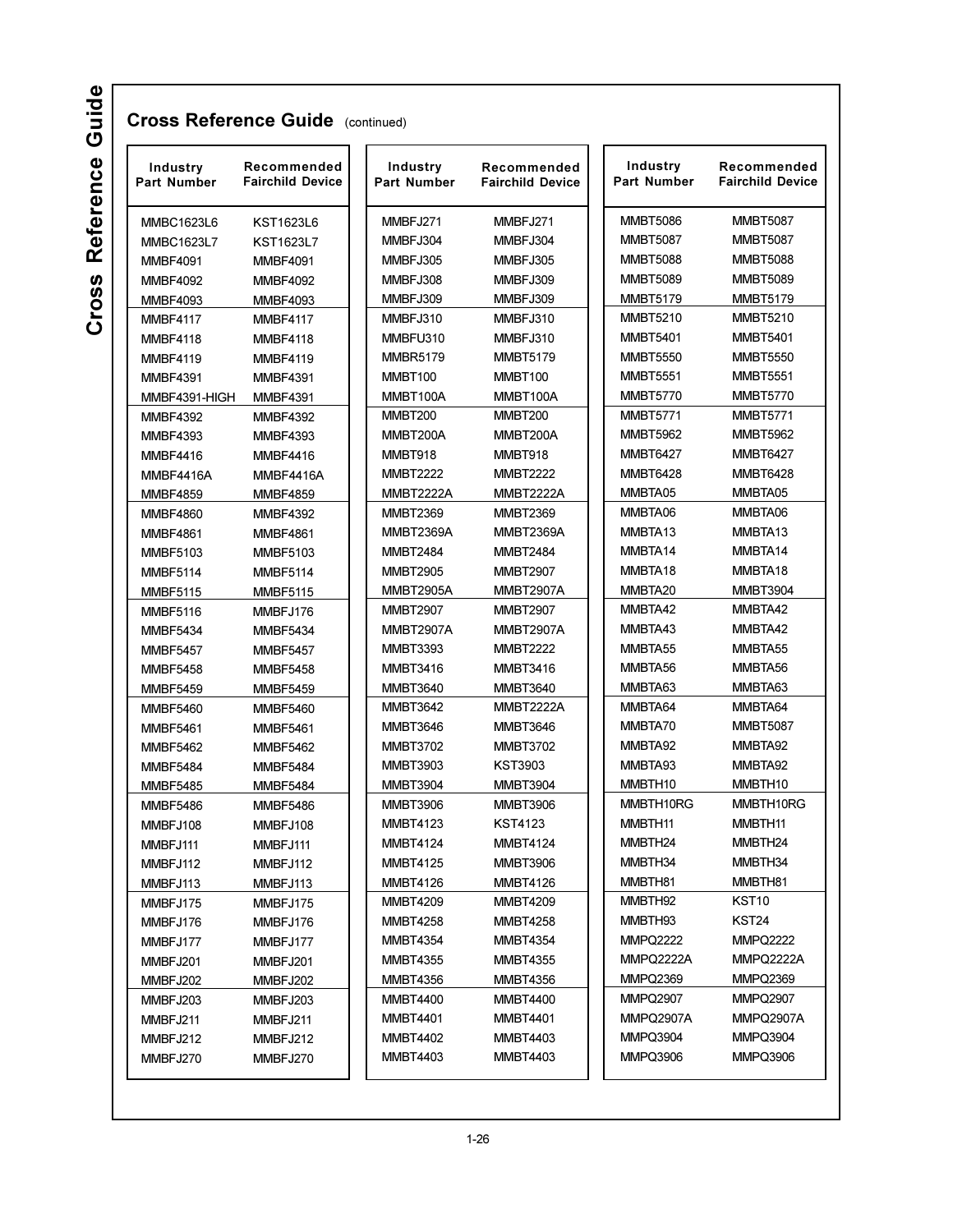| Industry<br><b>Part Number</b> | Recommended<br><b>Fairchild Device</b> | Industry<br><b>Part Number</b> | Recommended<br><b>Fairchild Device</b> | Industry<br>Part Number | Recommended<br><b>Fairchild Device</b> |  |
|--------------------------------|----------------------------------------|--------------------------------|----------------------------------------|-------------------------|----------------------------------------|--|
| <b>MMPQ6502</b>                | <b>MMPQ6502</b>                        | MPF3822                        | 2N5458                                 | <b>MPS3702</b>          | <b>MPS3702</b>                         |  |
| <b>MMPQ6700</b>                | <b>MMPQ6700</b>                        | MPF3823                        | 2N5486                                 | MPS3703                 | MPS3703                                |  |
| <b>MMPQ7002</b>                | <b>MMPQ7002</b>                        | MPF4391                        | PN4391                                 | <b>MPS3704</b>          | 2N4401                                 |  |
| <b>MMST2222</b>                | <b>MMBT2222</b>                        | <b>MPF4392</b>                 | PN4392                                 | <b>MPS3705</b>          | 2N4403                                 |  |
| <b>MMST2222A</b>               | <b>MMBT2222A</b>                       | <b>MPF4416</b>                 | PN4416                                 | <b>MPS3706</b>          | PN930                                  |  |
| <b>MMST2907</b>                | <b>MMBT2907</b>                        | <b>MPF4856A</b>                | PN4391                                 | <b>MPS3707</b>          | PN930                                  |  |
| <b>MMST2907A</b>               | <b>MMBT2907A</b>                       | <b>MPF4857A</b>                | PN4392                                 | MPS3709                 | PN930                                  |  |
| <b>MMST3904</b>                | <b>MMBT3904</b>                        | <b>MPF4858A</b>                | PN4858                                 | <b>MPS3710</b>          | PN930                                  |  |
| <b>MMST3906</b>                | <b>MMBT3906</b>                        | <b>MPF4859A</b>                | PN4391                                 | <b>MPS3711</b>          | PN930                                  |  |
| <b>MMST4124</b>                | <b>MMBT3904</b>                        | <b>MPF4860A</b>                | PN4392                                 | <b>MPS3904</b>          | 2N3904                                 |  |
| <b>MMST4126</b>                | <b>MMBT4126</b>                        | <b>MPF4861A</b>                | PN4861                                 | <b>MPS3905</b>          | 2N3905                                 |  |
| <b>MMST4401</b>                | <b>MMBT4401</b>                        | <b>MPS651</b>                  | <b>MPS651</b>                          | <b>MPS3906</b>          | 2N3906                                 |  |
| <b>MMST4403</b>                | <b>MMBT4403</b>                        | <b>MPS706</b>                  | PN2369                                 | <b>MPS4888</b>          | 2N5401                                 |  |
| <b>MMST5086</b>                | <b>MMBT5087</b>                        | <b>MPS706A</b>                 | PN2369                                 | <b>MPS4889</b>          | 2N5401                                 |  |
| <b>MMST5087</b>                | <b>MMBT5087</b>                        | <b>MPS708</b>                  | PN2369                                 | <b>MPS5134</b>          | PN2369                                 |  |
| <b>MMST5088</b>                | <b>MMBT5088</b>                        | <b>MPS751</b>                  | <b>MPS751</b>                          | <b>MPS5172</b>          | <b>KSP5172</b>                         |  |
| <b>MMST5089</b>                | <b>MMBT5089</b>                        | <b>MPS834</b>                  | PN2369                                 | <b>MPS5179</b>          | <b>MPS5179</b>                         |  |
| MMSTA06                        | MMBTA06                                | <b>MPS836</b>                  | PN2369                                 | <b>MPS5551</b>          | 2N5551                                 |  |
| MMSTA <sub>13</sub>            | MMBTA <sub>13</sub>                    | MPS929A                        | <b>PN930</b>                           | <b>MPS6512</b>          | <b>MPS6513</b>                         |  |
| MMSTA14                        | MMBTA14                                | <b>MPS930</b>                  | <b>PN930</b>                           | MPS6513                 | MPS6513                                |  |
| MMSTA20                        | <b>MMBT3904</b>                        | <b>MPS2222</b>                 | <b>PN2222</b>                          | <b>MPS6514</b>          | <b>MPS6514</b>                         |  |
| MMSTA56                        | MMBTA56                                | <b>MPS2222A</b>                | <b>PN2222A</b>                         | <b>MPS6515</b>          | <b>MPS6515</b>                         |  |
| MMSTA70                        | <b>MMBT5087</b>                        | <b>MPS2369</b>                 | PN2369                                 | <b>MPS6516</b>          | PN4121                                 |  |
| <b>MMUN2111</b>                | <b>KSR2102</b>                         | <b>MPS2369A</b>                | <b>PN2369A</b>                         | <b>MPS6517</b>          | MPS6518                                |  |
| <b>MMUN2112</b>                | <b>KSR2103</b>                         | MPS2713                        | 2N3904                                 | <b>MPS6518</b>          | <b>MPS6518</b>                         |  |
| <b>MMUN2113</b>                | <b>KSR2104</b>                         | <b>MPS2714</b>                 | PN2369                                 | <b>MPS6520</b>          | <b>KSP6520</b>                         |  |
| <b>MMUN2114</b>                | <b>KSR2106</b>                         | <b>MPS2907</b>                 | PN2907                                 | <b>MPS6521</b>          | <b>KSP6521</b>                         |  |
| <b>MMUN2115</b>                | <b>KSR2110</b>                         | <b>MPS2907A</b>                | <b>PN2907A</b>                         | <b>MPS6522</b>          | 2N3904                                 |  |
| <b>MMUN2116</b>                | <b>KSR2109</b>                         | <b>MPS2923</b>                 | 2N4123                                 | <b>MPS6523</b>          | MPS6523                                |  |
| <b>MMUN2132</b>                | <b>KSR2101</b>                         | <b>MPS2924</b>                 | 2N4124                                 | MPS6530                 | 2N3904                                 |  |
| <b>MMUN2133</b>                | <b>KSR2114</b>                         | <b>MPS2925</b>                 | 2N4124                                 | <b>MPS6531</b>          | <b>MPS6531</b>                         |  |
| <b>MMUN2134</b>                | <b>KSR2107</b>                         | <b>MPS2926</b>                 | 2N4124                                 | <b>MPS6532</b>          | 2N3904                                 |  |
| <b>MMUN2211</b>                | <b>KSR1102</b>                         | <b>MPS3392</b>                 | PN2222                                 | MPS6533                 | 2N3906                                 |  |
| <b>MMUN2212</b>                | <b>KSR1103</b>                         | MPS3393                        | PN2222                                 | <b>MPS6534</b>          | MPS6534                                |  |
| <b>MMUN2213</b>                | <b>KSR1104</b>                         | <b>MPS3394</b>                 | PN2222                                 | <b>MPS6535</b>          | 2N3906                                 |  |
| <b>MMUN2214</b>                | <b>KSR1106</b>                         | <b>MPS3395</b>                 | PN2222                                 | MPS6543                 | MPS6543                                |  |
| <b>MMUN2215</b>                | <b>KSR1110</b>                         | MPS3563                        | PN3563                                 | MPS6562                 | MPS6562                                |  |
| <b>MMUN2216</b>                | <b>KSR1109</b>                         | <b>MPS3564</b>                 | PN2369                                 | <b>MPS6571</b>          | 2N5088                                 |  |
| <b>MMUN2232</b>                | <b>KSR1101</b>                         | MPS3638                        | PN3638                                 | <b>MPS6573</b>          | PN100                                  |  |
| <b>MMUN2233</b>                | <b>KSR1114</b>                         | MPS3639                        | PN3640                                 | <b>MPS6574</b>          | PN <sub>100</sub>                      |  |
| <b>MMUN2234</b>                | <b>KSR1107</b>                         | MPS3640                        | PN3640                                 | <b>MPS6575</b>          | PN <sub>100</sub>                      |  |
| <b>MPF108</b>                  | 2N5485                                 | <b>MPS3644</b>                 | PN3644                                 | <b>MPS6576</b>          | PN <sub>100</sub>                      |  |
| <b>MPF111</b>                  | 2N5485                                 | MPS3645                        | PN3645                                 | <b>MPS6717</b>          | TN6717A                                |  |
| <b>MPF256</b>                  | J211                                   | MPS3646                        | PN3646                                 | MPS8097                 | KSP8097                                |  |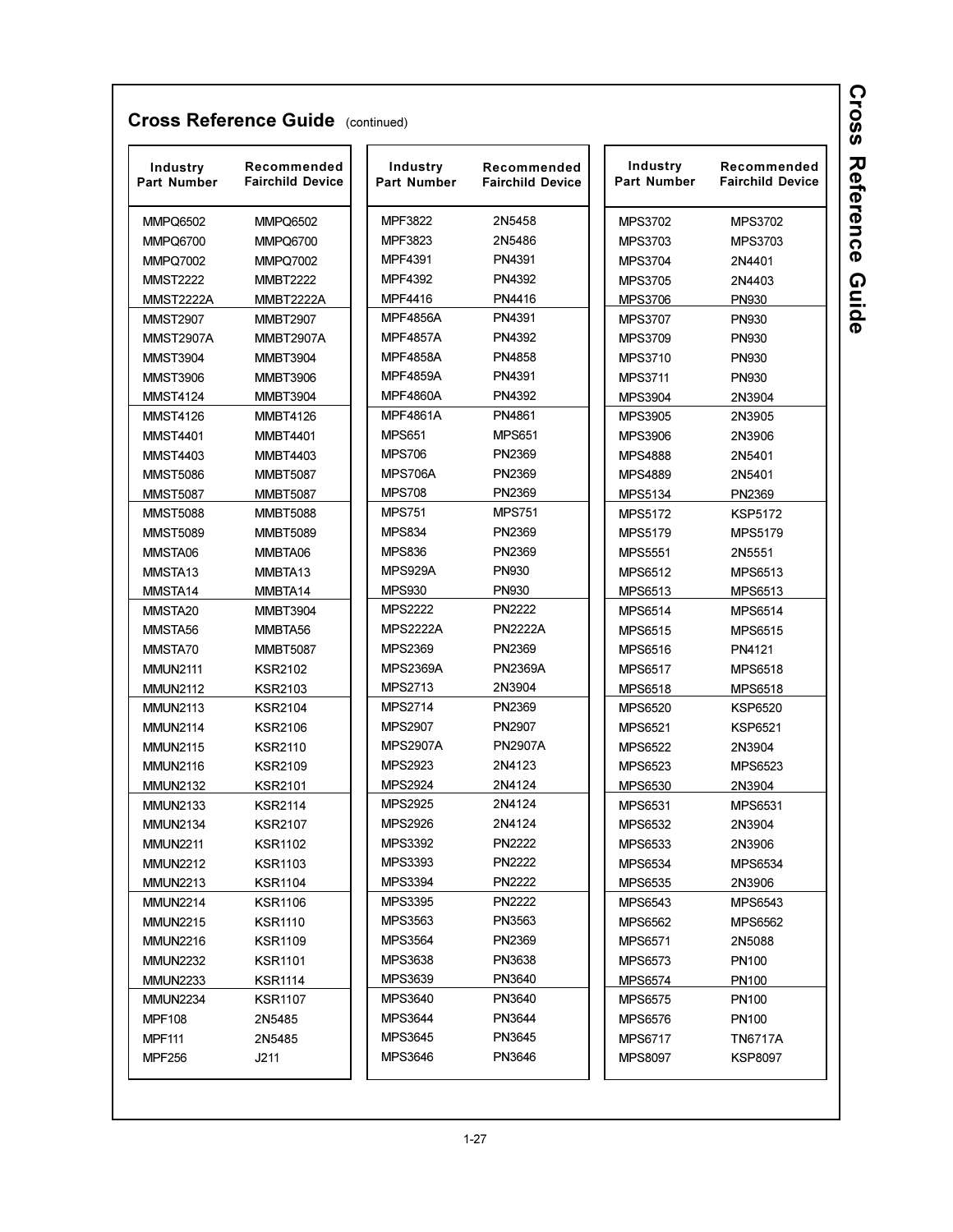Cross Reference Guide

| <b>MPS8098</b><br><b>MPS8099</b><br><b>MPS8598</b><br><b>MPS8599</b><br>MPSA05<br>MPSA06<br>MPSA09 | <b>MPS8098</b><br><b>KSP8099</b><br><b>MPS8598</b><br><b>KSP8599</b><br>MPSA05 | MPSD <sub>56</sub><br>MPSH <sub>10</sub><br>MPSH10RG | 2N3906<br>MPSH <sub>10</sub> | NZT44H8          |                  |  |
|----------------------------------------------------------------------------------------------------|--------------------------------------------------------------------------------|------------------------------------------------------|------------------------------|------------------|------------------|--|
|                                                                                                    |                                                                                |                                                      |                              |                  | NZT44H8          |  |
|                                                                                                    |                                                                                |                                                      |                              | NZT45H8          | NZT45H8          |  |
|                                                                                                    |                                                                                |                                                      | MPSH10RG                     | <b>NZT651</b>    | <b>NZT651</b>    |  |
|                                                                                                    |                                                                                | MPSH <sub>11</sub>                                   | MPSH <sub>11</sub>           | <b>NZT653</b>    | <b>NZT653</b>    |  |
|                                                                                                    |                                                                                | MPSH <sub>17</sub>                                   | MPSH <sub>17</sub>           | <b>NZT749</b>    | <b>NZT749</b>    |  |
|                                                                                                    | MPSA06                                                                         | MPSH <sub>20</sub>                                   | KSP <sub>20</sub>            | <b>NZT751</b>    | <b>NZT751</b>    |  |
|                                                                                                    | 2N5088                                                                         | MPSH <sub>24</sub>                                   | MPSH <sub>24</sub>           | <b>NZT753</b>    | NZT753           |  |
| MPSA <sub>10</sub>                                                                                 | MPSA <sub>10</sub>                                                             | MPSH34                                               | MPSH34                       | NZT6714          | NZT6714          |  |
| MPSA <sub>12</sub>                                                                                 | MPSA <sub>12</sub>                                                             | MPSH81                                               | MPSH81                       | NZT6715          | NZT6715          |  |
| MPSA <sub>13</sub>                                                                                 | MPSA <sub>13</sub>                                                             | MPSL01                                               | MPSL01                       | NZT6717          | NZT6717          |  |
| MPSA14                                                                                             | MPSA14                                                                         | MPSL <sub>51</sub>                                   | MPSL <sub>51</sub>           | NZT6726          | NZT6726          |  |
| MPSA <sub>18</sub>                                                                                 | MPSA <sub>18</sub>                                                             | MPSW01                                               | MPSW01                       | NZT6727          | NZT6727          |  |
| MPSA <sub>20</sub>                                                                                 | MPSA <sub>20</sub>                                                             | MPSW01A                                              | MPSW01A                      | NZT6728          | NZT6728          |  |
| MPSA25                                                                                             | KSP <sub>25</sub>                                                              | MPSW06                                               | MPSW06                       | NZT6729          | NZT6729          |  |
| MPSA26                                                                                             | KSP <sub>26</sub>                                                              | MPSW42                                               | MPSW42                       | NZT7053          | NZT7053          |  |
| MPSA27                                                                                             | MPSA27                                                                         | MPSW <sub>51</sub>                                   | MPSW <sub>51</sub>           | PDTA114ET        | <b>KSR2102</b>   |  |
| MPSA28                                                                                             | MPSA28                                                                         | MPSW51A                                              | MPSW51A                      | PDTC114ET        | <b>KSR1102</b>   |  |
| MPSA29                                                                                             | MPSA29                                                                         | MPSW <sub>55</sub>                                   | MPSW <sub>55</sub>           | <b>PMBF4391</b>  | <b>MMBF4391</b>  |  |
| MPSA42                                                                                             | MPSA42                                                                         | MPSW <sub>56</sub>                                   | MPSW <sub>56</sub>           | <b>PMBF4392</b>  | <b>MMBF4392</b>  |  |
| MPSA43                                                                                             | MPSA43                                                                         | MPSW92                                               | MPSW92                       | <b>PMBF4393</b>  | <b>MMBF4393</b>  |  |
| MPSA44                                                                                             | KSP44                                                                          | <b>MUN2111</b>                                       | <b>KSR2102</b>               | <b>PMBF4416</b>  | <b>MMBF4416</b>  |  |
| MPSA45                                                                                             | KSP45                                                                          | <b>MUN2112</b>                                       | <b>KSR2103</b>               | PMBFJ175         | MMBFJ175         |  |
| MPSA <sub>55</sub>                                                                                 | MPSA <sub>55</sub>                                                             | <b>MUN2113</b>                                       | <b>KSR2104</b>               | PMBFJ176         | MMBFJ176         |  |
| MPSA <sub>56</sub>                                                                                 | MPSA <sub>56</sub>                                                             | <b>MUN2114</b>                                       | <b>KSR2106</b>               | PMBFJ177         | MMBFJ177         |  |
| MPSA62                                                                                             | KSP62                                                                          | <b>MUN2115</b>                                       | <b>KSR2110</b>               | PMBFJ308         | MMBFJ309         |  |
| MPSA63                                                                                             | MPSA63                                                                         | <b>MUN2116</b>                                       | <b>KSR2109</b>               | PMBFJ309         | MMBFJ309         |  |
| MPSA64                                                                                             | MPSA64                                                                         | <b>MUN2132</b>                                       | <b>KSR2101</b>               | PMBFJ310         | MMBFJ310         |  |
| MPSA65                                                                                             | MPSA65                                                                         | <b>MUN2133</b>                                       | <b>KSR2114</b>               | <b>PMBS3904</b>  | <b>MMBT3904</b>  |  |
| MPSA70                                                                                             | 2N5087                                                                         | <b>MUN2134</b>                                       | <b>KSR2107</b>               | <b>PMBS3906</b>  | <b>MMBT3906</b>  |  |
| MPSA75                                                                                             | KSP75                                                                          | <b>MUN2211</b>                                       | <b>KSR1102</b>               | <b>PMBT2219</b>  | <b>MMBT2222</b>  |  |
| MPSA76                                                                                             | KSP76                                                                          | <b>MUN2212</b>                                       | <b>KSR1103</b>               | <b>PMBT2219A</b> | <b>MMBT2222A</b> |  |
| MPSA77                                                                                             | MPSA77                                                                         | <b>MUN2213</b>                                       | <b>KSR1104</b>               | <b>PMBT2222</b>  | <b>MMBT2222</b>  |  |
| MPSA92                                                                                             | MPSA92                                                                         | <b>MUN2214</b>                                       | <b>KSR1106</b>               | <b>PMBT2222A</b> | MMBT2222A        |  |
| MPSA93                                                                                             | MPSA93                                                                         | <b>MUN2215</b>                                       | <b>KSR1110</b>               | <b>PMBT2369</b>  | <b>MMBT2369</b>  |  |
| MPSA94                                                                                             | KSP94                                                                          | <b>MUN2216</b>                                       | <b>KSR1109</b>               | <b>PMBT2905</b>  | <b>MMBT2907</b>  |  |
| MPSD01                                                                                             | MPSA42                                                                         | <b>MUN2232</b>                                       | <b>KSR1101</b>               | <b>PMBT2905A</b> | MMBT2907A        |  |
| MPSD <sub>02</sub>                                                                                 | 2N5550                                                                         | <b>MUN2233</b>                                       | <b>KSR1114</b>               | <b>PMBT2907</b>  | <b>MMBT2907</b>  |  |
| MPSD03                                                                                             | 2N5550                                                                         | <b>MUN2234</b>                                       | <b>KSR1107</b>               | PMBT2907A        | <b>MMBT2907A</b> |  |
| MPSD04                                                                                             | MPSA <sub>12</sub>                                                             | <b>NMT2222A</b>                                      | <b>FMB2222A</b>              | <b>PMBT3640</b>  | MMBT3640         |  |
| MPSD05                                                                                             | MPSA06                                                                         | NMT2222A/2907A FMB2227A                              |                              | <b>PMBT3903</b>  | <b>MMBT3904</b>  |  |
| MPSD06                                                                                             | 2N4400                                                                         | <b>NMT2907A</b>                                      | <b>FMB2907A</b>              | <b>PMBT3904</b>  | <b>MMBT3904</b>  |  |
| MPSD51                                                                                             | MPSA92                                                                         | <b>NMT3904</b>                                       | <b>FMB3904</b>               | <b>PMBT3905</b>  | MMBT3906         |  |
| MPSD <sub>52</sub>                                                                                 | 2N5401                                                                         | NMT3904/3906                                         | <b>FMB3946</b>               | <b>PMBT3906</b>  | MMBT3906         |  |
| MPSD53                                                                                             | 2N5550                                                                         | <b>NMT3906</b>                                       | <b>FMB3906</b>               | <b>PMBT4400</b>  | <b>MMBT4401</b>  |  |

 $1-28$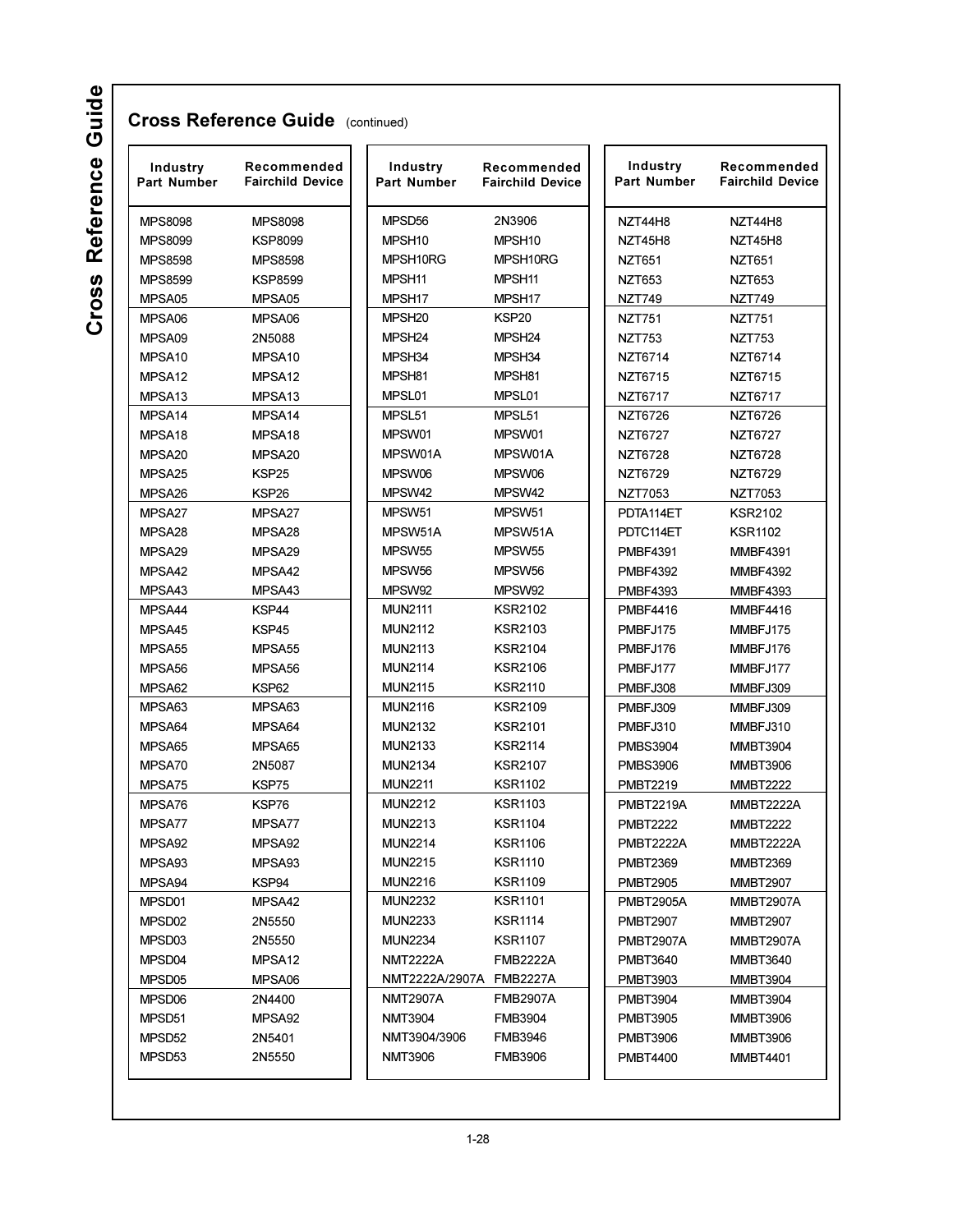| Industry<br><b>Part Number</b> | Recommended<br><b>Fairchild Device</b> | Industry<br>Part Number | Recommended<br><b>Part Number</b><br><b>Fairchild Device</b> |                    | Recommended<br><b>Fairchild Device</b> |
|--------------------------------|----------------------------------------|-------------------------|--------------------------------------------------------------|--------------------|----------------------------------------|
| <b>PMBT4401</b>                | <b>MMBT4401</b>                        | PN3567                  | PN3567                                                       | PN4916             | 2N3906                                 |
| <b>PMBT4402</b>                | <b>MMBT4403</b>                        | PN3568                  | PN3568                                                       | PN4917             | PN4917                                 |
| <b>PMBT4403</b>                | <b>MMBT4403</b>                        | PN3569                  | PN3569                                                       | PN4946             | <b>PN2222</b>                          |
| <b>PMBT5086</b>                | <b>MMBT5087</b>                        | PN3638                  | PN3638                                                       | PN5116             | PN5116                                 |
| <b>PMBT5087</b>                | <b>MMBT5087</b>                        | <b>PN3638A</b>          | <b>PN3638A</b>                                               | PN5134             | PN5134                                 |
| <b>PMBT5088</b>                | <b>MMBT5088</b>                        | PN3640                  | PN3640                                                       | PN5135             | PN3643                                 |
| <b>PMBT5089</b>                | <b>MMBT5089</b>                        | PN3641                  | PN3642                                                       | PN5136             | PN3643                                 |
| <b>PMBT5401</b>                | <b>MMBT5401</b>                        | PN3642                  | PN3642                                                       | PN5137             | PN3643                                 |
| <b>PMBT5550</b>                | <b>MMBT5550</b>                        | PN3643                  | PN3643                                                       | PN5138             | PN5138                                 |
| <b>PMBT5551</b>                | <b>MMBT5551</b>                        | PN3644                  | PN3644                                                       | PN5139             | PN5138                                 |
| PMBTA05                        | MMBTA05                                | PN3645                  | PN3645                                                       | PN5142             | 2N3906                                 |
| PMBTA06                        | MMBTA06                                | PN3646                  | PN3646                                                       | PN5143             | 2N3906                                 |
| PMBTA <sub>13</sub>            | MMBTA13                                | PN3685                  | PN3685                                                       | PN5179             | PN5179                                 |
| PMBTA14                        | MMBTA14                                | PN3686                  | PN3686                                                       | PN5415             | MPSA92                                 |
| PMBTA20                        | <b>MMBT3904</b>                        | PN4091                  | PN4091                                                       | PN5416             | MPSA92                                 |
| PMBTA42                        | MMBTA42                                | PN4092                  | PN4092                                                       | PN5432             | PN5432                                 |
| PMBTA43                        | MMBTA42                                | PN4093                  | PN4093                                                       | PN5434             | PN5434                                 |
| PMBTA55                        | MMBTA55                                | PN4117                  | PN4117                                                       | PN5855             | MPSA <sub>55</sub>                     |
| PMBTA56                        | MMBTA56                                | <b>PN4117A</b>          | <b>PN4117A</b>                                               | <b>PN5857</b>      | MPSA <sub>56</sub>                     |
| PMBTA64                        | MMBTA64                                | PN4118                  | PN4118                                                       | PN5910             | PN5910                                 |
| PMBTA70                        | <b>MMBT5087</b>                        | PN4119                  | PN4119                                                       | PN5965             | 2N5551                                 |
| PMBTA92                        | MMBTA92                                | PN4121                  | PN4121                                                       | PZT651             | <b>NZT651</b>                          |
| PMBTA93                        | MMBTA92                                | PN4122                  | PN4122                                                       | <b>PZT2222A</b>    | <b>PZT2222A</b>                        |
| PMBTH10                        | MMBTH10                                | PN4141                  | PN4141                                                       | <b>PZT2907A</b>    | <b>PZT2907A</b>                        |
| PMBTH81                        | MMBTH81                                | PN4143                  | PN4143                                                       | PZT3904            | PZT3904                                |
| PN <sub>100</sub>              | PN <sub>100</sub>                      | PN4248                  | PN4249                                                       | PZT3906            | PZT3906                                |
| <b>PN100A</b>                  | <b>PN100A</b>                          | PN4249                  | PN4249                                                       | PZTA06             | PZTA06                                 |
| <b>PN200</b>                   | <b>PN200</b>                           | PN4250                  | PN4250                                                       | PZTA <sub>14</sub> | PZTA <sub>14</sub>                     |
| <b>PN200A</b>                  | <b>PN200A</b>                          | <b>PN4250A</b>          | <b>PN4250A</b>                                               | PZTA27             | PZTA27                                 |
| <b>PN918</b>                   | <b>PN918</b>                           | PN4258                  | PN4258                                                       | PZTA28             | PZTA28                                 |
| <b>PN930</b>                   | <b>PN930</b>                           | PN4275                  | PN4275                                                       | PZTA29             | PZTA29                                 |
| <b>PN2222</b>                  | <b>PN2222</b>                          | PN4302                  | PN4302                                                       | PZTA42             | PZTA42                                 |
| <b>PN2222A</b>                 | <b>PN2222A</b>                         | PN4303                  | PN4303                                                       | PZTA56             | PZTA56                                 |
| PN2369                         | PN2369                                 | PN4304                  | PN4304                                                       | PZTA64             | PZTA64                                 |
| <b>PN2369A</b>                 | <b>PN2369A</b>                         | PN4354                  | PN4356                                                       | PZTA92             | PZTA92                                 |
| PN2484                         | PN2484                                 | PN4355                  | PN4355                                                       | RN1001             | <b>KSR1001</b>                         |
| <b>PN2904A</b>                 | <b>PN2907A</b>                         | PN4356                  | PN4356                                                       | RN1002             | <b>KSR1002</b>                         |
| PN2906                         | <b>PN2907A</b>                         | PN4391                  | PN4391                                                       | RN1003             | <b>KSR1003</b>                         |
| <b>PN2906A</b>                 | <b>PN2907A</b>                         | PN4392                  | PN4392                                                       | RN1004             | <b>KSR1004</b>                         |
| PN2907                         | PN2907                                 | PN4393                  | PN4393                                                       | RN1005             | <b>KSR1013</b>                         |
| <b>PN2907A</b>                 | <b>PN2907A</b>                         | PN4416                  | PN4416                                                       | RN1006             | <b>KSR1014</b>                         |
| PN3563                         | PN3563                                 | PN4858                  | PN4858                                                       | RN1007             | <b>KSR1005</b>                         |
| PN3565                         | PN3565                                 | PN4861                  | PN4861                                                       | RN1008             | <b>KSR1006</b>                         |
| PN3566                         | PN3566                                 | PN4888                  | 2N5401                                                       | RN1009             | KSR1008                                |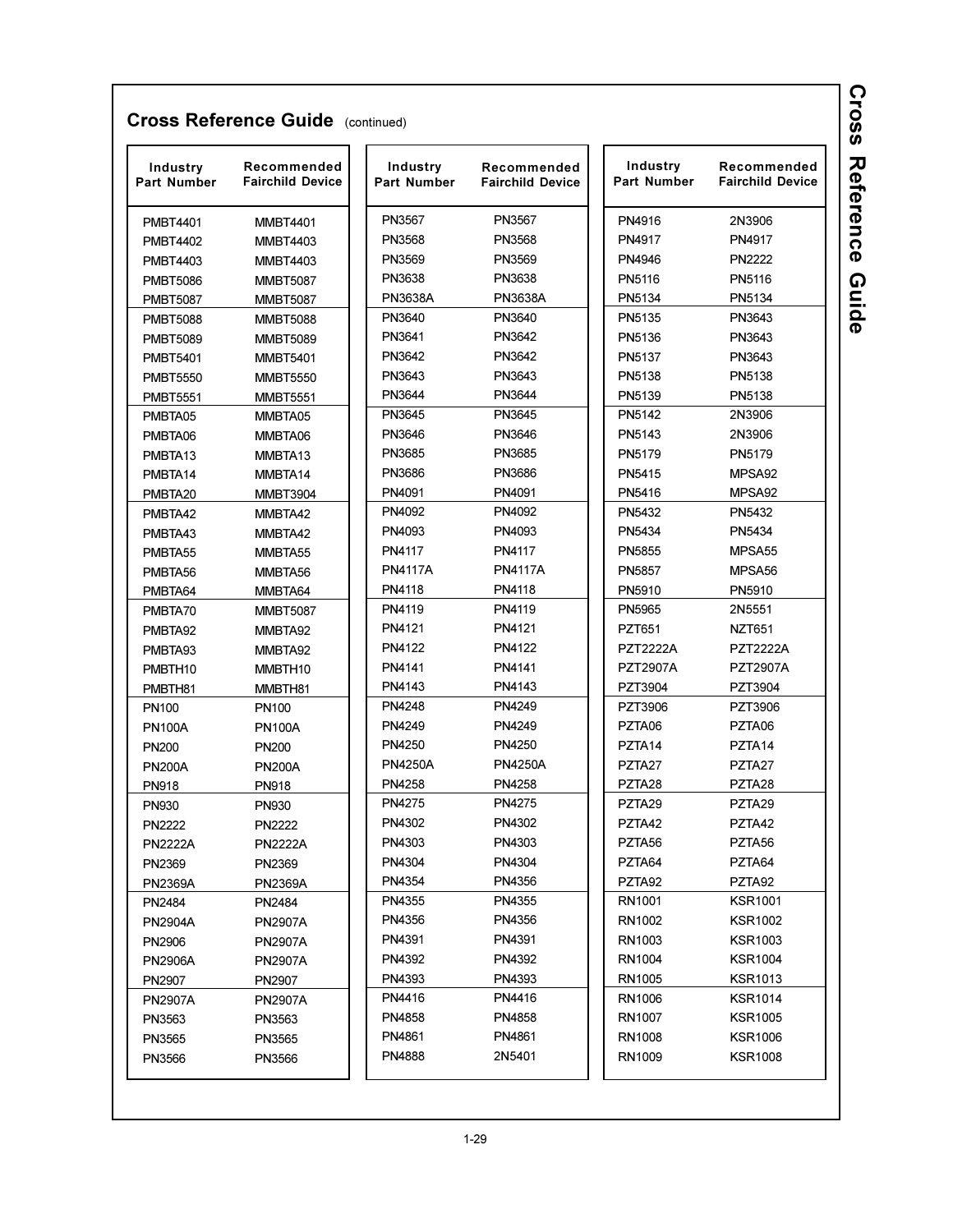| Industry<br><b>Part Number</b> | Recommended<br><b>Fairchild Device</b> | Industry<br><b>Part Number</b> | Recommended<br><b>Fairchild Device</b> | Industry<br><b>Part Number</b> | Recommended<br><b>Fairchild Device</b> |  |
|--------------------------------|----------------------------------------|--------------------------------|----------------------------------------|--------------------------------|----------------------------------------|--|
| RN1010                         | <b>KSR1009</b>                         | RN2210                         | <b>KSR2209</b>                         | <b>SST175</b>                  | MMBFJ175                               |  |
| RN1011                         | <b>KSR1010</b>                         | RN2211                         | <b>KSR2210</b>                         | <b>SST176</b>                  | MMBFJ176                               |  |
| RN1201                         | <b>KSR1201</b>                         | RN2401                         | <b>KSR2101</b>                         | <b>SST177</b>                  | MMBFJ177                               |  |
| RN1202                         | <b>KSR1202</b>                         | RN2402                         | <b>KSR2102</b>                         | <b>SST308</b>                  | MMBFJ309                               |  |
| RN1203                         | <b>KSR1203</b>                         | RN2403                         | <b>KSR2103</b>                         | <b>SST309</b>                  | MMBFJ309                               |  |
| RN1204                         | <b>KSR1204</b>                         | RN2404                         | <b>KSR2104</b>                         | <b>SST310</b>                  | MMBFJ310                               |  |
| RN1205                         | <b>KSR1213</b>                         | RN2405                         | <b>KSR2113</b>                         | <b>SST2907</b>                 | <b>MMBT2907</b>                        |  |
| RN1206                         | <b>KSR1214</b>                         | RN2406                         | <b>KSR2114</b>                         | SST3906                        | <b>MMBT3906</b>                        |  |
| RN1207                         | <b>KSR1205</b>                         | RN2407                         | <b>KSR2105</b>                         | SST4391                        | <b>MMBF4391</b>                        |  |
| RN1208                         | <b>KSR1206</b>                         | RN2408                         | <b>KSR2106</b>                         | SST4392                        | <b>MMBF4392</b>                        |  |
| RN1209                         | <b>KSR1208</b>                         | RN2409                         | <b>KSR2108</b>                         | SST4393                        | <b>MMBF4393</b>                        |  |
| RN1210                         | <b>KSR1209</b>                         | RN2410                         | <b>KSR2109</b>                         | SST4416                        | <b>MMBF4416</b>                        |  |
| RN1211                         | <b>KSR1210</b>                         | RN2411                         | <b>KSR2110</b>                         | SSTA06                         | MMBTA06                                |  |
| RN1401                         | <b>KSR1101</b>                         | <b>SMBT2222</b>                | <b>MMBT2222</b>                        | SSTA <sub>13</sub>             | MMBTA13                                |  |
| RN1402                         | <b>KSR1102</b>                         | SMBT2222A                      | MMBT2222A                              | SSTA <sub>56</sub>             | MMBTA56                                |  |
| RN1403                         | <b>KSR1103</b>                         | <b>SMBT2907</b>                | <b>MMBT2907</b>                        | <b>TIS73</b>                   | <b>TIS73</b>                           |  |
| RN1404                         | <b>KSR1104</b>                         | SMBT2907A                      | <b>MMBT2907A</b>                       | <b>TIS74</b>                   | <b>TIS74</b>                           |  |
| RN1405                         | <b>KSR1113</b>                         | SMBT3904                       | <b>MMBT3904</b>                        | <b>TIS75</b>                   | <b>TIS75</b>                           |  |
| RN1406                         | <b>KSR1114</b>                         | SMBT3906                       | <b>MMBT3906</b>                        | <b>TIS93</b>                   | <b>TIS93</b>                           |  |
| RN1407                         | <b>KSR1105</b>                         | SMBTA13                        | MMBTA <sub>13</sub>                    | <b>TIS97</b>                   | <b>TIS97</b>                           |  |
| RN1408                         | <b>KSR1106</b>                         | SMBTA14                        | MMBTA14                                | <b>TIS98</b>                   | <b>TIS98</b>                           |  |
| RN1409                         | <b>KSR1108</b>                         | SMBTA42                        | MMBTA42                                | <b>TMBF4091</b>                | <b>MMBF4091</b>                        |  |
| RN1410                         | <b>KSR1109</b>                         | SMBTA43                        | MMBTA42                                | <b>TMBF4092</b>                | <b>MMBF4092</b>                        |  |
| RN1411                         | <b>KSR1110</b>                         | SMBTA92                        | MMBTA92                                | <b>TMBF4093</b>                | <b>MMBF4093</b>                        |  |
| RN2001                         | <b>KSR2001</b>                         | SMBTA93                        | MMBTA92                                | <b>TMBF4391</b>                | <b>MMBF4391</b>                        |  |
| RN2002                         | KSR2002                                | SMD4010001                     | <b>MMBT2222A</b>                       | <b>TMPF4392</b>                | <b>MMBF4392</b>                        |  |
| RN2003                         | <b>KSR2003</b>                         | SMD4010002                     | <b>MMBT2907</b>                        | <b>TMPF4393</b>                | <b>MMBF4393</b>                        |  |
| RN2004                         | <b>KSR2004</b>                         | SMD4010003                     | MMBT2907A                              | TMPFB246A                      | <b>BF246A</b>                          |  |
| RN2005                         | <b>KSR2013</b>                         | SMD4010004                     | BSR17A                                 | TMPFB246B                      | <b>BF246B</b>                          |  |
| RN2006                         | <b>KSR2014</b>                         | SMD4010005                     | <b>MMBT3906</b>                        | TMPFJ111                       | MMBFJ111                               |  |
| RN2007                         | <b>KSR2005</b>                         | SMD4010007                     | <b>BC847</b>                           | TMPFJ112                       | MMBFJ112                               |  |
| RN2008                         | <b>KSR2006</b>                         | SO2222                         | <b>MMBT2222</b>                        | TMPFJ113                       | MMBFJ113                               |  |
| RN2009                         | <b>KSR2008</b>                         | SO2222A                        | MMBT2222A                              | TMPFJ175                       | MMBFJ175                               |  |
| RN2010                         | <b>KSR2009</b>                         | SO2369                         | <b>MMBT2369</b>                        | TMPFJ176                       | MMBFJ176                               |  |
| RN2011                         | <b>KSR2010</b>                         | SO2907                         | <b>MMBT2907</b>                        | TMPFJ177                       | MMBFJ177                               |  |
| RN2201                         | <b>KSR2201</b>                         | SO2907A                        | <b>MMBT2907A</b>                       | <b>TMPT2221</b>                | <b>MMBT2222</b>                        |  |
| RN2202                         | <b>KSR2202</b>                         | SO3904                         | <b>MMBT3904</b>                        | <b>TMPT2221A</b>               | <b>MMBT2222A</b>                       |  |
| RN2203                         | <b>KSR2203</b>                         | SO3905                         | <b>MMBT3906</b>                        | <b>TMPT2222</b>                | <b>MMBT2222</b>                        |  |
| RN2204                         | <b>KSR2204</b>                         | SO3906                         | MMBT3906                               | <b>TMPT2222A</b>               | MMBT2222A                              |  |
| RN2205                         | <b>KSR2213</b>                         | SO5401                         | <b>MMBT5401</b>                        | <b>TMPT2906</b>                | <b>MMBT2907</b>                        |  |
| RN2206                         | <b>KSR2214</b>                         | SO5550                         | <b>MMBT5550</b>                        | <b>TMPT2906A</b>               | <b>MMBT2907A</b>                       |  |
| RN2207                         | <b>KSR2205</b>                         | SST111                         | MMBFJ111                               | <b>TMPT2907</b>                | <b>MMBT2907</b>                        |  |
| RN2208                         | <b>KSR2206</b>                         | SST112                         | MMBFJ112                               | <b>TMPT2907A</b>               | MMBT2907A                              |  |
| RN2209                         | <b>KSR2208</b>                         | SST113                         | MMBFJ113                               | TMPT3903                       | <b>MMBT3904</b>                        |  |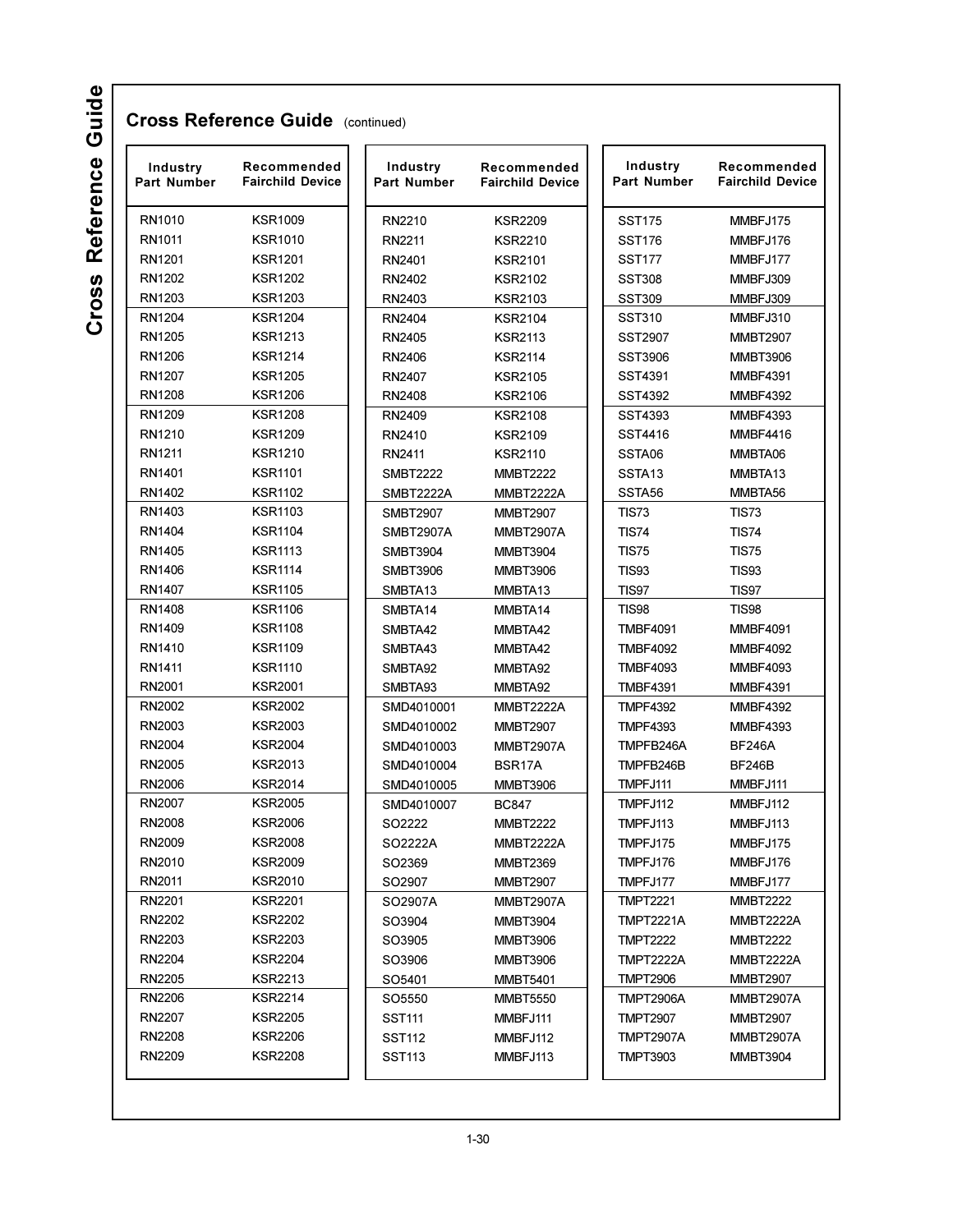| Industry<br>Part Number | Recommended<br><b>Fairchild Device</b> | Industry<br><b>Part Number</b> | Recommended<br><b>Fairchild Device</b> | Industry<br><b>Part Number</b> | Recommended<br><b>Fairchild Device</b> |
|-------------------------|----------------------------------------|--------------------------------|----------------------------------------|--------------------------------|----------------------------------------|
| <b>TMPT3904</b>         | <b>MMBT3904</b>                        | <b>TN6715A</b>                 | <b>TN6715A</b>                         | <b>UN1217</b>                  | <b>KSR1012</b>                         |
| <b>TMPT3905</b>         | <b>MMBT3906</b>                        | <b>TN6716A</b>                 | <b>TN6716A</b>                         | UN2110                         | <b>KSR2112</b>                         |
| <b>TMPT3906</b>         | <b>MMBT3906</b>                        | <b>TN6717A</b>                 | <b>TN6717A</b>                         | <b>UN2111</b>                  | <b>KSR2102</b>                         |
| <b>TMPT4401</b>         | <b>MMBT4401</b>                        | TN6718A                        | <b>TN6718A</b>                         | UN2112                         | KSR2103                                |
| <b>TMPT4402</b>         | <b>MMBT4403</b>                        | <b>TN6719A</b>                 | <b>TN6719A</b>                         | <b>UN2113</b>                  | <b>KSR2104</b>                         |
| <b>TMPT4403</b>         | <b>MMBT4403</b>                        | <b>TN6725A</b>                 | <b>TN6725A</b>                         | <b>UN2114</b>                  | <b>KSR2105</b>                         |
| <b>TMPT5086</b>         | <b>MMBT5087</b>                        | <b>TN6726A</b>                 | <b>TN6726A</b>                         | <b>UN2115</b>                  | <b>KSR2110</b>                         |
| <b>TMPT5087</b>         | <b>MMBT5087</b>                        | <b>TN6727A</b>                 | <b>TN6727A</b>                         | UN2116                         | <b>KSR2109</b>                         |
| <b>TMPT5088</b>         | <b>MMBT5088</b>                        | <b>TN6728A</b>                 | <b>TN6728A</b>                         | <b>UN2117</b>                  | <b>KSR2111</b>                         |
| <b>TMPT5089</b>         | <b>MMBT5089</b>                        | <b>TN6729A</b>                 | <b>TN6729A</b>                         | <b>UN2210</b>                  | <b>KSR1112</b>                         |
| <b>TMPT5401</b>         | <b>MMBT5401</b>                        | U1837E                         | J211                                   | <b>UN2211</b>                  | <b>KSR1102</b>                         |
| <b>TMPT5550</b>         | <b>MMBT5550</b>                        | U1897                          | U1897                                  | <b>UN2212</b>                  | <b>KSR1103</b>                         |
| <b>TMPT5551</b>         | <b>MMBT5551</b>                        | U1898                          | U1898                                  | <b>UN2213</b>                  | <b>KSR1104</b>                         |
| TMPTA05                 | MMBTA05                                | U1899                          | U1899-18                               | <b>UN2214</b>                  | <b>KSR1105</b>                         |
| TMPTA06                 | MMBTA06                                | U309                           | J309                                   | <b>UN2215</b>                  | <b>KSR1110</b>                         |
| TMPTA <sub>13</sub>     | MMBTA13                                | U310                           | J310                                   | <b>UN2216</b>                  | <b>KSR1109</b>                         |
| TMPTA14                 | MMBTA14                                | UMX1NA                         | <b>FMB3904</b>                         | <b>UN2217</b>                  | <b>KSR1111</b>                         |
| TMPTA20                 | <b>MMBT3904</b>                        | <b>UN111E</b>                  | <b>KSR2008</b>                         | <b>UN4110</b>                  | <b>KSR2212</b>                         |
| TMPTA42                 | MMBTA42                                | <b>UN111F</b>                  | <b>KSR2007</b>                         | <b>UN4111</b>                  | <b>KSR2202</b>                         |
| TMPTA43                 | MMBTA42                                | <b>UN121E</b>                  | <b>KSR1008</b>                         | <b>UN4112</b>                  | <b>KSR2203</b>                         |
| TMPTA55                 | MMBTA55                                | <b>UN121F</b>                  | <b>KSR1007</b>                         | <b>UN4113</b>                  | <b>KSR2204</b>                         |
| TMPTA56                 | MMBTA56                                | <b>UN211F</b>                  | <b>KSR2107</b>                         | <b>UN4114</b>                  | <b>KSR2205</b>                         |
| TMPTA70                 | <b>MMBT5087</b>                        | <b>UN212E</b>                  | <b>KSR2108</b>                         | <b>UN4115</b>                  | <b>KSR2210</b>                         |
| TMPTA92                 | MMBTA92                                | <b>UN221E</b>                  | <b>KSR1108</b>                         | <b>UN4116</b>                  | <b>KSR2209</b>                         |
| TMPTA93                 | MMBTA92                                | <b>UN221F</b>                  | <b>KSR1107</b>                         | <b>UN4117</b>                  | <b>KSR2211</b>                         |
| <b>TN2102A</b>          | TN2102A                                | <b>UN411E</b>                  | <b>KSR2208</b>                         | UN4210                         | <b>KSR1212</b>                         |
| TN2219                  | TN2219A                                | <b>UN411F</b>                  | <b>KSR2207</b>                         | <b>UN4211</b>                  | <b>KSR1202</b>                         |
| <b>TN2219A</b>          | TN2219A                                | <b>UN421E</b>                  | <b>KSR1208</b>                         | <b>UN4212</b>                  | <b>KSR1203</b>                         |
| <b>TN2270A</b>          | TN3019A                                | <b>UN421F</b>                  | <b>KSR1207</b>                         | <b>UN4213</b>                  | <b>KSR1204</b>                         |
| TN2905                  | TN2907A                                | <b>UN1110</b>                  | <b>KSR2012</b>                         | <b>UN4214</b>                  | <b>KSR1205</b>                         |
| <b>TN2905A</b>          | TN2907A                                | <b>UN1111</b>                  | <b>KSR2002</b>                         | <b>UN4215</b>                  | <b>KSR1210</b>                         |
| <b>TN2907A</b>          | <b>TN2907A</b>                         | <b>UN1112</b>                  | <b>KSR2003</b>                         | <b>UN4216</b>                  | <b>KSR1209</b>                         |
| TN3019                  | <b>TN3019A</b>                         | <b>UN1113</b>                  | <b>KSR2004</b>                         | <b>UN4217</b>                  | <b>KSR1211</b>                         |
| TN3019A                 | TN3019A                                | UN1114                         | <b>KSR2005</b>                         | ZTX614                         | ZTX614                                 |
| <b>TN3440A</b>          | TN3440A                                | <b>UN1115</b>                  | <b>KSR2010</b>                         | ZTX749                         | ZTX749                                 |
| TN4033                  | TN4033A                                | UN1116                         | <b>KSR2009</b>                         |                                |                                        |
| TN4033A                 | TN4033A                                | UN1117                         | <b>KSR2011</b>                         |                                |                                        |
| TN4036                  | TN4033A                                | <b>UN1210</b>                  | <b>KSR1012</b>                         |                                |                                        |
| <b>TN5320A</b>          | <b>TN5320A</b>                         | UN1211                         | <b>KSR1002</b>                         |                                |                                        |
| <b>TN5322A</b>          | <b>TN5322A</b>                         | <b>UN1212</b>                  | <b>KSR1003</b>                         |                                |                                        |
| TN5415A                 | TN5415A                                | UN1213                         | <b>KSR1004</b>                         |                                |                                        |
| <b>TN6705A</b>          | TN6705A                                | <b>UN1214</b>                  | <b>KSR1005</b>                         |                                |                                        |
| <b>TN6707A</b>          | TN6707A                                | <b>UN1215</b>                  | <b>KSR1010</b>                         |                                |                                        |
| <b>TN6714A</b>          | <b>TN6714A</b>                         | <b>UN1216</b>                  | <b>KSR1009</b>                         |                                |                                        |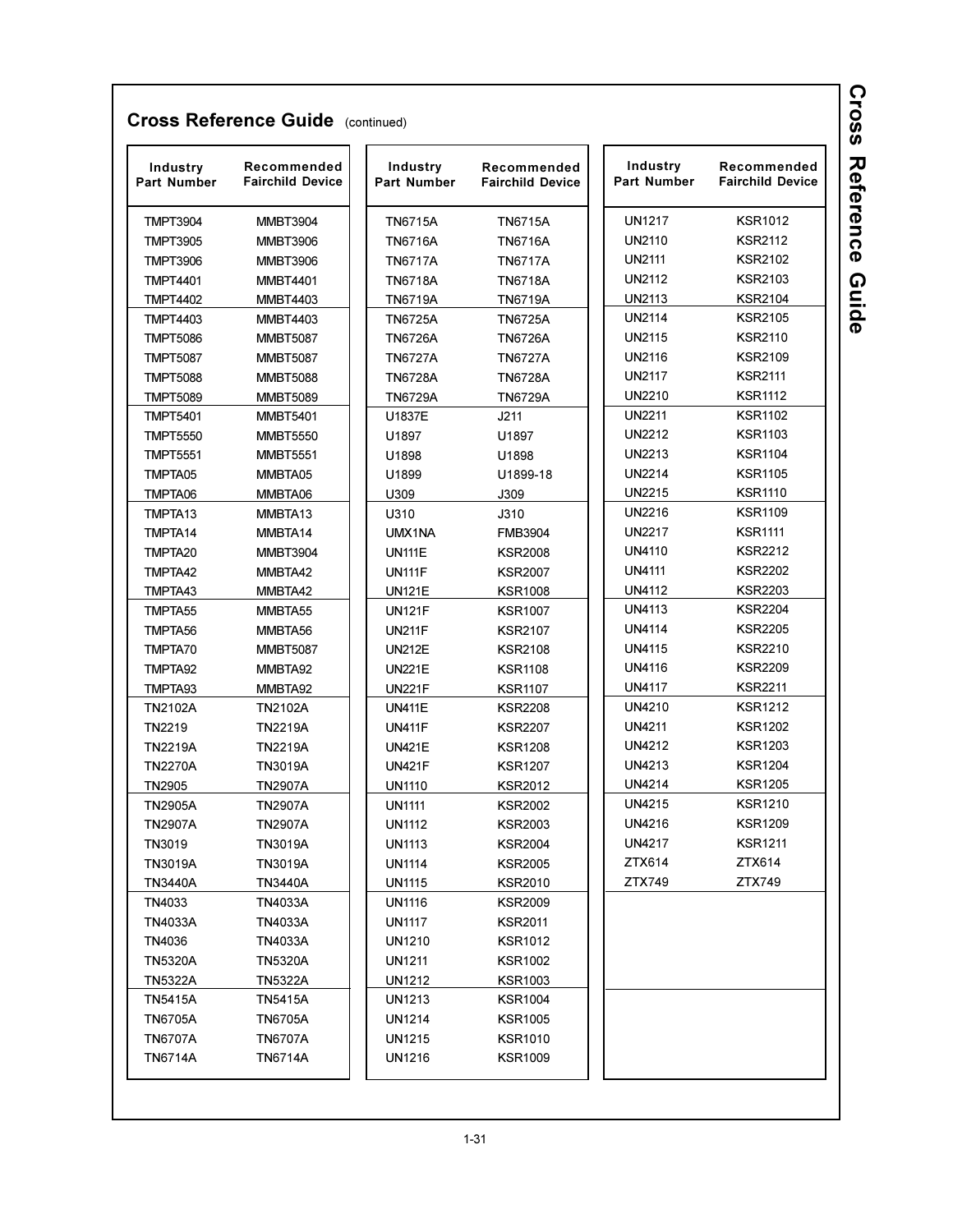<span id="page-30-0"></span>

## **Process Selection Guide**

 N-Channel Switch PNP GPA PNP Darlington PNP GPA PNP GPA

 PNP GPA PNP GPA PNP RF Transistor PNP High Voltage PNP GPA

 PNP GPA PNP GPA P-Channel Switch P-Channel GPA

 N-Channel GPA N-Chan. RF Amp NPN Low Sat. NPN Low Sat.

| <b>Process</b> | <b>Preferred Part</b><br>Number(s) | <b>Device Type</b>       | <b>Process</b> | <b>Preferred Part</b><br>Number(s) | <b>Device Type</b>     |
|----------------|------------------------------------|--------------------------|----------------|------------------------------------|------------------------|
| 03             | MPSA28                             | <b>NPN Darlington</b>    | 53             | PN4117-4119                        | N-Channel Switc        |
| 05             | MPSA14                             | <b>NPN Darlington</b>    | 60             | <b>MPS8550</b>                     | <b>PNP GPA</b>         |
| 06             | 2N7053                             | <b>NPN Darlington</b>    | 61             | MPSA64                             | <b>PNP Darlington</b>  |
| 07             | 2N5088                             | <b>NPN GPA</b>           | 62             | 2N5086                             | <b>PNP GPA</b>         |
| 10             | <b>PN100A</b>                      | <b>NPN GPA</b>           | 63             | <b>PN2907A</b>                     | <b>PNP GPA</b>         |
| 12             | <b>TN3019A</b>                     | <b>NPN GPA</b>           | 65             | PN4258                             | <b>PNP Switch</b>      |
| 16             | 2N5551                             | <b>NPN GPA</b>           | 66             | 2N3906                             | <b>PNP GPA</b>         |
| 19             | <b>PN2222A</b>                     | <b>NPN GPA</b>           | 67             | <b>TN4033A</b>                     | <b>PNP GPA</b>         |
| 21             | <b>PN2369A</b>                     | <b>NPN Switch</b>        | 68             | <b>PN200A</b>                      | <b>PNP GPA</b>         |
| 23             | 2N3904                             | <b>NPN GPA</b>           | 70             | TN3467A                            | <b>PNP Switch</b>      |
| 30             | <b>MPS8050</b>                     | <b>NPN GPA</b>           | 73             | MPSA56                             | <b>PNP GPA</b>         |
| 33             | MPSA06                             | <b>NPN GPA</b>           | 74             | 2N5401                             | <b>PNP GPA</b>         |
| 36             | TN3440A                            | <b>NPN GPA</b>           | 75             | MPSH81                             | <b>PNP RF Transist</b> |
| 37             | <b>TN6714A</b>                     | <b>NPN GPA</b>           | 76             | MPSA92                             | PNP High Voltage       |
| 38             | <b>TN6715A</b>                     | <b>NPN GPA</b>           | 77             | <b>TN6726A</b>                     | <b>PNP GPA</b>         |
| 39             | <b>TN6717A</b>                     | <b>NPN GPA</b>           | 78             | <b>TN6728A</b>                     | <b>PNP GPA</b>         |
| 40             | <b>MPS5179</b>                     | <b>NPN RF Transistor</b> | 79             | <b>TN6729A</b>                     | <b>PNP GPA</b>         |
| 42             | MPSH <sub>10</sub>                 | <b>NPN RF Transistor</b> | 88             | J174-177                           | P-Channel Switch       |
| 43             | <b>PN918</b>                       | NPN RF Amplifier         | 89             | 2N5460-5462                        | P-Channel GPA          |
| 47             | MPSH11                             | <b>NPN RF Transistor</b> |                |                                    |                        |
| 48             | MPSA42                             | <b>NPN High Voltage</b>  | 90             | J211/212                           | N-Channel GPA          |
| 49             | MPSH <sub>20</sub>                 | <b>NPN RF Transistor</b> | 92             | J309/310                           | N-Chan. RF Amp         |
| 50             | 2N5484-5486                        | N-Chan. RF Amp           | <b>NA</b>      | <b>FPN560/A</b>                    | NPN Low Sat.           |
| 51             | J111-113/PN4391                    | N-Channel Switch         | <b>NB</b>      | <b>FPN330/A</b>                    | NPN Low Sat.           |
| 52             | J201/202                           | N-Channel GPA            | <b>NC</b>      | <b>FPN530/A</b>                    | NPN Low Sat.           |
| 53             | PN4117-4119                        | N-Channel Switch         | PA             | <b>FPN660/A</b>                    | PNP Low Sat.           |
| 55             | 2N5457-5459                        | N-Channel GPA            | <b>PB</b>      | <b>FPN430/A</b>                    | PNP Low Sat.           |
| 58             | J108-110                           | N-Channel Switch         | PC             | <b>FPN630/A</b>                    | PNP Low Sat.           |
|                |                                    |                          |                |                                    |                        |

TABLE 1: Preferred Part Numbers By Process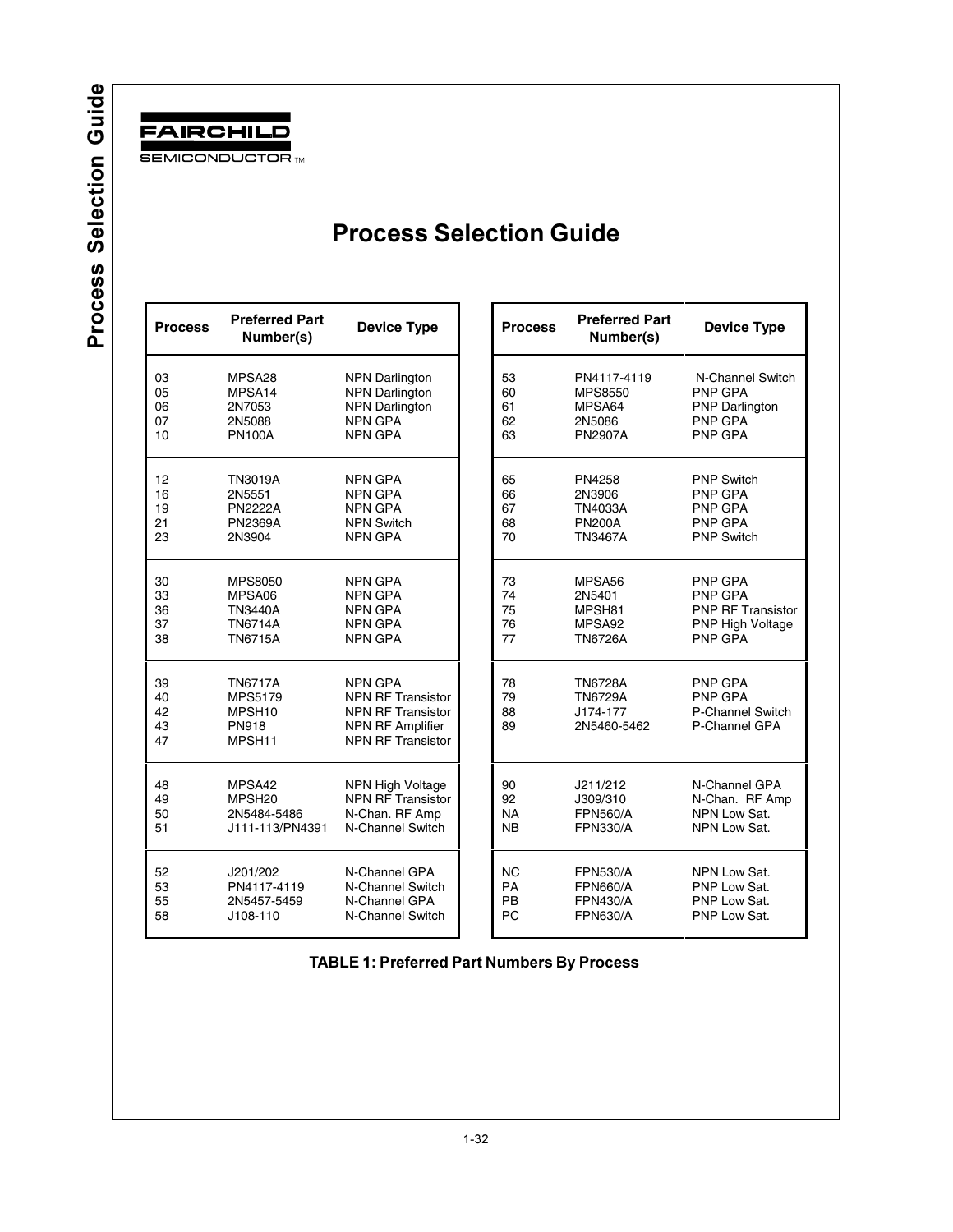<span id="page-31-0"></span>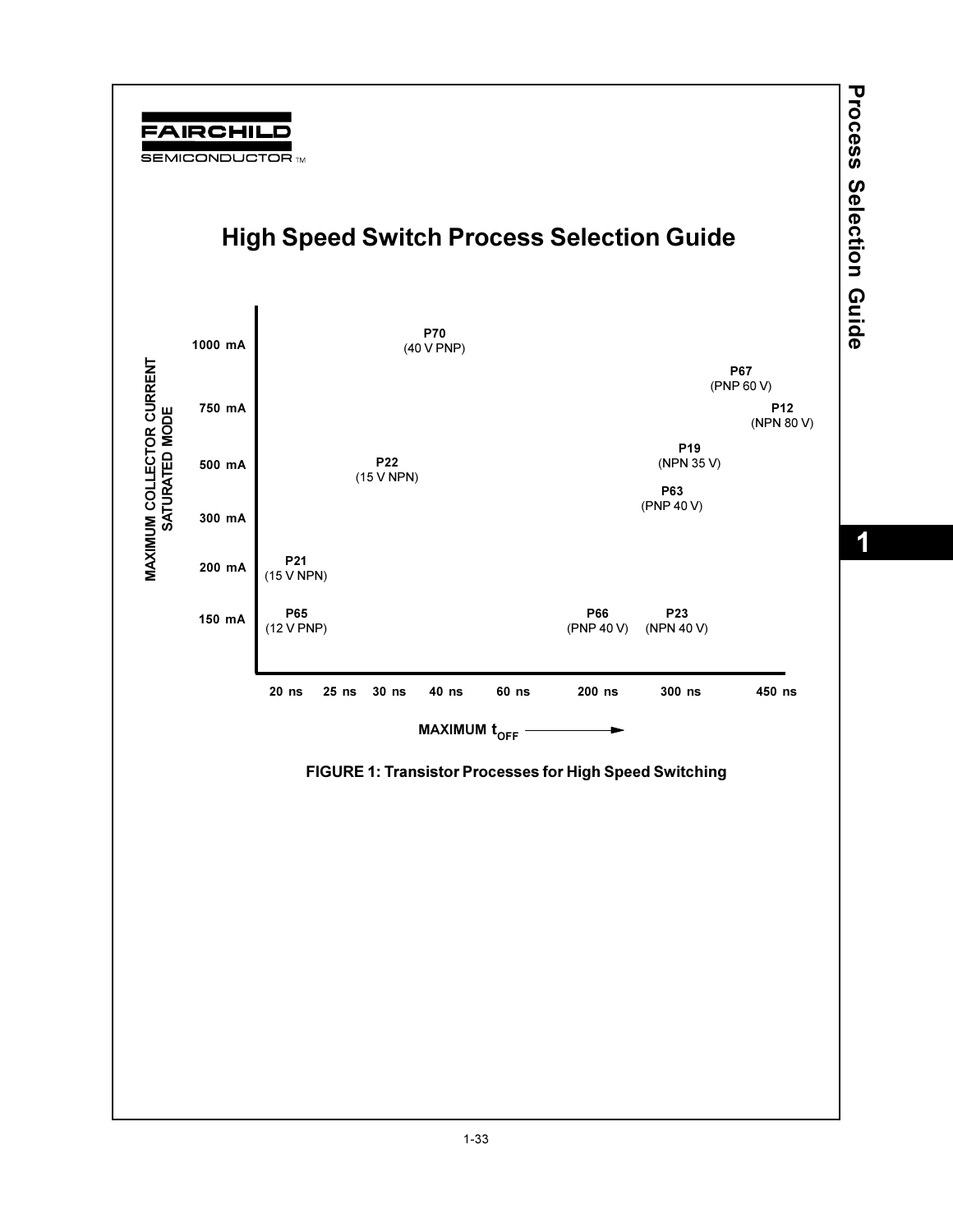<span id="page-32-0"></span>

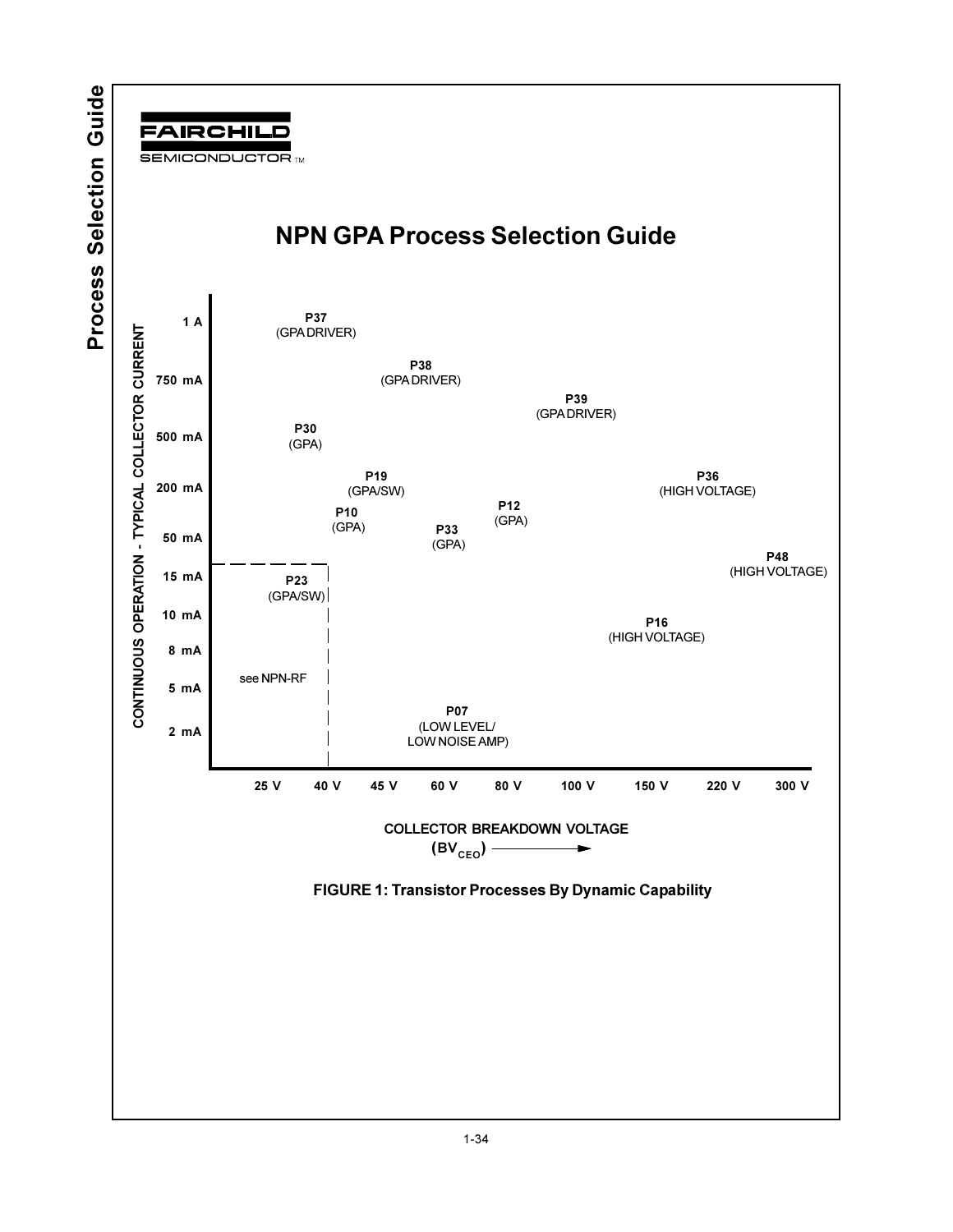<span id="page-33-0"></span>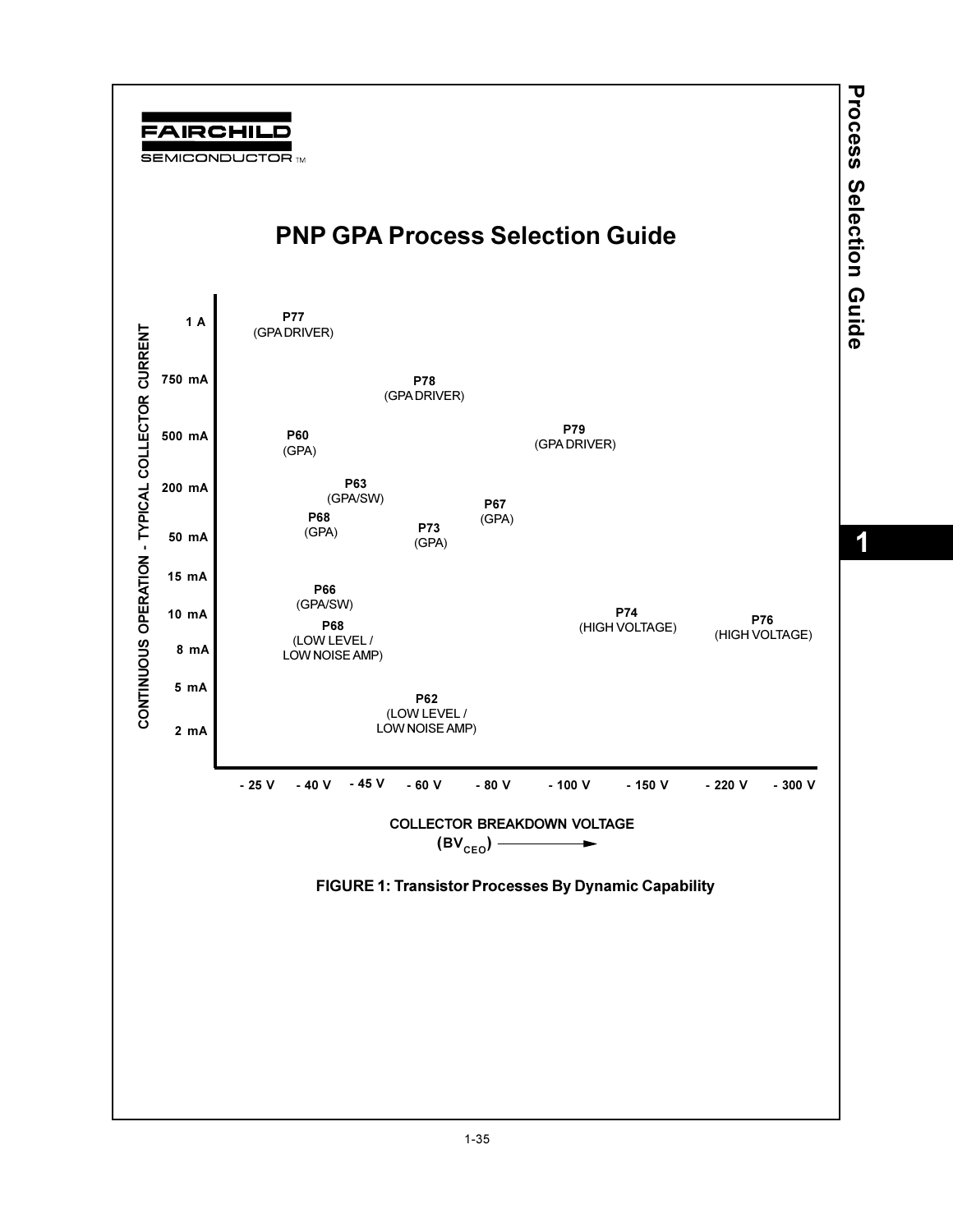<span id="page-34-0"></span>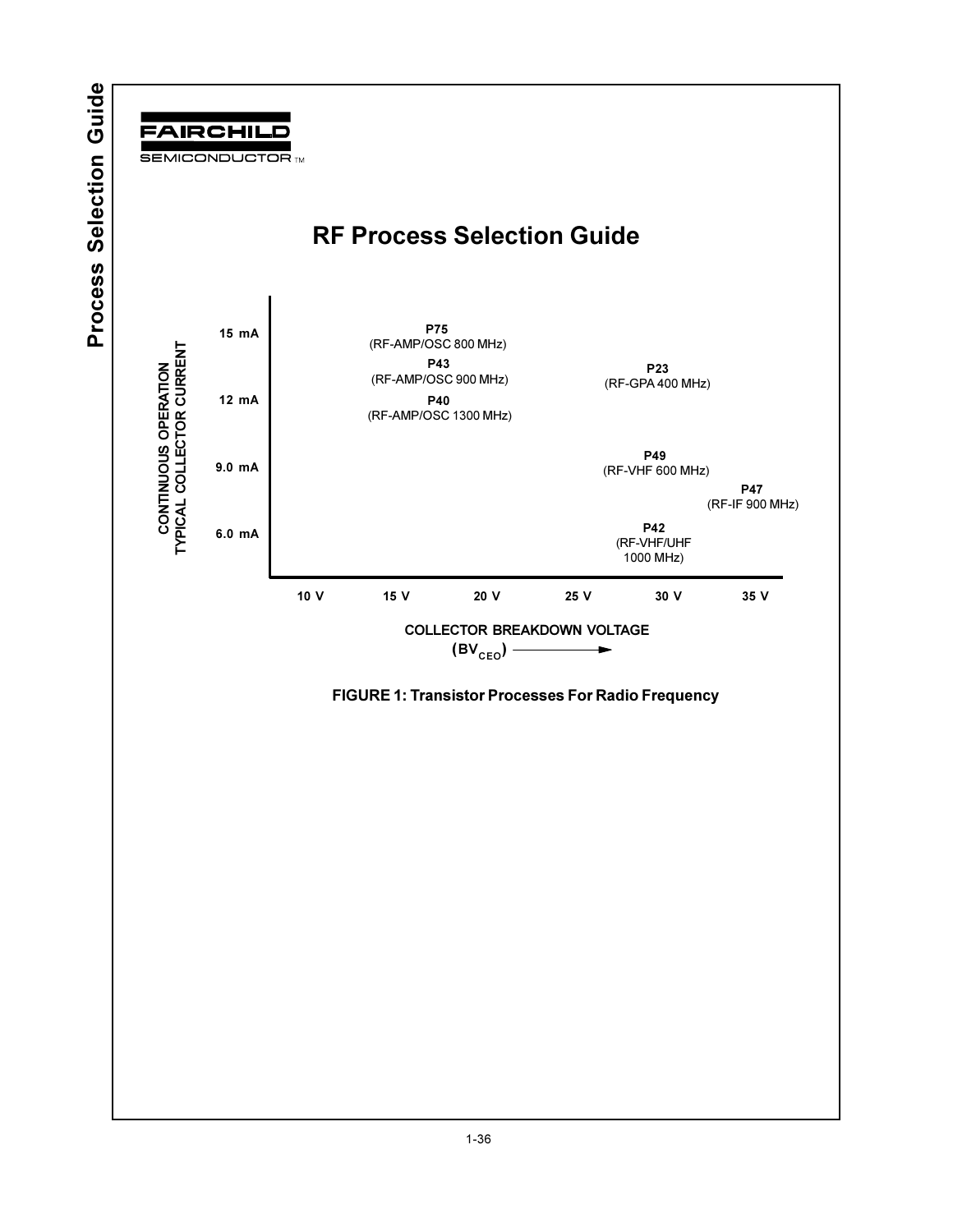| <b>RF Process Selection Guide (continued)</b>                                                                                                                                                                                                                 |                |           | <b>Bipolars</b>        |    |           |    |           | <b>JFETs</b> |    |
|---------------------------------------------------------------------------------------------------------------------------------------------------------------------------------------------------------------------------------------------------------------|----------------|-----------|------------------------|----|-----------|----|-----------|--------------|----|
| <b>PROCESS</b>                                                                                                                                                                                                                                                | 40             | 42        | 43                     | 47 | 49        | 75 | 50        | 90           | 92 |
| <b>PREAMPLIFIERS</b>                                                                                                                                                                                                                                          |                |           |                        |    |           |    |           |              |    |
| $>500$ MHz<br>200 MHz - 500 MHz<br>50 MHz - 250 MHz<br>20 MHz - 120 MHz                                                                                                                                                                                       | $\bullet$      | ٠         |                        |    | $\bullet$ |    | ٠<br>٠    | $\bullet$    |    |
| <b>MIXERS</b>                                                                                                                                                                                                                                                 |                |           |                        |    |           |    |           |              |    |
| Input > 500 MHz<br>Input 200 MHz - 500 MHz<br>Input 50 MHz - 250 MHz<br>Input 20 MHz - 120 MHz                                                                                                                                                                |                |           |                        |    | ٠         |    | $\bullet$ | ٠            |    |
| LOC OSC                                                                                                                                                                                                                                                       |                |           |                        |    |           |    |           |              |    |
| > 500 MHz Mech. Tuned<br>> 500 MHz Varactor<br>200 MHz - 500 MHz Mech. Tuned<br>200 MHz - 500 MHz Varactor<br>50 MHz - 250 MHz<br>20 MHz - 120 MHz                                                                                                            |                | $\bullet$ | $\bullet$<br>$\bullet$ |    |           |    |           |              |    |
| <b>IF AMPS</b>                                                                                                                                                                                                                                                |                |           |                        |    |           |    |           |              |    |
| $<$ 75 MHz<br>$<$ 15 MHz<br>< 75 MHz Last Stage<br>< 25 MHz Last Stage                                                                                                                                                                                        |                | $\bullet$ |                        | ٠  | $\bullet$ |    |           | ٠            |    |
| <b>SPECIAL USES</b>                                                                                                                                                                                                                                           |                |           |                        |    |           |    |           |              |    |
| 200 MHz - 500 MHz < 1.0 mA Bias<br>50 MHz - 250 MHz < 1.0 mA Bias<br>200 MHz - 500 MHz, 5.0 mA - 15 mA Linear IF<br>50 MHz - 250 MHz, 5.0 mA - 15 mA Linear IF<br>$<$ 120 MHz / 15 mA Wideband RF<br>VHF Freg. Generator and/or<br>Multiplier to 75 mW levels | $\bullet$<br>٠ | $\bullet$ |                        |    | ٠         |    |           |              |    |

**Process Selection Guide** 

### **TABLE 1: Transistor Processes For Radio Frequency**